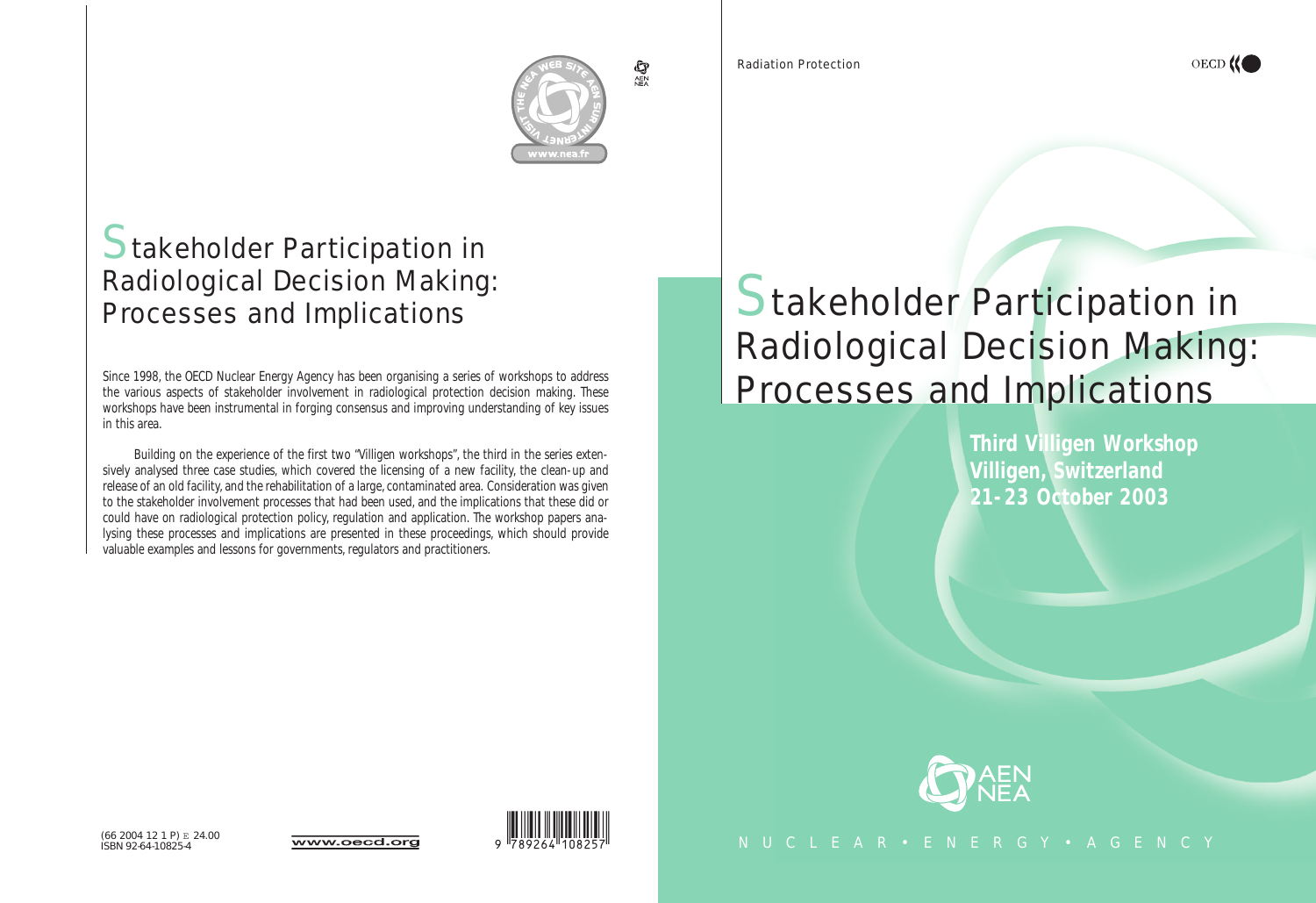Radiation Protection

# **STAKEHOLDER PARTICIPATION IN RADIOLOGICAL DECISION MAKING: PROCESSES AND IMPLICATIONS**

**Third Villigen Workshop Villigen, Switzerland 21-23 October 2003** 

> © OECD 2004 NEA No. 5298

NUCLEAR ENERGY AGENCY ORGANISATION FOR ECONOMIC CO-OPERATION AND DEVELOPMENT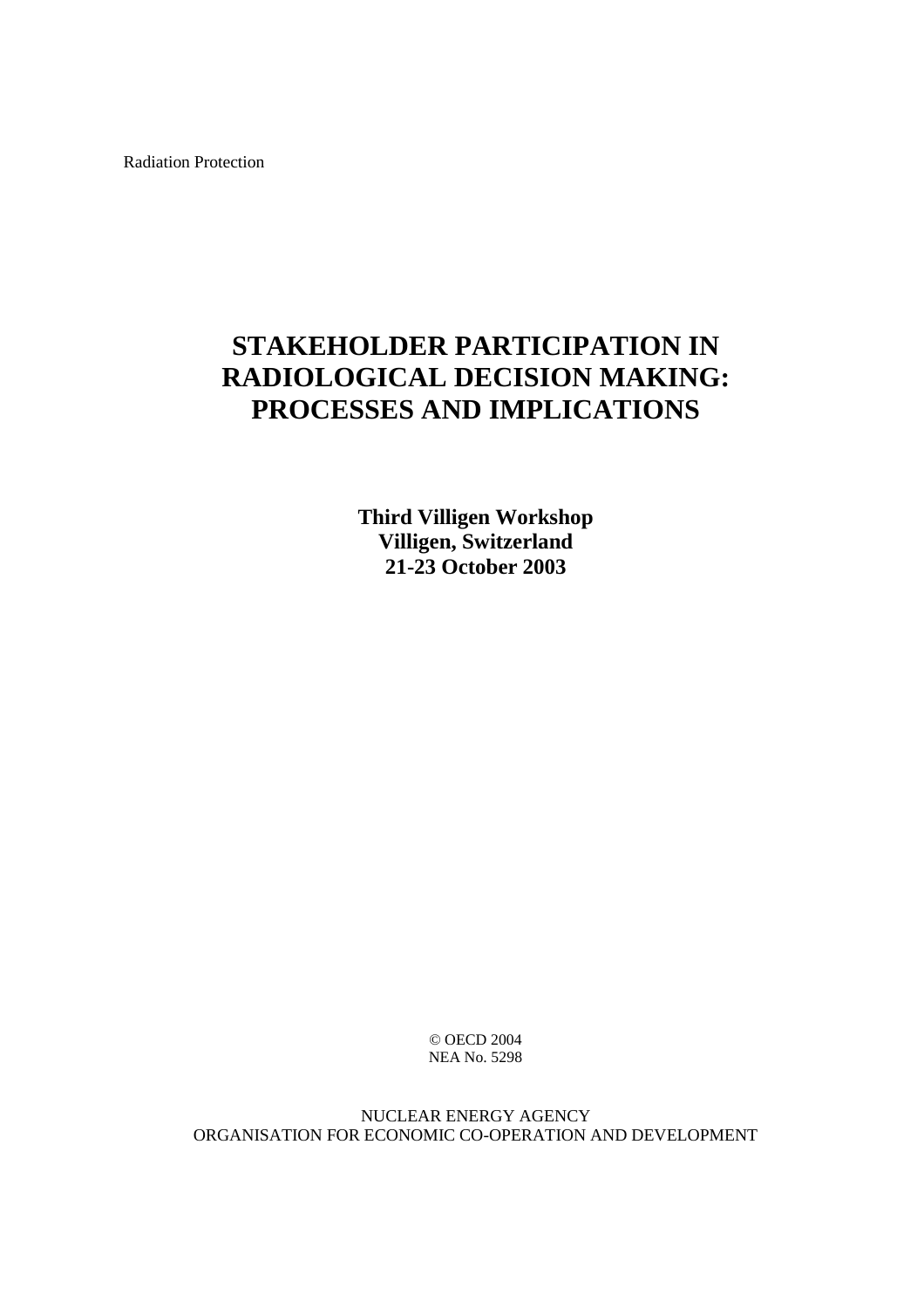#### **ORGANISATION FOR ECONOMIC CO-OPERATION AND DEVELOPMENT**

Pursuant to Article 1 of the Convention signed in Paris on 14<sup>th</sup> December 1960, and which came into force on 30<sup>th</sup> September 1961, the Organisation for Economic Co-operation and Development (OECD) shall promote policies designed:

- to achieve the highest sustainable economic growth and employment and a rising standard of living in member countries, while maintaining financial stability, and thus to contribute to the development of the world economy; Ī
- to contribute to sound economic expansion in member as well as non-member countries in the process of economic development; and
- to contribute to the expansion of world trade on a multilateral, non-discriminatory basis in accordance with international obligations.

 The original member countries of the OECD are Austria, Belgium, Canada, Denmark, France, Germany, Greece, Iceland, Ireland, Italy, Luxembourg, the Netherlands, Norway, Portugal, Spain, Sweden, Switzerland, Turkey, the United Kingdom and the United States. The following countries became members subsequently through accession at the dates indicated hereafter: Japan ( $28<sup>th</sup>$  April 1964), Finland ( $28<sup>th</sup>$  January 1969), Australia ( $7<sup>th</sup>$  June 1971), New Zealand (29<sup>th</sup> May 1973), Mexico (18<sup>th</sup> May 1994), the Czech Republic (21<sup>st</sup> December 1995), Hungary (7<sup>th</sup> May 1996), Poland (22<sup>nd</sup> November 1996), Korea (12<sup>th</sup> December 1996) and the Slovak Republic (14<sup>th</sup> December 2000). The Commission of the European Communities takes part in the work of the OECD (Article 13 of the OECD Convention).

#### **NUCLEAR ENERGY AGENCY**

The OECD Nuclear Energy Agency (NEA) was established on 1<sup>st</sup> February 1958 under the name of the OEEC European Nuclear Energy Agency. It received its present designation on 20<sup>th</sup> April 1972, when Japan became its first non-European full member. NEA membership today consists of 28 OECD member countries: Australia, Austria, Belgium, Canada, the Czech Republic, Denmark, Finland, France, Germany, Greece, Hungary, Iceland, Ireland, Italy, Japan, Luxembourg, Mexico, the Netherlands, Norway, Portugal, Republic of Korea, the Slovak Republic, Spain, Sweden, Switzerland, Turkey, the United Kingdom and the United States. The Commission of the European Communities also takes part in the work of the Agency.

The mission of the NEA is:

- to assist its member countries in maintaining and further developing, through international cooperation, the scientific, technological and legal bases required for a safe, environmentally friendly and economical use of nuclear energy for peaceful purposes, as well as
- to provide authoritative assessments and to forge common understandings on key issues, as input to government decisions on nuclear energy policy and to broader OECD policy analyses in areas such as energy and sustainable development.

 Specific areas of competence of the NEA include safety and regulation of nuclear activities, radioactive waste management, radiological protection, nuclear science, economic and technical analyses of the nuclear fuel cycle, nuclear law and liability, and public information. The NEA Data Bank provides nuclear data and computer program services for participating countries.

 In these and related tasks, the NEA works in close collaboration with the International Atomic Energy Agency in Vienna, with which it has a Co-operation Agreement, as well as with other international organisations in the nuclear field.

#### *©* **OECD 2004**

Permission to reproduce a portion of this work for non-commercial purposes or classroom use should be obtained through the Centre français d'exploitation du droit de copie (CCF), 20, rue des Grands-Augustins, 75006 Paris, France, Tel. (33-1) 44 07 47 70, Fax (33- 1) 46 34 67 19, for every country except the United States. In the United States permission should be obtained through the Copyright Clearance Center, Customer Service, (508)750-8400, 222 Rosewood Drive, Danvers, MA 01923, USA, or CCC Online: http://www.copyright.com/. All other applications for permission to reproduce or translate all or part of this book should be made to OECD Publications, 2, rue André-Pascal, 75775 Paris Cedex 16, France.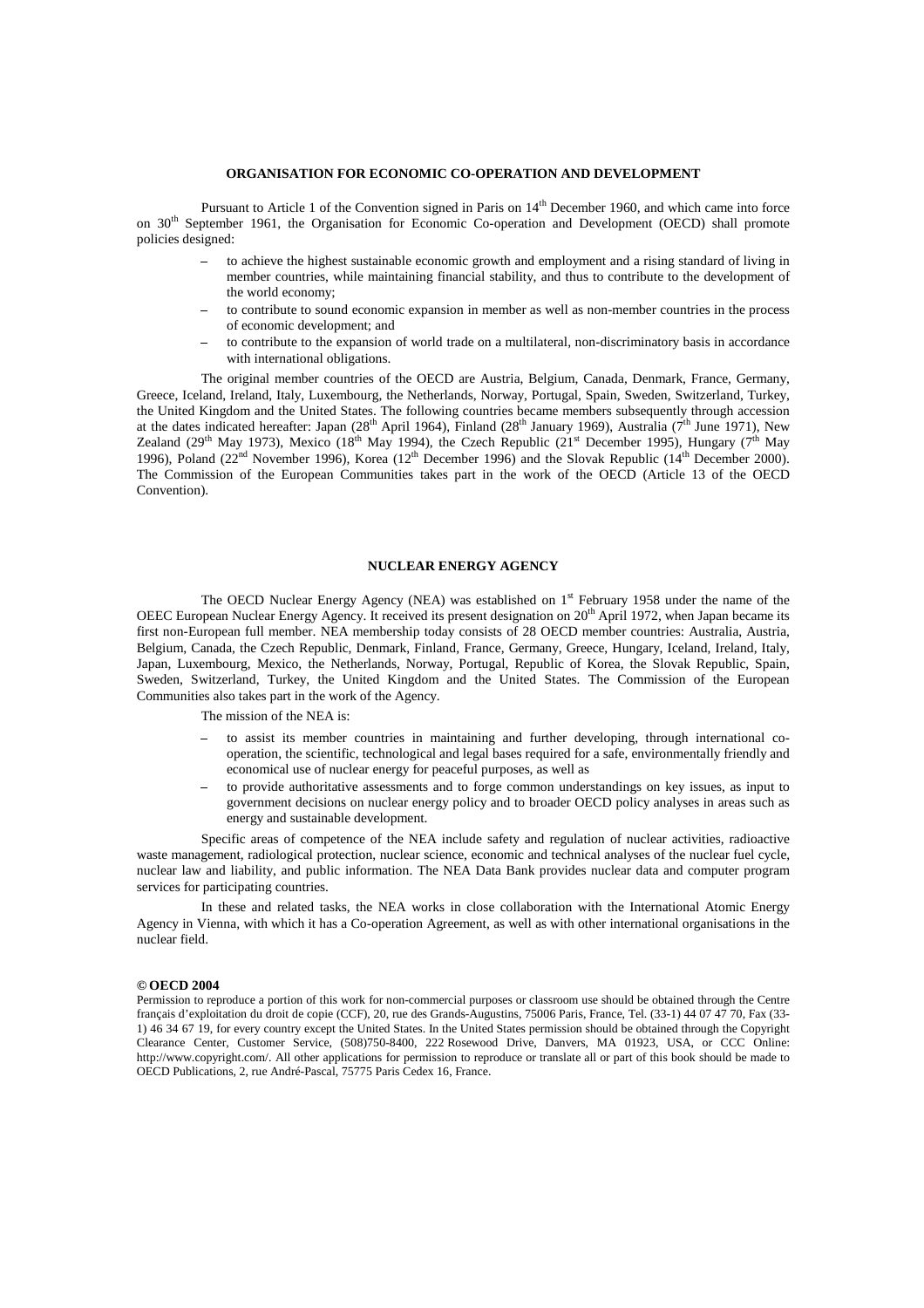#### **FOREWORD**

Contemporary society has become increasingly interested in participating more actively in public decision making regarding health, safety and environmental protection issues. As governments have tried to understand these interests better, and to integrate societal needs in their decision-making processes more adequately, it has become possible to glean some common policy-level issues and lessons from the wide variety of situations in which stakeholders have participated effectively in the elaboration of decisions.

The trends in the nuclear industry mirror those in other broader governance areas, and public interest in some situations can be extremely high. In the field of radiological protection, stakeholder issues have moved steadily to the forefront of policy discussions, and clearly form key elements in decisions regarding the development and implementation of radiological protection policy.

The NEA Committee on Radiation Protection and Public Health (CRPPH) has explored the details and implications of stakeholder involvement in decision-making processes over several years. The roots of this interest are found in the Committee's 1994 Collective Opinion, Radiation Protection Today and Tomorrow. On the basis of this reflection, the Committee organised the  $1<sup>st</sup>$  Villigen Workshop held in January 1998 on Societal Aspects of Decision Making in Complex Radiological Situations, which reached the broad conclusion that radiation protection must adapt to meet the needs of society, and not the reverse. To deepen the understanding of this important subject, the CRPPH launched further studies that resulted in the organisation of the 2**nd** Villigen Workshop held in January 2001 on Better Integration of Radiation Protection in Modern Society. This workshop concluded that although broad stakeholder participation was not needed to reach agreement on the vast majority of regulatory decisions, it can be the best and sometimes only way to achieve agreement in certain, blocked situations. In addition, the workshop showed that it is important to develop a common understanding of stakeholder roles and responsibilities, to distinguish clearly between scientific knowledge and social judgement, and to foster an atmosphere of mutual learning.

#### **Processes and Implications of Stakeholder Participation**

There is currently a broad recognition of the value, in some circumstances, of stakeholder participation in decision-making processes. However, the understanding of the implications of such participation is only beginning to emerge. A key point that is clear from the CRPPH and other discussions of stakeholder participation is that the inclusion of stakeholders has had a significant impact on how decision-making processes are developed and structured. The emerging distinctions between concepts such as decision framing, decision aiding and decision making are also important aspects of these discussions. These raise several policy-level questions, the answers to which should be clearly understood by all decision participants before entering into specific discussions. For example:

 What are the roles, and limits of the roles, of each stakeholder involved in the decisionmaking process?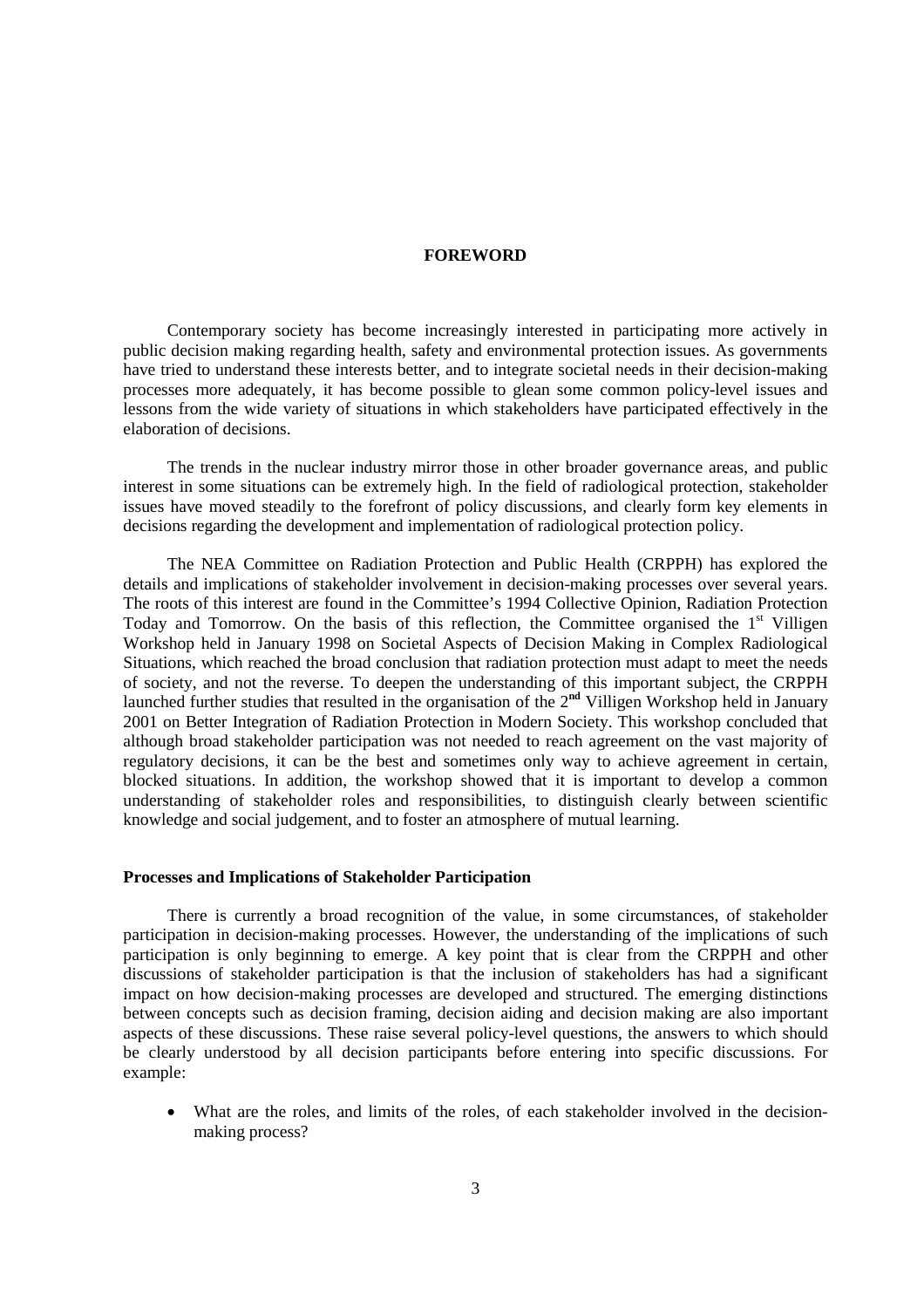- How should any bounds placed on the possible outcomes of stakeholder discussions be defined and agreed upon?
- Can case-specific lessons learnt be relevant and applicable under other circumstances?
- How should scientific uncertainty, particularly with regard to the assessment of absolute levels of risk, be best presented and taken into account by stakeholders in the decisionmaking process?
- What are the respective roles of international and national norms and standards, and of stakeholder involvement in the context of decision-making processes?

# **The 3rd Villigen Workshop**

In order to address these, and other issues, the CRPPH organised the 3**rd** Villigen Workshop. Presentations and discussions explored these implications, and related them to policy choices, regulatory application, and to the practical implementation of radiological protection.

In this context, the objectives of this workshop were to:

- Identify the benefits and pitfalls of stakeholder involvement;
- Identify generically applicable lessons and experience that can be of use to the NEA member countries in their own decision-making processes involving stakeholders; and
- Identify the policy-level implications of stakeholder participation in radiological protection decision making.

As a result of the discussions in Villigen, a much broader understanding was reached of how stakeholder participation in decision making can be more fully understood and appropriately integrated in national and international radiological protection decision making.

As a key part of the preparation for this workshop, the CRPPH conducted three in-depth analyses of specific case studies. The workshop used these case-study analyses as a vehicle to identify commonalties in stakeholder involvement processes and their possible implications, and to facilitate a broad stakeholder dialogue of key issues. The discussion of each of these case-study analyses was moderated by a small panel of experts, and included active participation of workshop attendees.

In order to focus discussions on the details of stakeholder involvement processes, and not on the cases themselves, the case study reports, including executive summaries of each case, were sent in advance to all registrants. A list of concepts, questions and processes was also sent in advance to registrants to stimulate thinking in preparation for the moderated discussions.

The workshop ended with an interactive round table discussion, aimed at summarising the key issues and concepts, and providing information for the workshop's policy-level summary report. This summary report will be published separately by the NEA. Consensus on issues was sought, but all stakeholder views will be represented.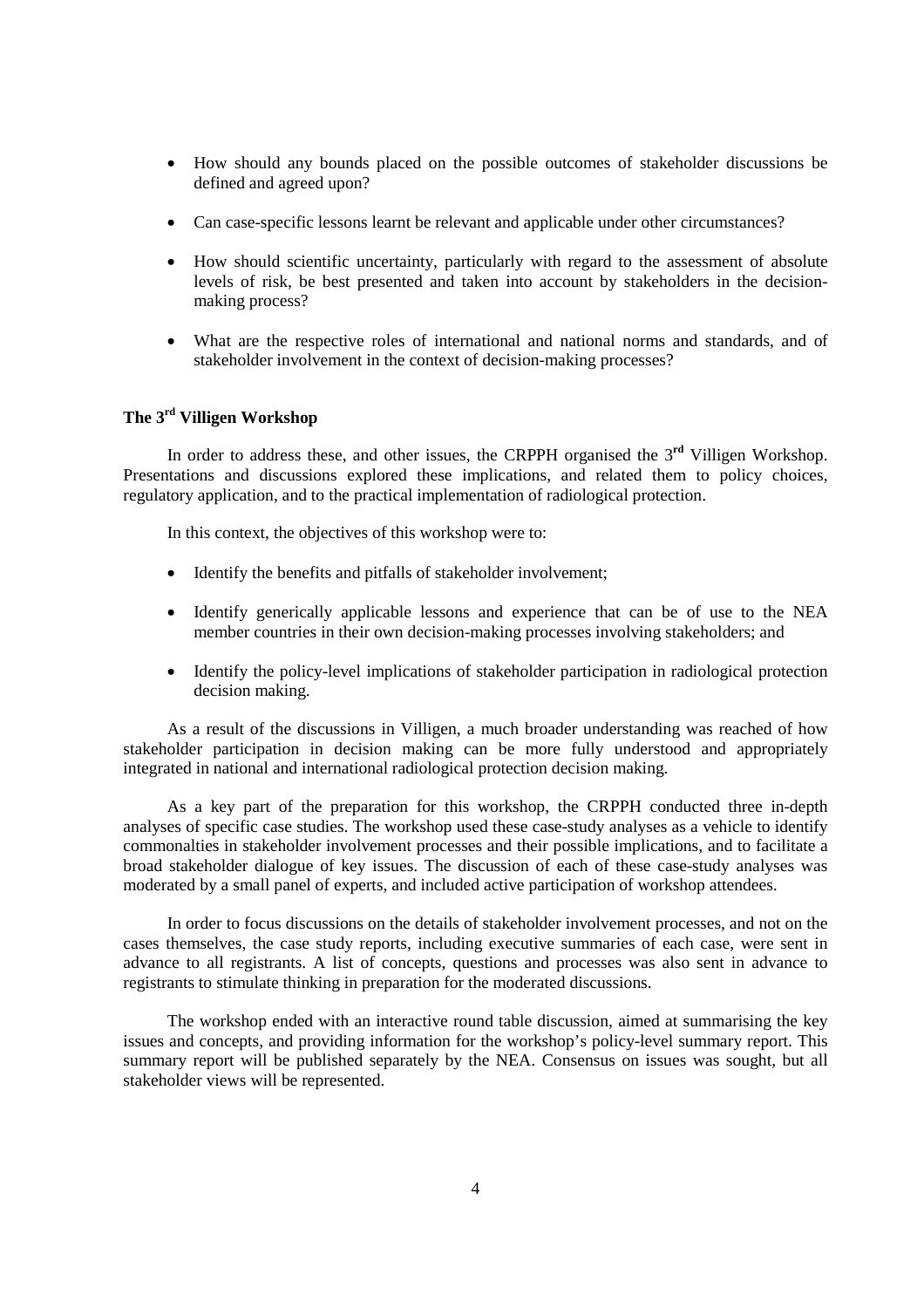# **TABLE OF CONTENTS**

| Welcome address from the NEA                                                                                                                                         |
|----------------------------------------------------------------------------------------------------------------------------------------------------------------------|
| Stakeholder participation in decision making involving radiation:<br>Exploring processes and implications                                                            |
| Environmental decision making: What does public participation add?                                                                                                   |
| Stakeholder involvement in the Canadian review process for uranium<br>production projects in northern Saskatchewan                                                   |
| The Ethos project for post-accident rehabilitation in the area of Belarus<br>contaminated by the Chernobyl disaster                                                  |
| Stakeholder involvement $-$ a Japanese perspective                                                                                                                   |
| Stakeholder involvement in the management of effluent discharges from<br>nuclear installations in France<br>André Oudiz, Thierry Schneider, Gilles Hériard-Dubreuil, |
| The Rocky Flats controversy on radionuclide soil action levels                                                                                                       |
| Information on NEA programmes on nuclear energy and civil society and their co-ordination                                                                            |
| EGPSI case studies: Implications of stakeholder involvement for radiological protection policy                                                                       |
| The OECD project on emerging systemic risks                                                                                                                          |
| Towards inclusive governance of hazardous activities, synthesis of the conclusions<br>of the 2001-2003 TRUSTNET activities                                           |
|                                                                                                                                                                      |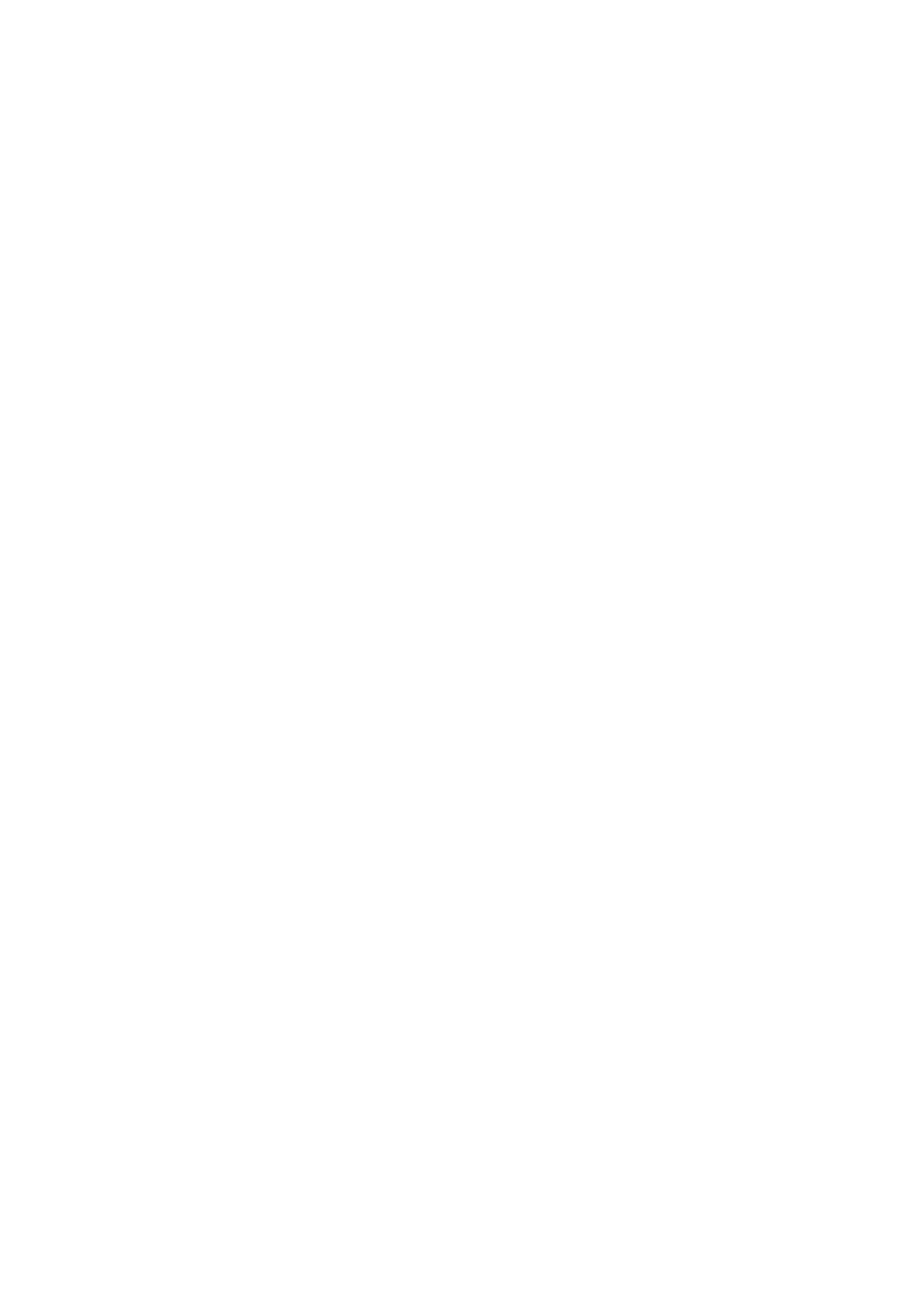#### **WELCOME ADDRESS FROM THE NEA**

#### **Kazuo Shimomura**

Deputy Director for Safety and Regulation, OECD Nuclear Energy Agency

Friends and colleagues, I would like to welcome you to this third Villigen workshop on behalf of the OECD Nuclear Energy Agency. For the third time, the Swiss Nuclear Safety Inspectorate, HSK, has kindly provided an excellent venue for our meeting, and I am sure that these discussions will be as interesting and useful as those of the two previous Villigen workshops. I would specifically like to thank Dr. Ulrich Schmocker, Dr. Johannes Hammer, and Dr. Serge Pretre for their support and hard work in preparing this important seminar.

The broad subject that will be discussed here during the next days is that of risk governance. This is a topic that is becoming increasingly important to governments and government agencies, and has thus unsurprisingly found its way into the work programmes of many organisations. Both the NEA, and our parent organisation the OECD, have for some time been studying these issues. Later in this conference, you will hear about stakeholder involvement studies that are being developed within the NEA in the areas of radioactive waste management, nuclear regulation and nuclear development, as well as about a recent OECD study addressing large-scale risks that are emerging in the 21<sup>st</sup> century, partly as a result of our modern society's growing interdependencies.

The significance and strategic importance of these studies lies in their relationship to the development of decisions that are sustainable. Increasingly, modern society is asking, if not demanding, to take part in governmental decisions that affect public health and safety, and environmental protection. Governments are working hard to understand the implications of such participation, to define mechanisms to allow participation, and to understand who should be involved, when they should be involved and how they should be involved. The details of such participation vary from case to case, from country to country, and from region to region. For example, in Japan, my home country, the cultural and historical evolution of society have resulted in approaches to public interactions with the government that may be significantly different than would be found in Europe or North America. Yet, in spite of these case-specific and cultural differences, we have found that the exchange of experience among experts such as yourselves can lead to the identification of commonalties, to the extraction of lessons, and to the useful sharing of experience. THIS is the important work that you will be doing here in Villigen. Having pioneered the work in this area in the NEA through the first two Villigen workshops, you will now carry it a step further, in support of governments wishing to make better, more sustainable decisions. I am sure that this workshop will contribute to this objective, and I look forward to our discussions.

Ladies and gentlemen, again, thank you for your interest in this important subject, and I wish us all the best for these next days of interesting work in this pleasant, stakeholder environment.

Thank you for your attention.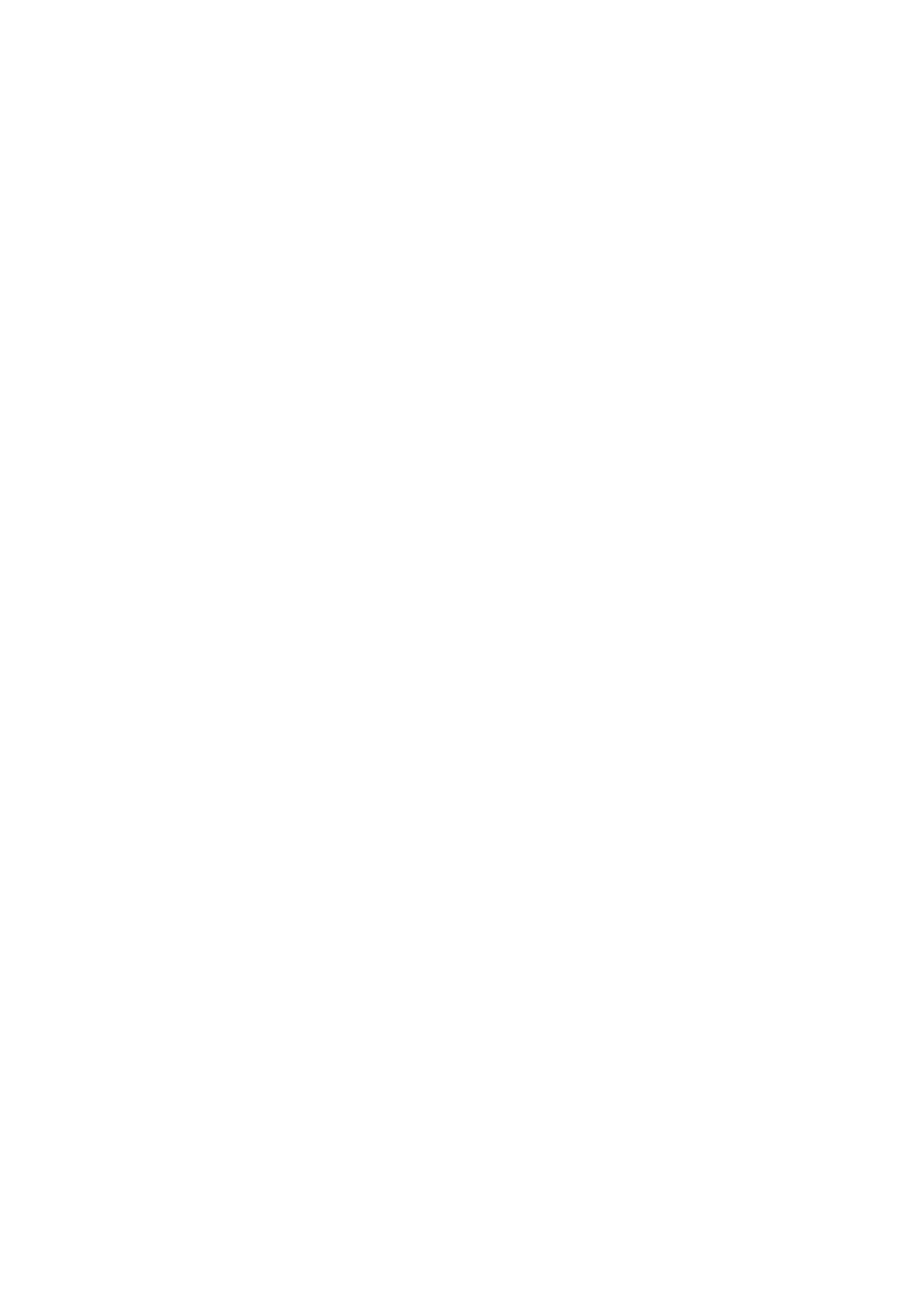#### **STAKEHOLDER PARTICIPATION IN DECISION MAKING INVOLVING RADIATION: EXPLORING PROCESSES AND IMPLICATIONS**

#### **Serge Pretre**  Switzerland

The Villigen Story started with a provocative statement !

"Rather than seeing policy decisions as fundamentally technical with some need for public input, we should see many more decisions as fundamentally public with the need for some technical input"

And the story told us that this could be also valid in the field of radiation protection

Villigen3 – Prê-1

By coming to Villigen, we accepted to look at the world upside down – and question the role that was imparted to us through our training and through the traditional decision-making processes of our institutions.

|             | Processes of stakeholder participation |
|-------------|----------------------------------------|
|             |                                        |
| traditional | - public hearings                      |
| e.g.        | - public comment procedures            |
|             | - votes                                |
|             |                                        |
| new         | - policy dialogues                     |
| e.g.        | - negotiations                         |
|             | - stakeholder advisory committees      |
|             | - facilitated mediations               |
|             | - citizen panels or juries             |
|             | - agreements among interest groups     |
|             | - consensus seeking committees         |
|             | Villigen3 - Prê-2                      |

Of course we were not unfamiliar with receiving or soliciting public input. The traditional tools are in place and are needed, but are they optimal in every situation? What kind of tools could help us organise and benefit from deeper stakeholder participation, and from more adapted public input to radiation protection situations when they are not clear cut?

Taking a hint from other environmental sectors, we discovered a myriad of methods to become involved with the people affected by radiation protection decisions.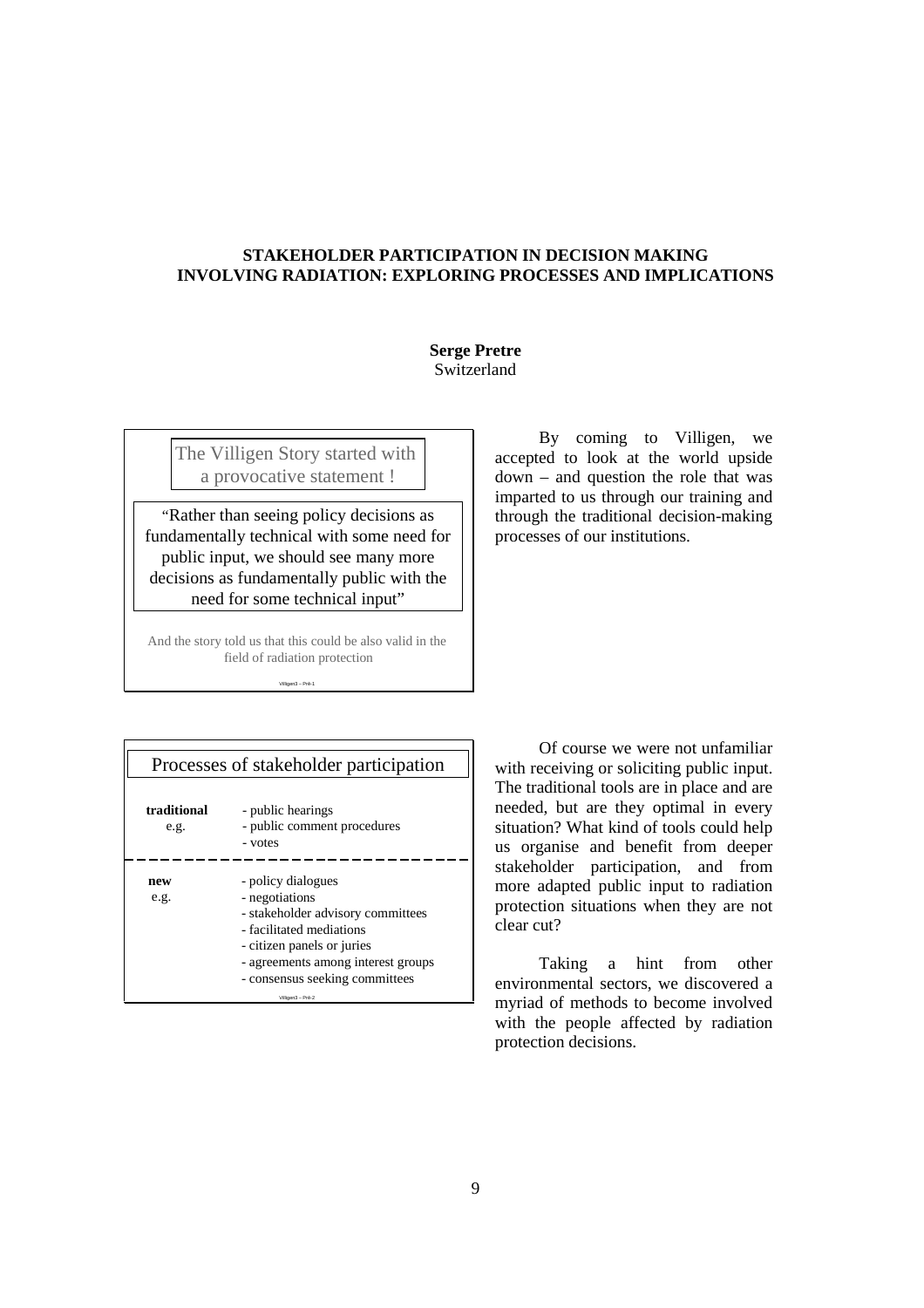# The 3rd Villigen Workshop:

What makes some processes successful and others not?

And what is meant by success?

• Is Radiation Protection a special issue requiring particular processes?

And if yes, which ones?

It is not sufficient to "apply a method" – it must be placed in context and that context includes the goals of involvement and the needs to which it is meant to respond.

# What do concerned people want?

Villigen3 – Prê-3

- 1. To be listened to
- 2. To express their concerns
- 3. To have their concerns being acknowledged by a competent and sincere official

**After** this phase has been successfully passed, a rational argumentation becomes possible. The public can then be very pragmatic and propose reasonable solutions.

Society's expectations about what stakeholder participation should accomplish

Villigen3 – Prê-4

Ensure that government agencies are acting in the public interest

But  $\longrightarrow$  it is necessary to discuss what the public interest may be.

Villigen3 – Prê-5

• and Lead to a wiser and more robust implementation

Whatever the instrumental goals of gathering public input to decisions, there will always be the dimension of human interaction. There is no reason to deny or put this aside. Why would policy making be so different from other problem solving interactions in society? As in any other relationship which it is important to nurture, let's start by showing respect for the different perspectives held by the participants in a dialogue.

Concepts such as "the public interest" demand justification and validation. In this area, agencies can no longer act alone – if ever they were able to in the past.

The proof is in the pudding: however "good" a decision, we must assemble the conditions for its actual, sustainable implementation. Stakeholder involvement is one route to that goal.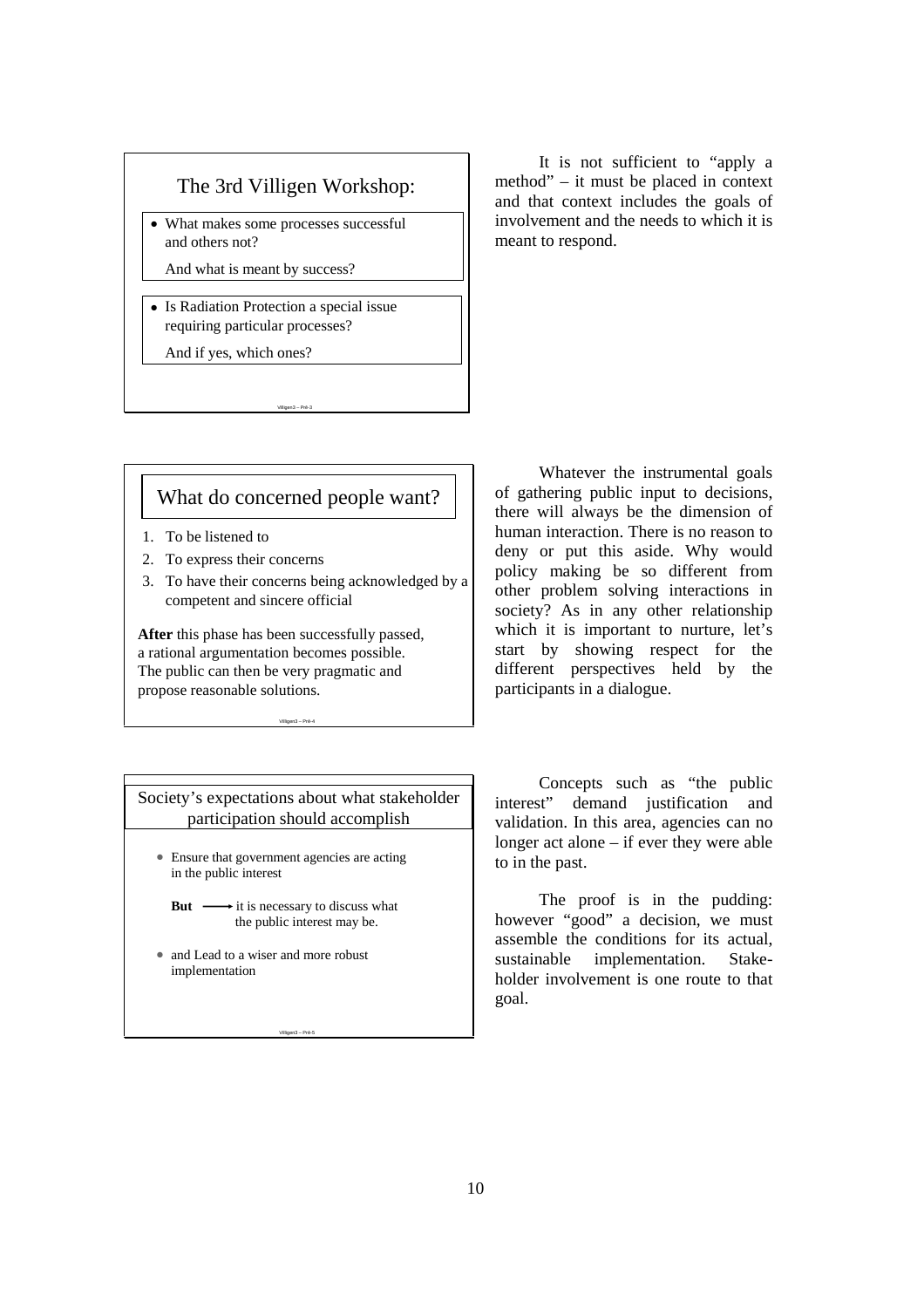# Furthermore: Stakeholder participation is useful for:

- Keeping government accountable
- Helping agencies make good decisions
- Helping resolve long-standing conflicts
- Helping restore trust
- Building capacity for solving problems of the future

Villigen3 – Prê-6

Educating and informing the public

Alongside reaching a shared view on a course of action, stakeholder participation brings a broad range of macro-level benefits. The hard job of managing stakeholder involvement can make other parts of our job easier.

Some criteria for evaluating the success of stakeholder participation efforts

- Quality of decisions substantially improved?
- Trust in institutions restored or enhanced?
- Public information substantially improved?
- Stakeholders satisfied on own criteria?
- Conflict managed or resolved? Consensus found?

Villigen3 – Prê-7

The organising institution or an outside auditor can evaluate the success of participatory initiatives on a range of goal-related criteria. It will be important to learn from stakeholders what are their own criteria for success – these may be very different from institutional aims – and whether these have been satisfied.

Note that reaching consensus is not a universal goal, nor always a realistic one. Resolving conflict by e.g. finding an agreement to disagree, may be an excellent outcome. Sometimes, even just managing conflict through consenting to a shared examination of the problems at stake, can contribute to serving the other criteria listed above.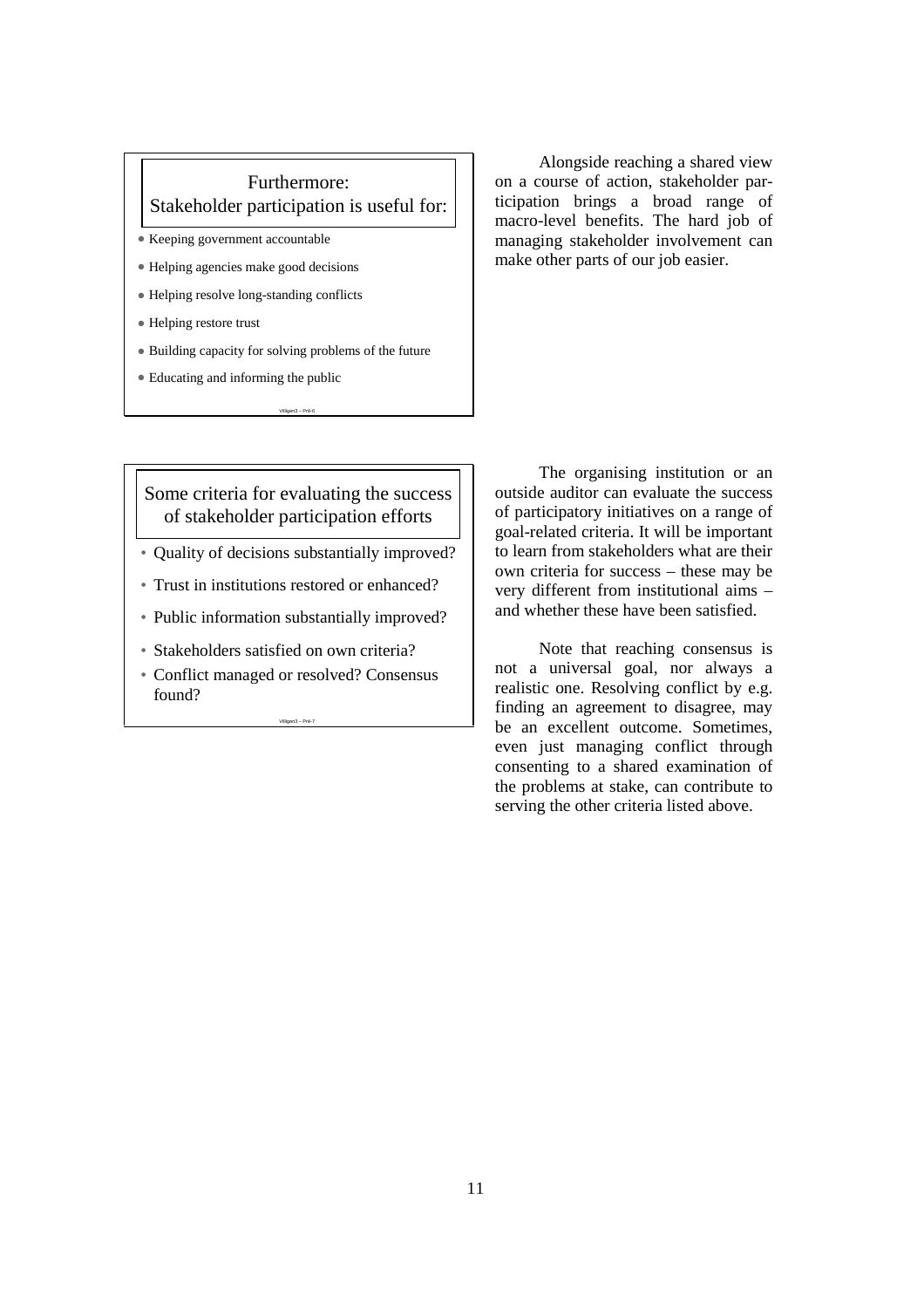# Practical Questions

- What type of stakeholder participation process is adequate?
- Who should participate?
- How much influence should stakeholders have?
- What role should the regulator play?
- Is there a broad consensus on a shared set of values?

Villigen3 – Prê-8

• What can the final product be?

Some situations make us scratch our heads, mulling over how to find a new route to decision. We when we realise that stakeholder involvement in a decision is needed, we have to sit down and... start scratching our heads about how to implement it.

# Choice of participants

- Representative of interest groups
- Strong motivation
- Fairness
- Sincerity
- Share a basic set of values
- No hidden agenda
- Capable of accepting a consensus

One of the first steps is to identify whose knowledge and interest should be called in to contribute to the deliberation, and to ensure in this way an appropriate decision. Then, it is not dishonest to seek individuals who are capable of participating in a joint endeavour and seeking a solution rather than an impasse. This goes for the organising party as well: remember that the technically "best" solution is not always the socially optimal solution, and that experts "who know best" are not always perceived as fair, sincere, open and ready to accept a group approximation of best…

As we were saying...

# Sincerity of the lead organisation

Villigen3 – Prê-9

- The officials of the organisation leading the stakeholder participation process must sincerely believe in the benefits of this process.  $\bullet$
- If the stakeholders get the impression that this process is a masquerade or an alibi or just a pretence of public participation, then the process has already failed. It is not possible to simulate sincerity!

Villigen3 – Prê-11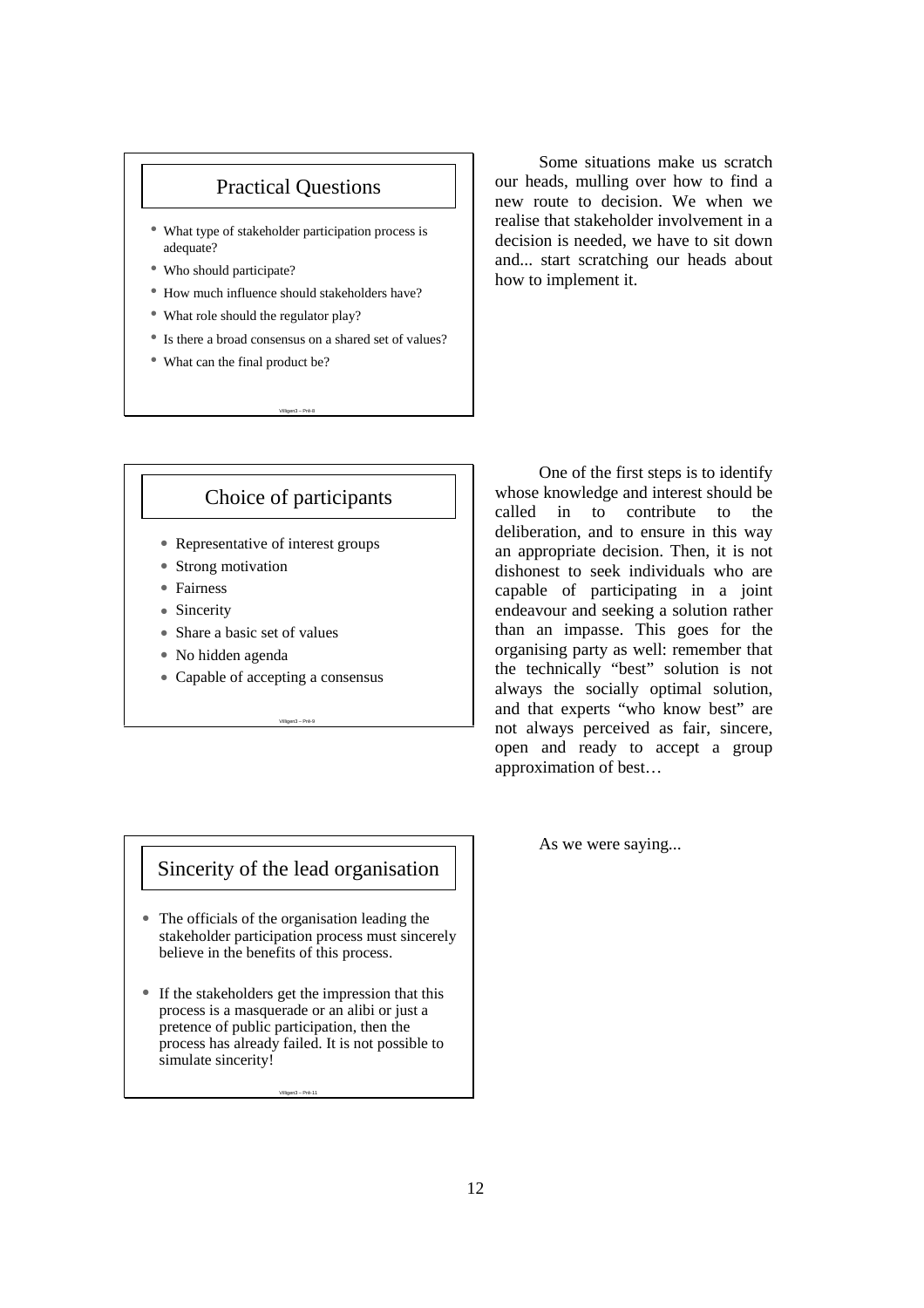# Depth of stakeholder involvement

- 1. "The stakeholder participation process must be done"
- 2. "The stakeholder participation process must be seen to be done"
- 3. "The results of the stakeholder participation process must be considered"
- 4. "The results of the stakeholder participation process must be integrated in the decision making"

Villigen3 – Prê-10

If stakeholders are to accept to share their time, wisdom and effort to sort out a complex radiological protection situation, organising parties must be committed to the process – and make it very clear to all their partners.

# Values similarity

- 1. Identify, clarify the values of each stakeholder (beliefs, intentions)
- 2. Discuss these values and understand them
- 3. Build a minimum set of common values (common denominator)
- 4. Make sure that there is a broad consensus on this shared set of values
- 5. Only then: The stakeholder participation process can be successful

Villigen3 – Prê-12

Case studies suggest that dialogue among different stakeholders – like social dialogue in general – is facilitated by, or indeed possible only with a minimal set of shared values. This is the common ground on which the dialogue can stand. Values is an umbrella concept: its meaning is diverse. Shared values can signify a common belief in what is right and just (moral values), or in what types of behaviour and attitudes we reject or like to uphold (social values). Shared values can also mean a shared practice, as when stakeholders with very different interests all attribute value to and pursue the scientific method of enquiry. Shared values can signify a common interest in protecting some feature of the environment, or some way of life.

If there is no such common ground, or if the shared values are completely irrelevant and therefore cannot support the decision process at hand, it is unlikely that the process will be sustainable. To work together over time addressing a radiation protection issue requires some value capital. It is worth building into the process, the discovery and elaboration of the shared values that will carry it through to completion.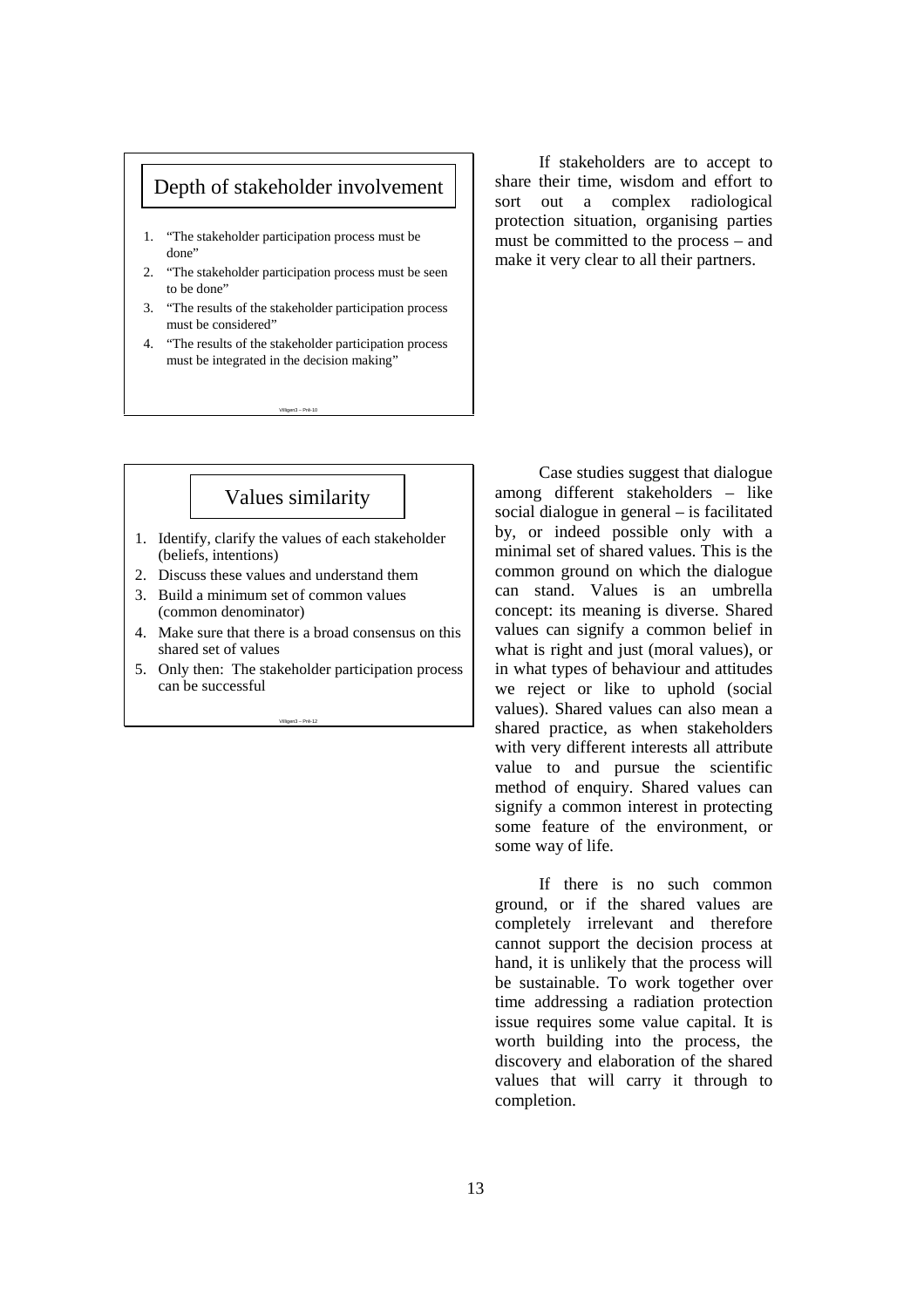

Accepting, once again, to look at the world upside down… to take a new perspective on what is the optimal decision, and what kind of outcomes are desirable.

|                         | <b>Decision Making Process</b><br>e.g. in Radiation Protection |       |
|-------------------------|----------------------------------------------------------------|-------|
| Traditional:            | Decide $\rightarrow$ Announce $\rightarrow$ Defend (DAD)       |       |
| <b>New</b><br>paradigm: | Announce $\rightarrow$ Discuss $\rightarrow$ Decide            | (ADD) |
|                         | (The decision has not been made in                             |       |

For those who share the value attributed to alphabet soup, here is a handy mnemonic. It should make it easy<br>to remember the stakeholder to remember the stakeholder involvement process preached here. Let's just call it... ADDed value for decision making involving radiation.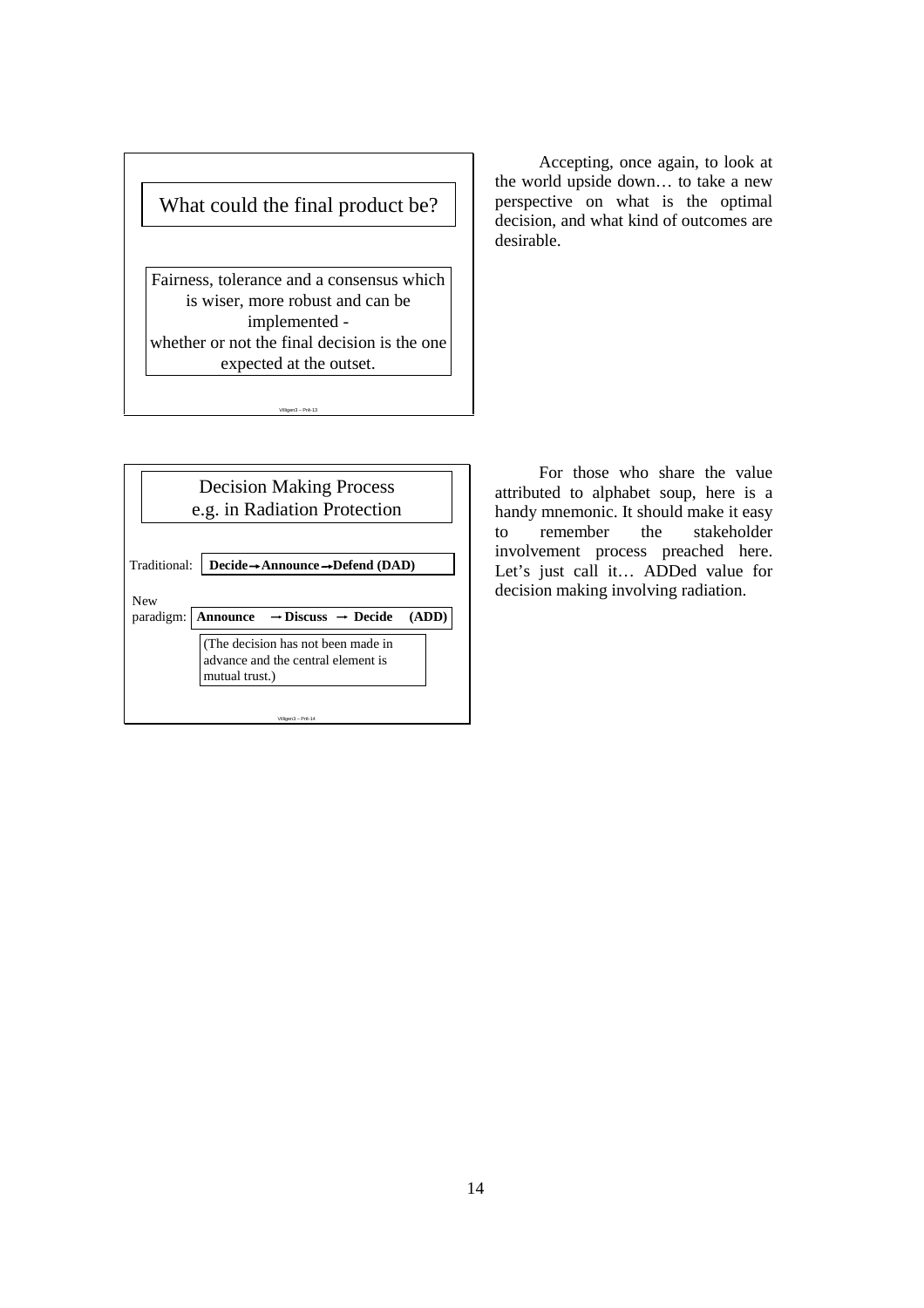#### **ENVIRONMENTAL DECISION MAKING: WHAT DOES PUBLIC PARTICIPATION ADD?**

#### **Thomas C. Beierle and Jerry Cayford**  Resources for the Future, Washington, USA

The role of public participation in environmental policy making has led to much discussion in recent years, accompanied by some cheering, some hand-wringing, a great deal of speculation, and always recognition of its growing importance. Over the past 30 years, participation has moved to centre stage in the play of influences that determine how the environment will be protected and managed. In doing so, it has evolved considerably. Traditional public hearings and public comment procedures have been joined by a broad array of more intensive approaches to participation that emphasise face-to-face deliberation, problem solving, and consensus building. Policy dialogues, stakeholder advisory committees, citizen juries, formal mediations, and a variety of other processes are now familiar components of the public participation mix. The amount of influence the public can wield has changed as well. In the United States, agreements made among interest groups in regulatory negotiations, for example, actually determine the content of proposed environmental regulations.

Describing how well public participation has performed in its central role in environmental policymaking is the topic of our book, *Democracy in Practice: Public Participation in Environmental Decisions* (RFF Press, 2002). In the book, we evaluate the success of 239 cases of public participation undertaken in the United States over the last 30 years. Our primary objective was to develop an understanding of the social value of public participation by evaluating cases against a set of social goals, such as conflict resolution, trust formation, and education. Our second objective was to understand what made some processes successful and others not. We were particularly interested in how different approaches to public participation – from public hearings to formal mediations – differed in their accomplishments.

To develop the case database, we searched for case studies in journals, books, dissertations, conference proceedings, and government reports, and identified 239 cases that met basic screening criteria (e.g. occurred in the United States since 1970 and contained sufficient information). Data from the cases were derived using a "case survey" methodology in which we read case studies and coded information on over 100 attributes of each one. The cases covered a wide variety of planning, management, and implementation efforts carried out by environmental and natural resource agencies at many levels of government. They involved a wide variety of participatory processes, roughly a quarter falling into each of four categories: public hearings and meetings; advisory committees not using consensus; advisory committees using consensus, negotiations and mediations.

#### **Defining success**

The criteria we used to evaluate the cases derived from the increasingly high expectations about what public participation can accomplish in the modern environmental management system. As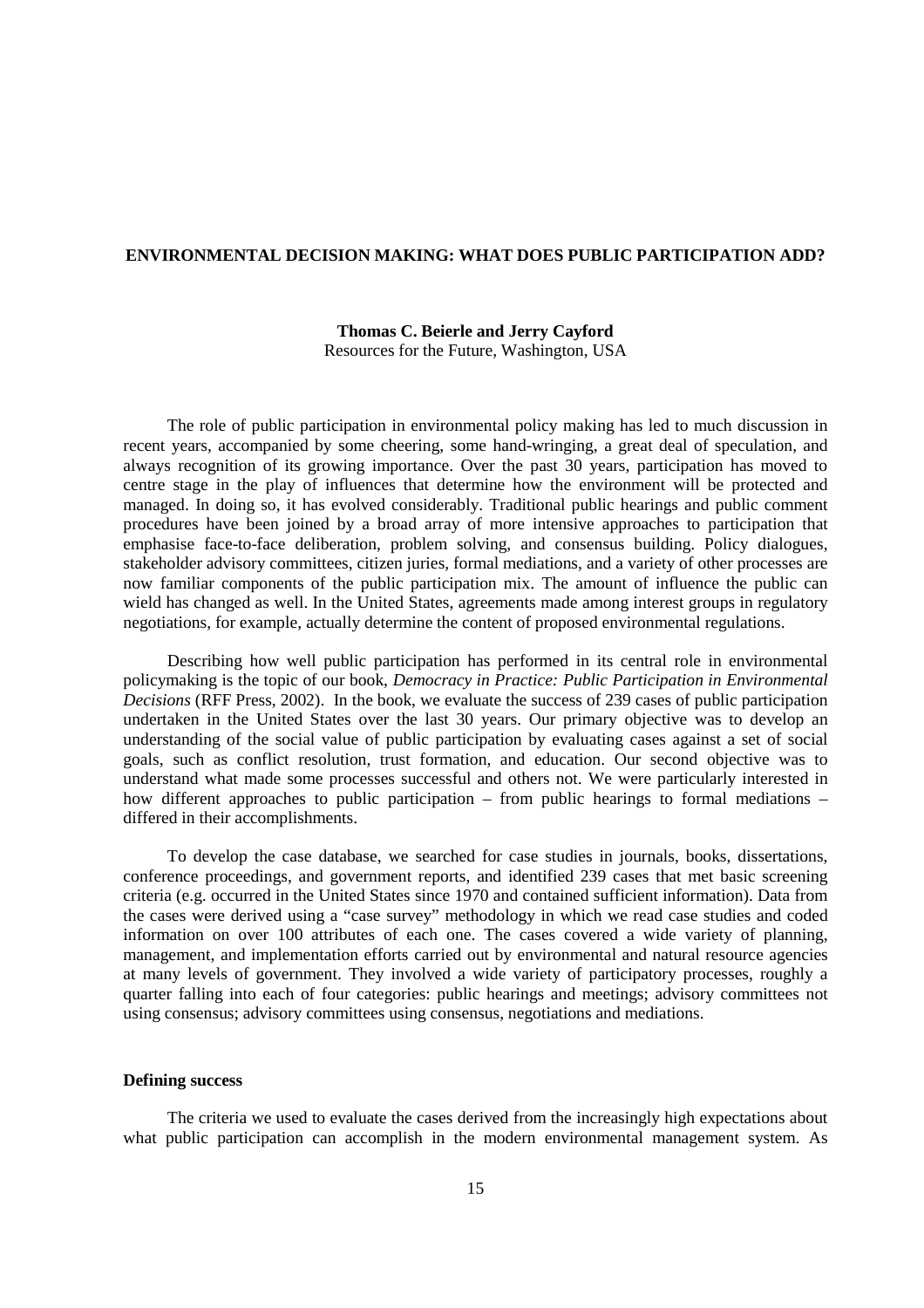participation has become more integral to the substance of environmental decision making, it is also being called on to achieve a variety of social goals on which traditional approaches to decision making have fallen short.

The goal of *incorporating public values into decisions* is fundamental to democracy and has been the driving force behind challenges to a more managerial, expert-led model of decision making. The risk perception and communication literature, for example, outlines dramatic differences in the way that the lay public and experts view risks. Differences between experts and the public over values, assumptions, and preferences imply that direct participation by the public can better capture the public interest than can traditional bureaucratic processes alone.

The second goal, *increasing the substantive quality of decisions*, recognizes the public as a valuable source of knowledge and ideas for making decisions. The public may improve the substantive quality of decisions in a number of ways, such as identifying relevant information, discovering mistakes, or generating alternative solutions that satisfy a wider range of interests.

The third goal is *resolving conflict among competing interests*. The environmental regulatory system in the US was born of conflict between environmental and industrial interests, and conflict has persisted as the system has matured. Substantial amounts of money and energy have been consumed by court battles and other kinds of conflict while environmental problems are not being solved. Collaborative, rather than adversarial, decision making may result in better and more lasting decisions.

In addition to resolving conflict, public involvement can create opportunities for *building trust in institutions.* This fourth goal is based on the need to address the dramatic decline in public trust of government over the last thirty years. It recognizes that such a loss of trust is a legitimate reaction to government mismanagement and that a healthy dose of scepticism is important for assuring government accountability. As trust in the institutions responsible for solving complex environmental problems decreases, however, the ability to solve those same problems is seriously limited. One of the few ways agencies may be able to rebuild trust is through greater public involvement and influence over decision making.

The final goal, *educating and informing the public,* addresses the need to build capacity by increasing public understanding of environmental problems. Education here should be interpreted as something more than science lessons. It is a more fundamental education that integrates information about the problem at hand with participants' intuition, experience and local knowledge in order to develop shared understandings and a collective perception of solutions.

#### **Results**

The majority of the public participation cases were highly successful in achieving the five social goals. In these cases, public participation was not only making decisions more responsive to public values and more substantively robust, it was also helping to resolve conflict, build trust, and build public knowledge about the environment. Although the conclusions were not without important caveats, public participation appeared to be meeting the challenges laid out for it by the modern environmental management system. Some of the results included:

- the public created or substantially changed decisions in 58% of the cases;
- the process of participation resolved conflict in 61% of cases and increased trust in lead agencies in 45% of cases; and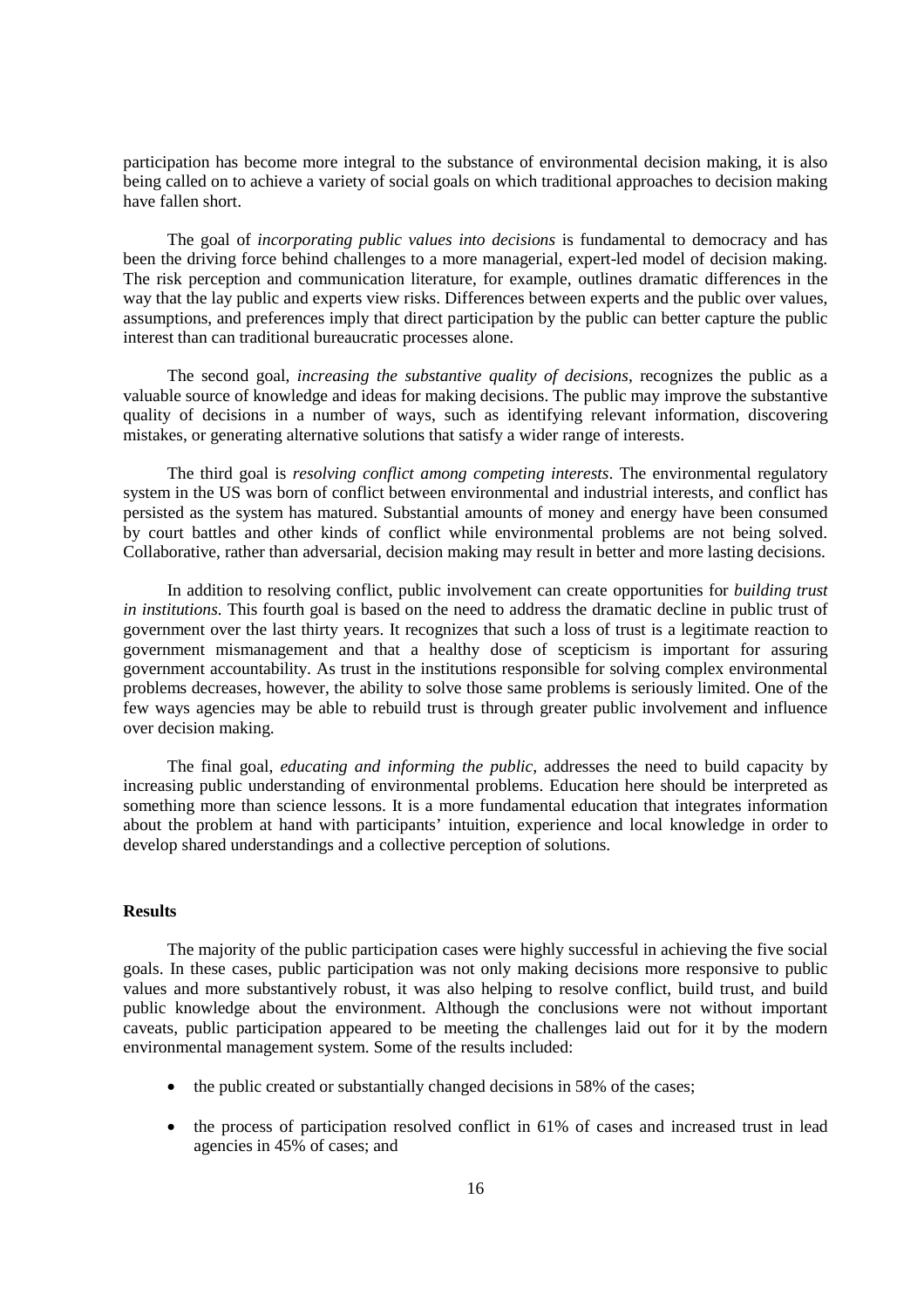in 77% of cases, the process of participation significantly increased participant's understanding of the issues.

These benefits of public participation did not come at the price of decision quality, as some critics have charged. We found that public input improved the quality of decisions – measured in terms of cost-effectiveness, expansion of joint gains, or added information and ideas – in 68% of cases. Also contrary to some criticisms, participants had a relatively high level of internal technical capacity and access to external technical resources in 74% of cases. Overall, deliberation and technical analysis appeared to be complementary: technical analysis sketched out plausible options and narrowed the terrain of dispute, while debates among opposing views put a premium on wellsupported, complete, and unbiased information.

More intensive participatory processes – such as negotiations, mediations, and consensus-based advisory committees – were clearly more effective than less intensive processes at achieving all of the social goals. Decisions in these processes were often very responsive to participants' values and more substantively robust; such processes were more likely to resolve conflict among participants, build trust between participants and agencies, and increase participants' knowledge about the environment.

However, more intensive processes were less successful than other forms of public participation, such as public meetings, hearings, and non-consensus advisory committees, in engaging or representing the wider public in decision making. Participants in more intensive participatory processes were more likely to be socio-economically unrepresentative of the wider public. More significantly, efforts to draw wider public values into decision making or provide educational outreach were more limited in more intensive processes as well.

Participants in more intensive processes sometimes reached their goal of consensus by excluding certain parties and leaving out particularly contentious issues. This problem can be averted through the use of a formal "convening" process, common in regulatory negotiations but less prevalent in more ad hoc consensus-based efforts. Convenings are conducted prior to the start of formal negotiations in order to identify all of the interests affected by the decisions to be made and to identify the particular issues that need to be addressed.

Regardless of the overall type of process used, some specific process features played a strong role in determining how successful participation would be. Cases were most successful when lead agencies were responsive, demonstrating active commitment to the process and fluid communication with its participants. The motivation of participants, encompassing the optimism and ambition they carried into the effort, also played a large role in success. Finally, high quality deliberation among participants generally led to a successful process.

Surprisingly, public participation was successful in even the most challenging decision-making contexts. Success was not consistently related to the type of issue under discussion, the pre-existing relationships among the parties involved, or the institutional context. Project planners appeared to be adapting processes to meet challenging contexts. For example, cases in which there was a history of conflict among interest groups or a high degree of mistrust of government were more often addressed with more intensive mechanism types, such as mediations.

Despite the success of many participation cases in achieving the social goals, there was only weak evidence linking good public participation to more effective implementation. Moreover, the link weakened as implementation progressed from changes in laws and policies to actual actions on the ground. Public participation is clearly a part of the mix of what determines whether programmes are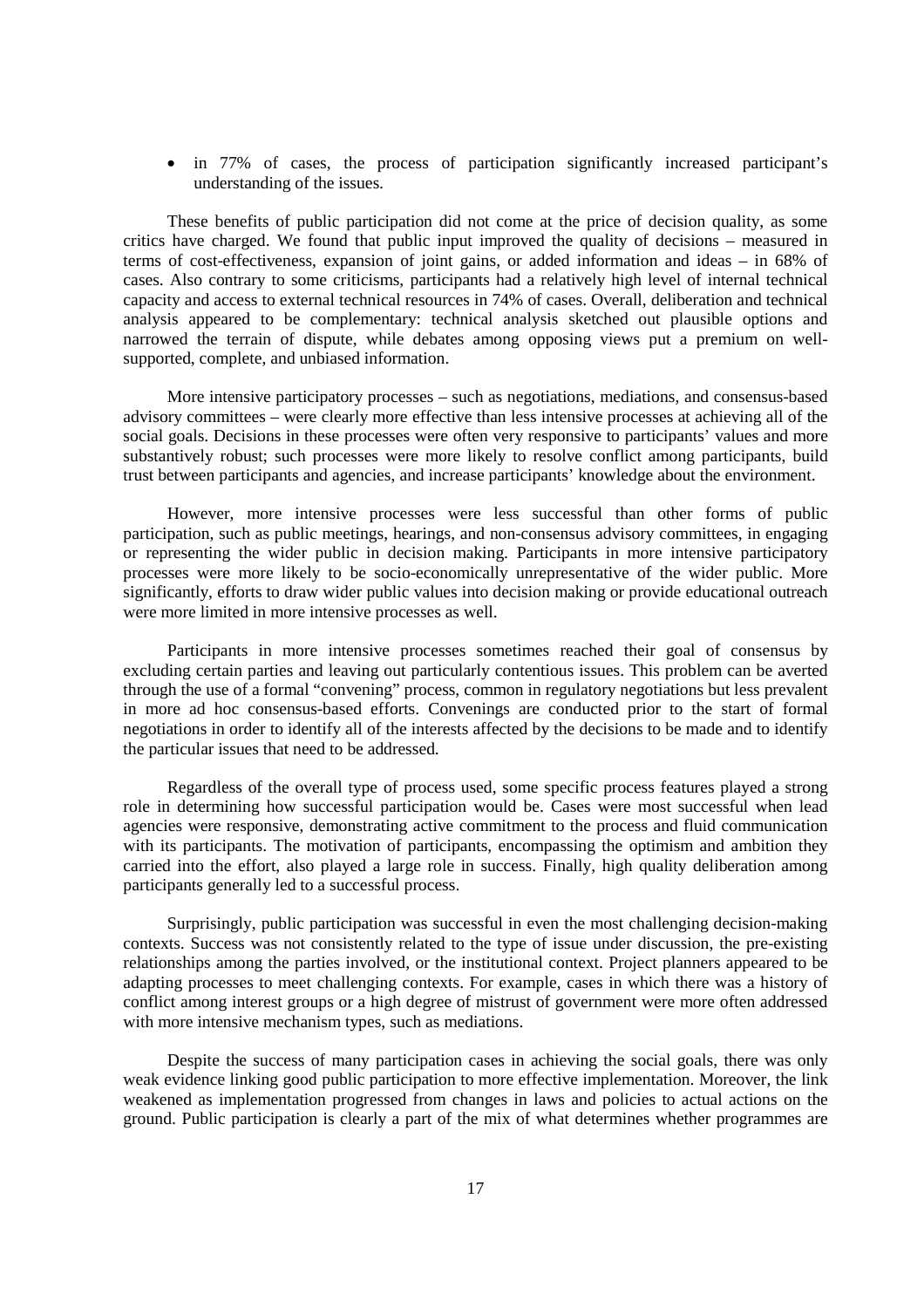implemented or not. But it is a complicated mix, and the degree to which public participation is an important ingredient may be small.

Based on our results, it would be inappropriate to provide prescriptions about the "best" type of participation for planners to pursue. Rather, the design of public participation programmes should follow three steps that adapt the participation process to the situation. The first step involves identifying the dominant rationale for participation in a particular case. Is it an instrumental rationale, in which participation is necessary to facilitate policy formation and implementation? Is it a substantive rationale, in which the public is likely to bring valuable information, a deeper understanding, or creative thinking to bear in solving a particular problem? Or, is it a normative rationale, in which traditional decision tools are not likely to capture the range of public values in play? In many cases, more than one rationale will be important.

The second step involves identifying specific goals that are responsive to the rationale. What do decision makers want to get out of public participation? What does the public want to get out of it? When a process is over, how will "success" be defined? Any process is going to have some specific goals, such as solving a particular problem or producing a set of recommendations, but some or all of the social goals discussed here are also likely to apply.

The third step is designing a process that meets the goals. This requires answering four questions:

- Who should participate; representatives of interest groups or "average citizens"?
- What type of engagement should there be; information sharing or more active deliberation?
- What kind of influence should the public have; consultative, advisory, or decisional?
- What role should the lead agency play; observer, partner, or leader?

The answers to these four questions will dictate what types of processes are most appropriate, whether it be a public meeting or a formal mediation. Project planners are likely to find that no single type of participatory process suits all of their needs. Fortunately, participation processes are not cast in stone, they are simply conglomerations of different design choices. They can be modified or combined in ways that can help meet all of the goals of the participatory effort.

#### **Conclusion**

Overall, our analysis produced a positive view of public participation. As viewed through the case study record, most cases of public participation generated quality decisions in which public values and knowledge made important contributions. In most cases, participants were able to resolve conflict, increase trust, and increase their knowledge of the issues under discussion. The nature of the participatory process – from the type of approach to more subtle procedural features – played a lead role in determining success in achieving the social goals.

It is unlikely that resolving environmental problems is going to get any easier in the future or that the participation of the public will become any less prevalent. In that light, the findings of this report are, for the most part, good news. The picture of public participation that emerges is of a complex social process that, while often frustrating and time-consuming, is a potent tool for making good decisions and overcoming the contentious politics of environmental policy making.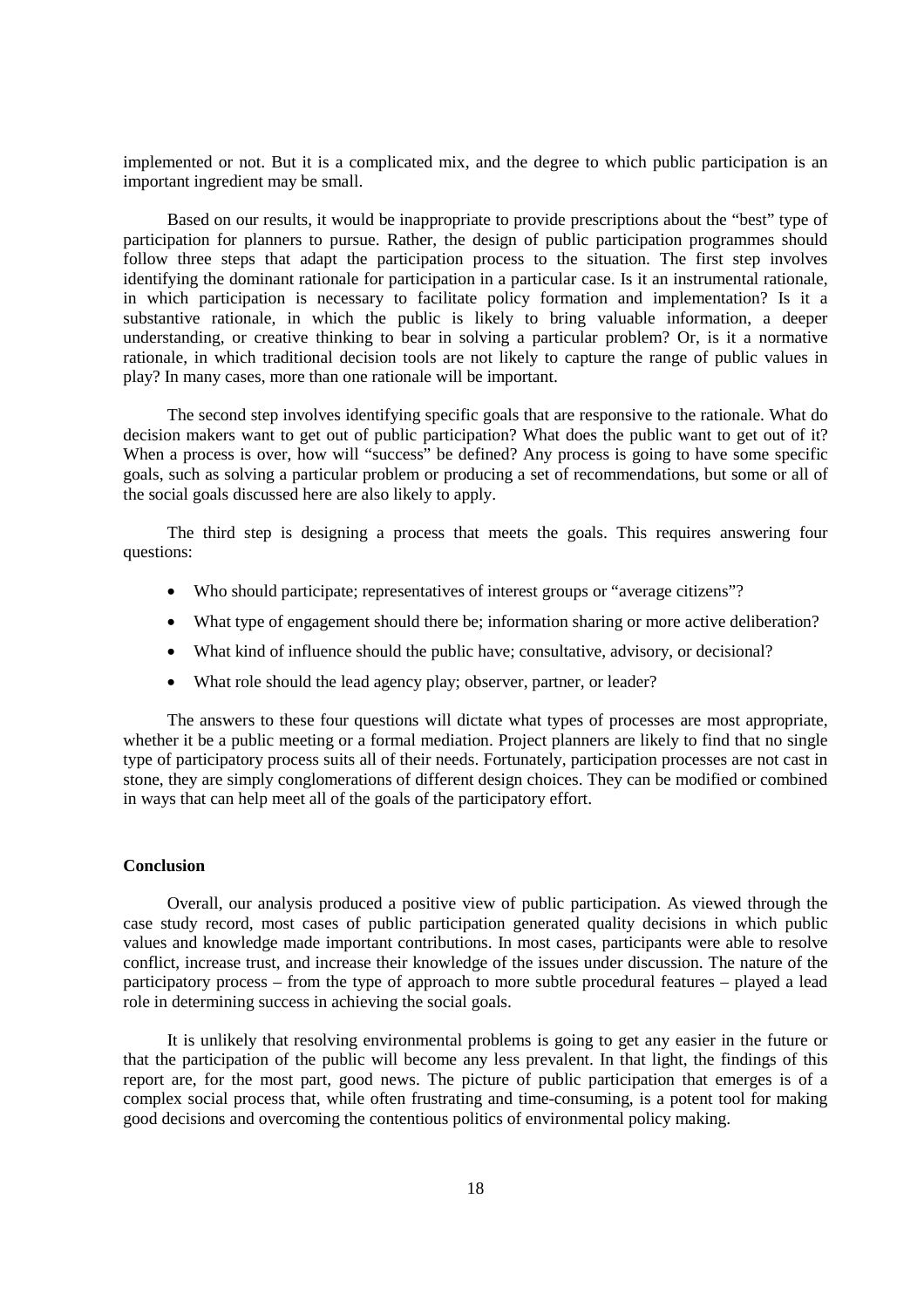#### **STAKEHOLDER INVOLVEMENT IN THE CANADIAN REVIEW PROCESS FOR URANIUM PRODUCTION PROJECTS IN NORTHERN SASKATCHEWAN**

#### **Dr. Douglas Underhill**  Canada

Over the last quarter of the  $20<sup>th</sup>$  century there was increasing concern among Canadians regarding the environmental including socio-economic, impacts of industrial development, and the need to reduce these impacts to acceptable levels. This led to the evolution of Canada's and Saskatchewan's legislation and institutions for protection of the environment, including an Environmental Impact Assessment (EIA) process for new developments. Democratic participation was strengthened through laws passed in the 1980s and the 1990s by introducing open, transparent public hearings that assure access of all stakeholders to the EIA process. The public became an important stakeholder in the EIA process through these hearings. The licensing and permitting process, however inter-related, still maintained an independent role.

Because of the public's concern for radiation protection, development of uranium mining has always been a particularly contentious issue. Within the EIA framework the governments appointed a *Joint Federal/provincial panel on Uranium Mining Developments in Northern Saskatchewan* (the Panel) to review six new mines. The Panel met from 1991 to 1997 with the mandate to: "*…review the environmental, health and safety and socio-economic impacts of the proposed uranium mine developments in Northern Saskatchewan and assess their acceptability.*" The mandate further stated "*However, concerns may be raised by the public which extend beyond the impacts of* direct *concern to the Panel, and in such cases the Panel will ensure that the public is provided a reasonable opportunity to express these concerns.*" The Panel was also directed to provide full opportunities for public consultation and review.

Using public hearings, scoping sessions and other consultative processes specifically intended to encourage public participation, the Panel conducted its EIA through a consensus building-management approach, rather than a technocratic-regulatory one. This was achieved by placing emphasis on values, theological and spiritual beliefs, morality and fairness, rather than considering only technical issues. A government funded support programme provided C\$ 420 000 to assist stakeholder participation. Project proponents, government departments and agencies, aboriginal leaders, labor unions, nongovernmental organizations and individual stakeholders took part in the public hearings process.

Following lengthy hearings and analysis of each project the Panel presented its conclusions and recommendations in a series of reports directed to the governments. In making its decisions to recommendations or oppose approval of each project the Panel weighed the environmental risks versus socio-economic gains. A recommendation not to proceed with on project was made when the gains were judged to not justify the risks. (This project was later approved under a revised plan resubmitted by a new proponent.)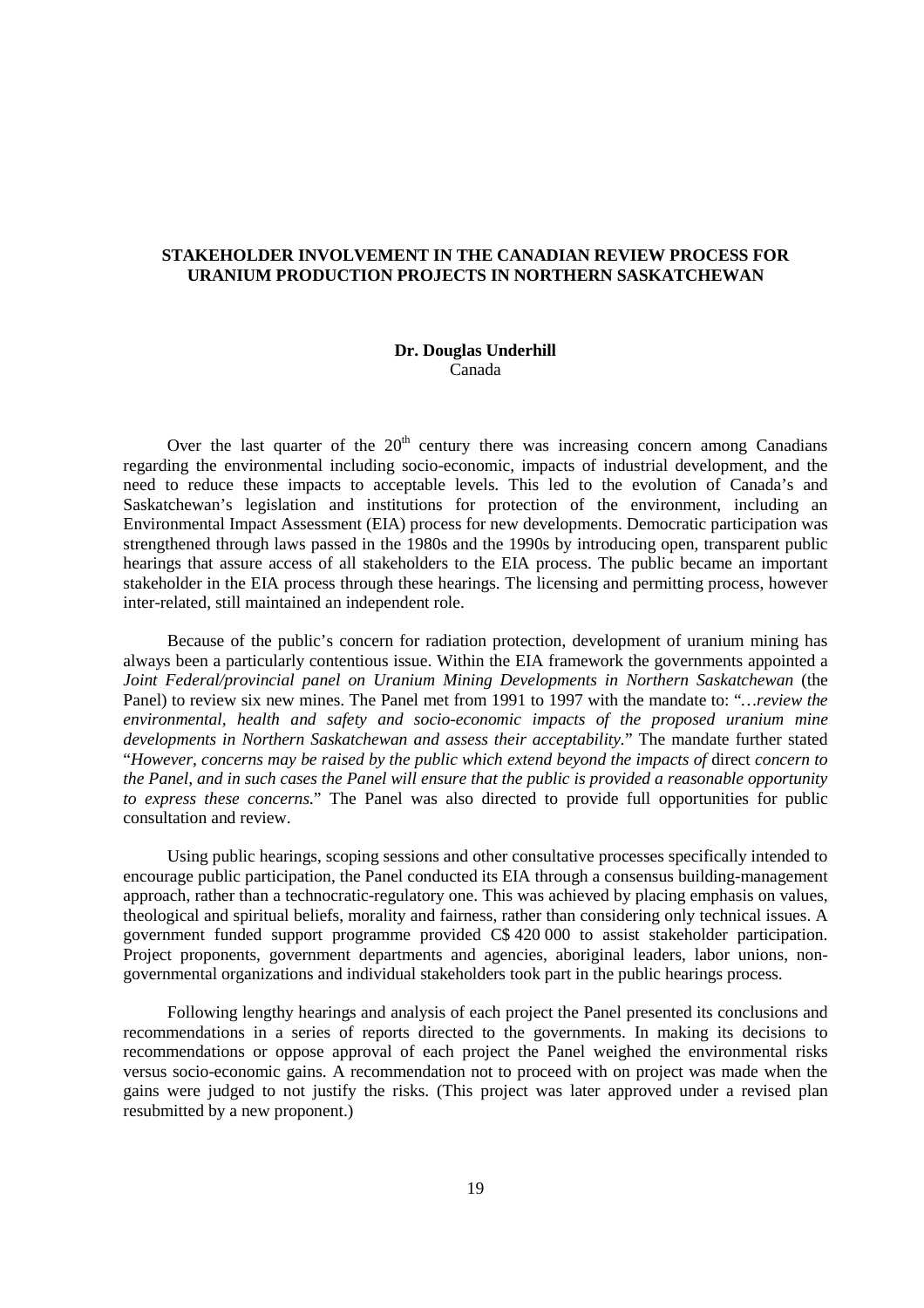In interim and final reports of its conclusions and recommendations the Panel made substantial reference to the concerns and input of the public. Responding to anti-development activists, the Panel wrote "the 'deep ecologist' view would suggest that a moratorium on all such activity be instituted; persons should strive to live in harmony with the pristine environment, avoiding any potential for disruption. On the other hand, the 'pragmatic' view suggests that poverty is currently a greater threat to health of Northerners than is radiation." In 1997 the Panel wrote: "Because it is the people of northern Saskatchewan who will experience the greatest impacts of these projects, we have paid particular attention to their concerns. After listening carefully, reading widely, and debating at length, we have concluded that the best course is to recommend that the mines be allowed to proceed under (project-specific) conditions that would limit environmental damage and enhance northern benefits."

To reduce environmental, health and safety impacts, the Panel recommended improved technical designs and practices, as well as proposing initiatives to improve communication and increase involvement of the aboriginal community in project monitoring and decision making, and increase the economic benefits of uranium mining to these communities, including greater employment and business opportunities.

In responding to the Panel's recommendations for each project, both the governments of Canada and Saskatchewan addressed every item in writing. In authorizing the respective projects to progress licensing phase, the government of Canada instructed, "The AECB and other federal regulatory agencies will ensure that the Panel's recommendations related to environmental, technical and safety issues are fully considered as the, projects move through each stage of the approval process". The *Occupational Health and Safety Division* of the Ministry of Saskatchewan Labour indicates it implemented every Panel recommendation regarding worker health and safety. The Saskatchewan government also adopted many of the Panel recommendations in issuing project licenses and permits. Both governments addressed broader issues, such as socio-economic concerns for the people most impacted by the mining, through other actions.

While the governments accepted many of the Panel's recommendations, it was not bound by them. This took place with the understanding that "In making their decisions, the responsible authorities, including Ministers with jurisdiction, must consider the panel report, but are free to consider other sources of information and to make different value judgments."

The general conclusion of a workshop held in Saskatchewan in 1998 to evaluate the process of the Joint Panel Uranium Review was "… that several benefits arose directly out of the review process in Saskatchewan, and it is probable they would not have occurred without the public review." Cited examples include health, socio-economic and environmental benefits.

Since the early 1990s several major changes were implemented, some of which may have been at least partly in response to the Panel's hearings. For example: in May 2000, the Canadian Nuclear Safety Commission (CNSC) replaced the Atomic Energy Control Board (AECB) under new legislation providing a more modern and effective regulatory framework. There has been an extensive and comprehensive reform of Saskatchewan's legislative health and safety standards. The ICRP-60 recommendations on radiation dose limits for workers were incorporated into Surface Lease Agreements, as well as becoming the Canadian standard. A long-term epidemiological study of the province's uranium miners was initiated. New environmental regulations require financial assurances for decommissioning and long term monitoring of all mines and tailings.

A particularly outstanding effect was the implementation, for the first time, of a cumulative environmental effects monitoring programme for mining facilities. Community-nominate Environmental Quality Committees (EQC's) were established to facilitate communication among the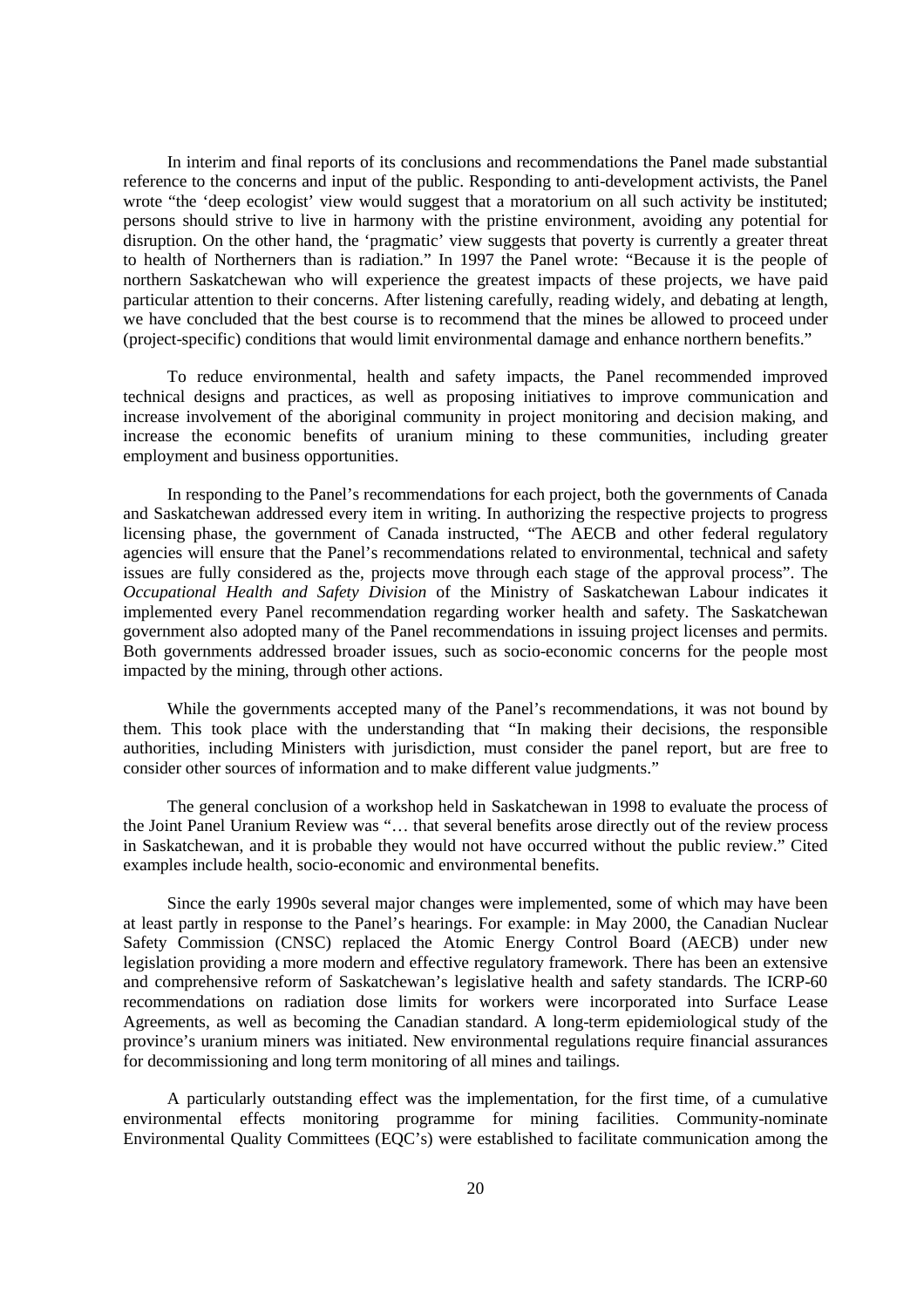northern communities, mining companies and governments. The community also works with representatives of the proponents and regulators through EQC's to monitor effects that may potentially impact the health or living conditions in the vicinity of the uranium projects. In support, the Government of Canada directed that regulatory agencies support EQC activity and invite their participation in, and observation of regulatory activities; and, that the AECB should be more active in its EQC support and participation. The potential for socio-economic benefits was increased by creating a Multi-party Training plan to train and employ Northerners in 60% of all new jobs in the northern mineral industry, as well by increasing business opportunities for Northerners and northern joint business ventures.

Several other outcomes may have (at least in part) resulted from the public hearing process:

- 1. with four new uranium mining projects now operating in northern Saskatchewan, the results of opinion polls indicate uranium mining has had a high level of public acceptance (i.e. about 70%) since the early 1990s;
- 2. development of northern mines monitoring secretariat to support aboriginal stakeholder organizations increased aboriginal consultation with both proponents and governments in several areas of information exchange, monitoring and research, this has left to increased mutual understanding and trusts between proponents, governments and stakeholders;
- 3. the number of Northerners employed in the mining industry doubled between 1992 and 1997, and business opportunities for Northerners has greatly increased;
- 4. both governments implemented programmes to increase the level of employment of Northerners within their own agencies (See Annex 3); and
- 5. the mine operators, Cameco, appointed Chief Harry Cook off Saskatchewan's largest Woodland Cree First Nation band to their board of Directors in 1992. In 2003 he continued in this capacity.

In summary, it appears that the open and transparent character of the environmental assessment process was instrumental to its political success. This gives background to the sentiment expressed by a former Saskatchewan Minister of *Environment and Resource Management* who wrote, "the environmental process must not only be done, it must be seen to be done."

This case provides an example of how stakeholders are included in a formal hearings process established to evaluate the risks associated with the development of projects judged to a have potential significant environmental consequences. This is a case where stakeholder involvement has developed at both the national and provincial level and is institutionalized in laws and regulations. While this case relates to issues and questions regarding radiation protection associated with uranium mining, it also shows how concerns regarding radiation protection are extended to socio-economic issues as well as broader societal concerns for the rights of individuals, nuclear non-proliferation and disturbing a pristine wilderness through industrial development.

It is generally agreed by most participants in the uranium mining review process that stakeholder participation led to positive results including improved monitoring, socio-economic opportunities for impacted communities and enhanced communication and understanding between project proponents, governments and public stakeholders. It may have resulted in improving projects and developing other benefits that may not have otherwise occurred.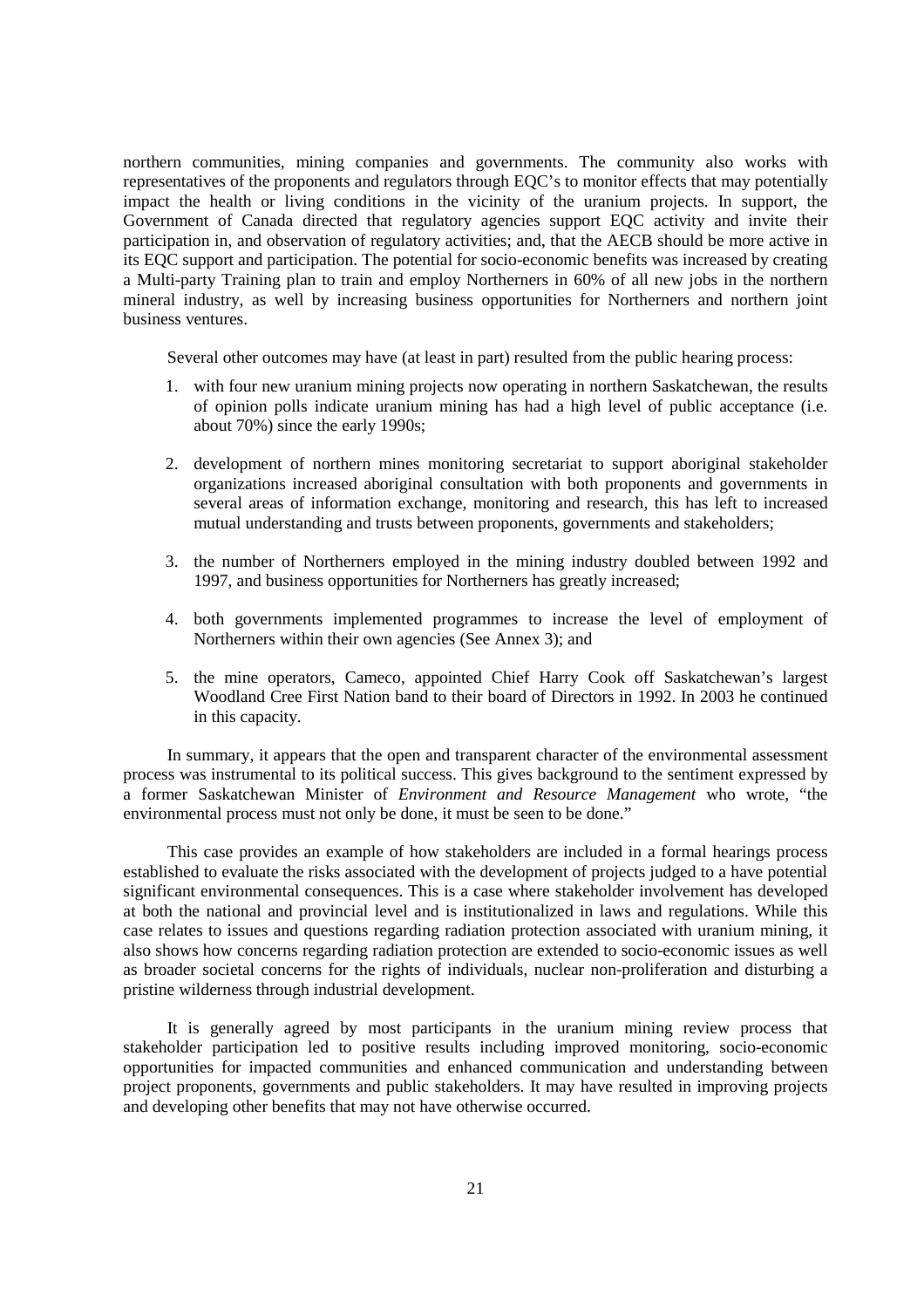Conducting the process within a governmental context extends the democratic involvement of individuals beyond traditional voting rights in a representative democracy, Furthermore, providing for stakeholder involvement in the ongoing monitoring and oversight of projects may also strengthen the democratic process and add transparency to projects.

However, the 6-year-long Panel review, extending from August 1991 to November 1997, was a lengthy and cumbersome process adding to the cost of review and delaying project development. Furthermore involving the stakeholder in project monitoring also incurs costs and complicates the process. It also appears to duplicate activities normally conducted by licensing and other agencies. It further reduces the flexibility and independence of project proponents.

It must also be recognized that while the stakeholder has an important, vital position in the EA process in Canada stakeholder input is only one of the several sources of information used in making final decisions regarding radiation protection and the environment. Recommendations developed by a panel are only *advisory* to the governments and regulatory agencies. It is therefore necessary that stakeholders understand the limitations of their input, otherwise they may be disappointed by the results.

It would appear that the process of stakeholder participation described in this paper must be well founded by law, or formally recognized in some way. A concerted effort is required to both elicit stakeholder input, and then assure that it is taken into account in making final decisions.

An important outcome of the Canadian case has been the implementation of new stakeholderbased organizations that take part in monitoring, as well as serving to educate the public. They also form a communication link between the public, proponents and governments. This appears to be a useful mechanism for developing trust and understanding between all parties. It is important to note, however, that these activities do require financial and leadership resources.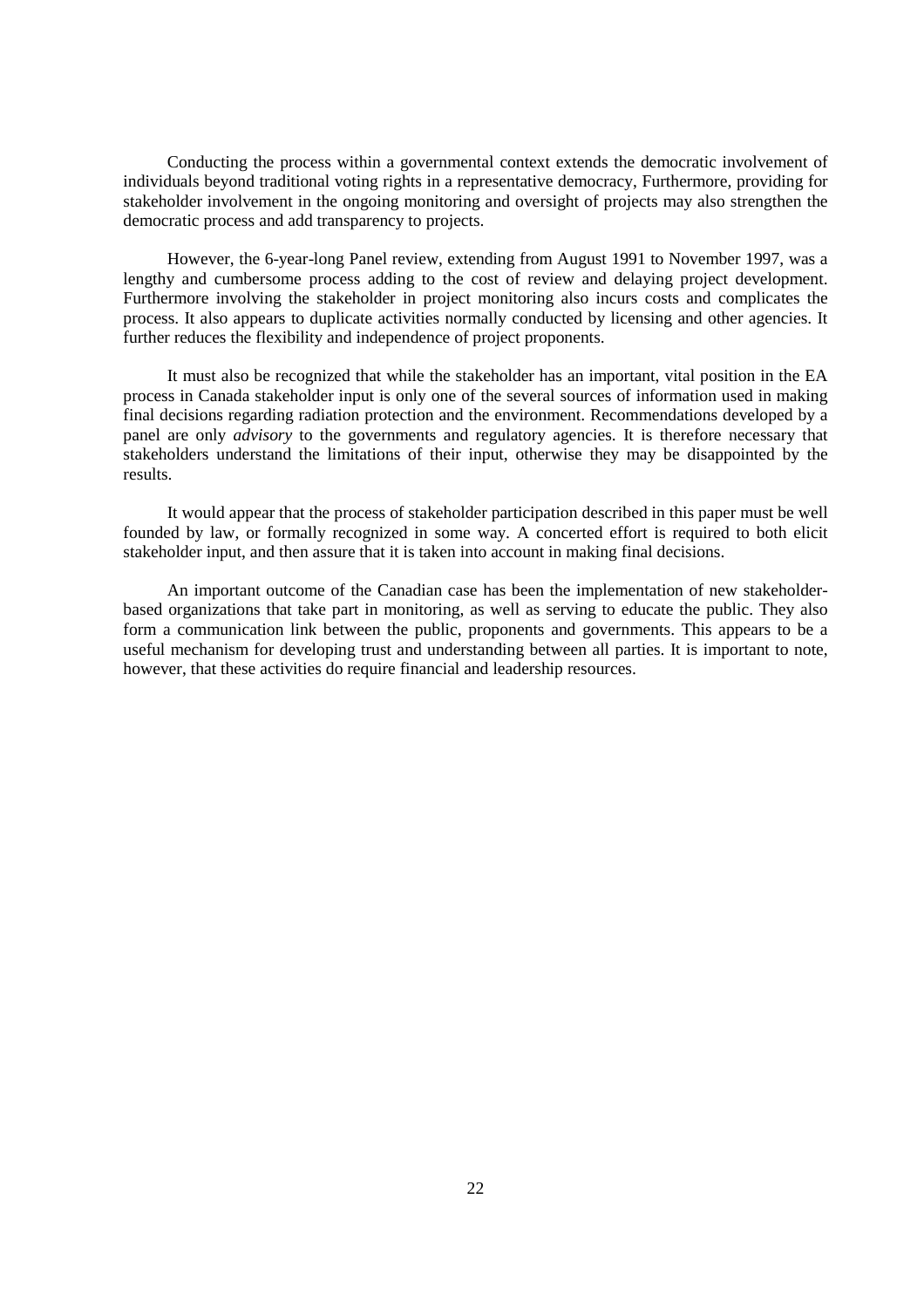#### **THE ETHOS PROJECT FOR POST-ACCIDENT REHABILITATION IN THE AREA OF BELARUS CONTAMINATED BY THE CHERNOBYL DISASTER**

#### **John Paterson**  University of Westminster, United Kingdom

The Chernobyl Nuclear Accident in 1986 had a significant impact locally, regionally and, indeed, globally. At each level, this took the form not only of tangible radioactive contamination of varying degrees of severity, but also of a less tangible, but no less real, breakdown in public confidence in the nuclear industry and the authorities charged with regulating it and responding to any problems. Nowhere was this more acute than in the regions of Belarus, Russia and Ukraine most directly affected by the contamination. In the context of such a breakdown in confidence the authorities here faced an unprecedented task as they sought to develop and implement rehabilitation programmes.

This case study begins by examining the reaction of the people in a number of villages in southern Belarus to the efforts of the authorities over the years since the accident and finds that, despite an extraordinary expenditure of resources, there is widespread criticism by those whom the interventions were intended to help. The problem appears to stem in no small measure from the fact that the authorities sought to respond to the accident and its aftermath on the basis of a *top-down bureaucratic model*. While this possessed all the virtues of centralised control in the face of a problem on a vast scale, it nevertheless lacked the ability either to capture the real concerns of people at the local level or to encourage and make use of the sorts of coping mechanisms that the people had previously developed in the face of natural hazards. As a consequence, people not only felt that those who were supposed to be in charge had lost control at the highest level, but that they too now had no way to regain control of their daily lives at a local level. In short, faced with a crisis of confidence the authorities failed to realise that their response had to be such as would allow social trust to be rebuilt.

In contrast, the ETHOS project, operating at local level and setting as a primary objective the need to understand the impact of the accident and its aftermath from the perspective of the local people, offered significant opportunities to build social trust. Instead of a top-down approach, the concrete guidelines for the project included a determination to achieve a *strong and genuine local involvement* so as to allow people to regain control over their lives; an *interdisciplinary* approach in order to cope with the complexity and interdependence of problems and to maintain a clear and strong link between the technical and social dimensions; and an aim to *integrate radiological safety* into the concrete issues of daily life rather than to see it as something separate – and perhaps even the responsibility of others.

Adopting this approach, the ETHOS team quickly discovered that the key question for local people was quite simply whether it was possible to stay in the area in the long term and to bring up children there. Despite years of interventions by the authorities, this was not something the people felt they had a clear answer to. While stressing that this was not a question the ETHOS team could answer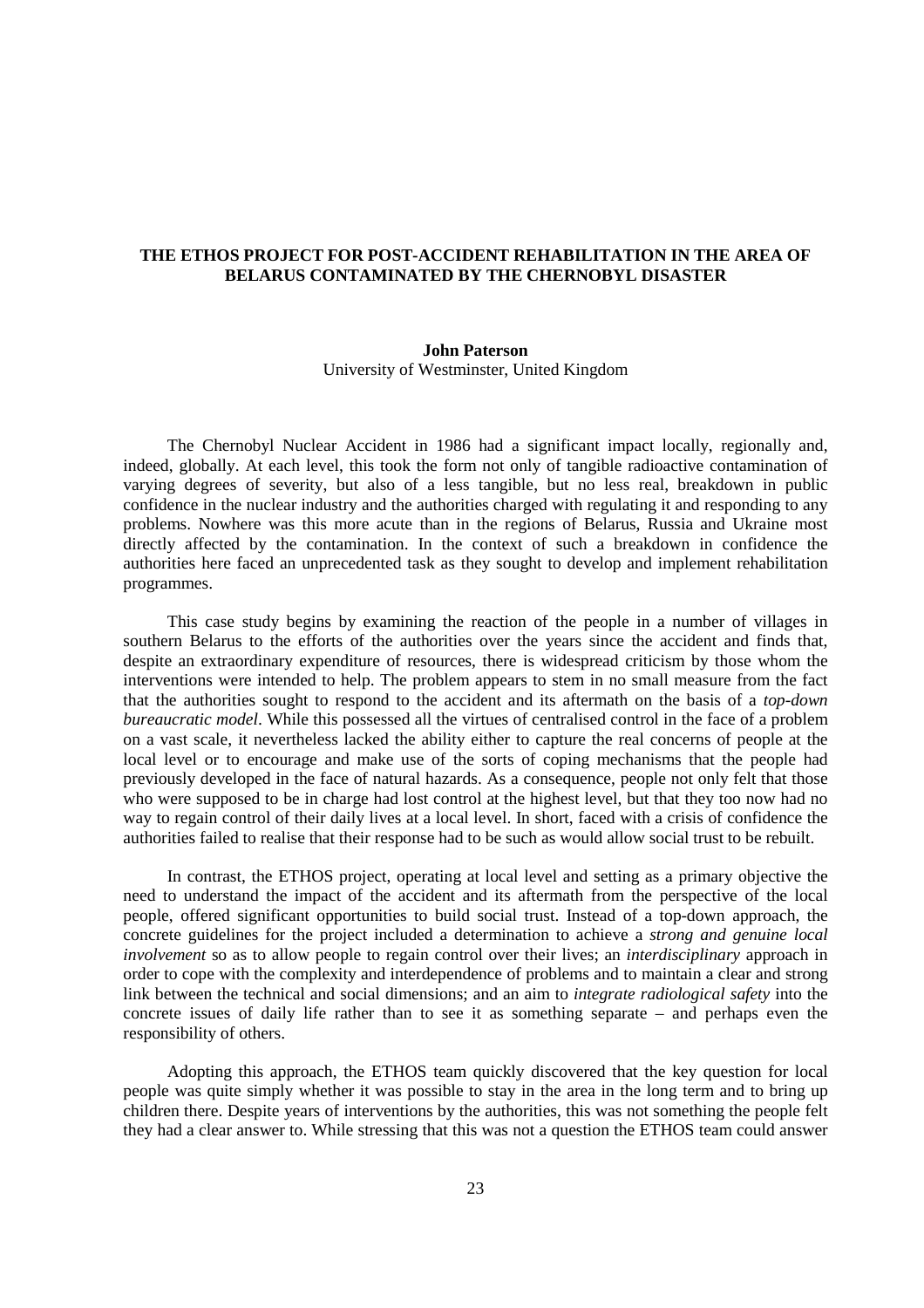for the people, they indicated that they could help those who wanted to stay to improve safety and quality of life. On that basis, it became clear that anything the project did must have clear practical objectives. Consequently, six Working Groups were established which sought to develop solutions to problems that the people themselves had identified. These dealt with radiological protection of children; production of clean milk; marketing of privately produced food; radiological culture through education in school; involvement of young people in rehabilitation; and management of domestic radioactive waste.

Drawing on interviews conducted in the villages concerned, the case study seeks to draw out lessons from the undoubted success of the ETHOS project. A striking finding is the extent to which the people stress the importance of *trust* as vital to that success. As the project got under way, people were still sceptical and uncertain about the future, but at the very least they recognised a qualitative difference in the way they were treated by the ETHOS team in contrast to the attitude of the authorities previously. The factors mentioned by interviewees as contributing to the building of trust and thus to the establishment of a productive project included: active involvement or inclusion of stakeholders; personal engagement and perseverance of foreign experts; tangible objectives identified and aimed for; a real effort to help people understand the position they were in; improved contacts with the outside world and an understanding of the problems as common to many people; and a contextual approach that sought to identify and solve real local problems.

The issues facing radiological protection specialists are many and varied and few are as severe as those encountered in this case study, but the lessons drawn may well be of relevance in a much wider range of situations where public confidence in experts and authorities has been strained or lost in the event of accidents or other problems.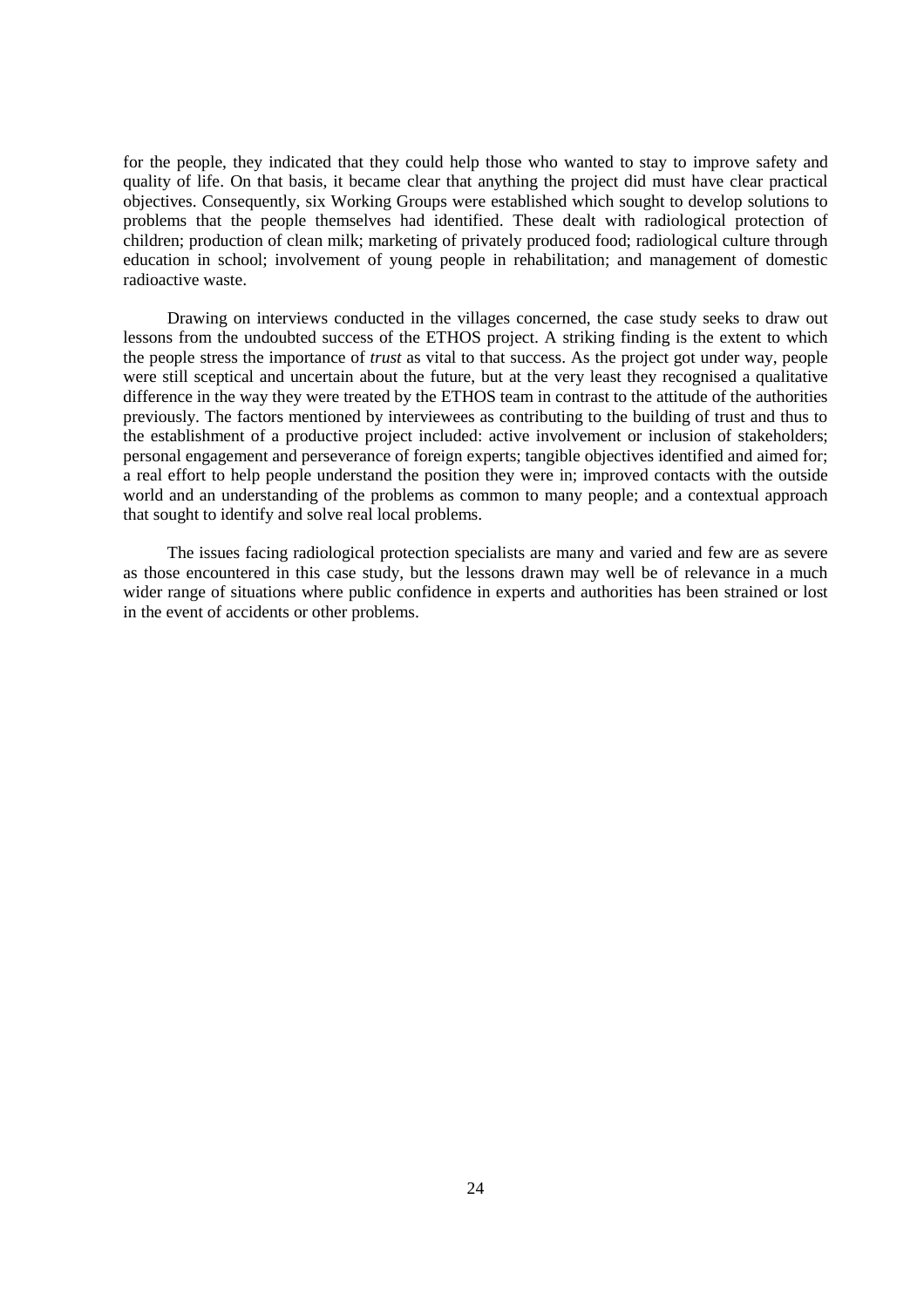#### **STAKEHOLDER INVOLVEMENT – A JAPANESE PERSPECTIVE**

#### **Sadayoshi Kobayashi**

Honorary Researcher, National Institute of Radiological Sciences, Japan

#### **Summary**

Traditional societal and cultural background of Japanese in general indicates the intrinsic difficulty in involving the public as stakeholders in the process of any type of decision making in policy matters. It is characterized by the long-taught virtue of harmonization and obedience to others. In addition, characteristic system of Japanese traditional industrial society, such as lifetime employment, seniority-based wage system, and enterprise-based labour union, encourages the loyalty to the employer/company, but not to the public. The public or ordinary citizens would seldom come out as stakeholders and express their true feelings or real opinions, even though younger generation is notably getting out from such a trend. On the other hand, it is a common practice in Japanese society for any business or administrative transactions to try to obtain "consensus" among relevant parties concerned (stakeholders) by negotiations behind the curtain prior to the formal discussion. In this sense, "stakeholders involvement" is accepted and practised as a matter of course, but mostly for actions between parties of equivalently influential status levels or between "directly relevant" parties such as those between the different government agencies, between regulators and industries. The concept of "Involving the public in decision making as stakeholders" is not yet fully understood nor accepted in Japan both by regulators and by the public so far as the issue of radiation protection is concerned. These situations are explained with some examples.

#### **Social and cultural background of Japanese: Wa (Harmony) and "Nemawashi" (Root binding)**

Japanese has long adhered to the teaching of Prince Shotoku who set the first Japanese Constitution in the year 605 that is called Prince Shotoku's 17 Articles. Of these 17, the most popular one is its first article saying "Harmony is to be valued, and avoidance of wanton opposition honoured". It is complemented by the Article 10, which says, "though we may be in the right, let us follow the multitude". In essence, harmonisation with, and obedience to others (i.e., the majority) are considered the most important virtue for the people. The idea of "obedience to others" gradually transformed since  $7<sup>th</sup>$  century into the understanding as "obedience to the authority or to the regulator". Another example to be noted here as one of the many Japanese behaviours that puzzles Westerners is, "Hon-ne (real, unexpressed opinion or feelings) and Tatemae (opinion or feelings that are expressed as judged right by social norms, or expressed in order to be in harmony with others)". It means that what one expresses is, in many cases different from what one really thinks, or feels. What one expresses is so done to be in harmony with the social norms or as a token of respect for others' opinion. From the sociological point of view, Japanese industrial society is characterised by (1) lifetime employment, (2) seniority-based wage system, and (3) enterprise-based labour union. These bring forth a strong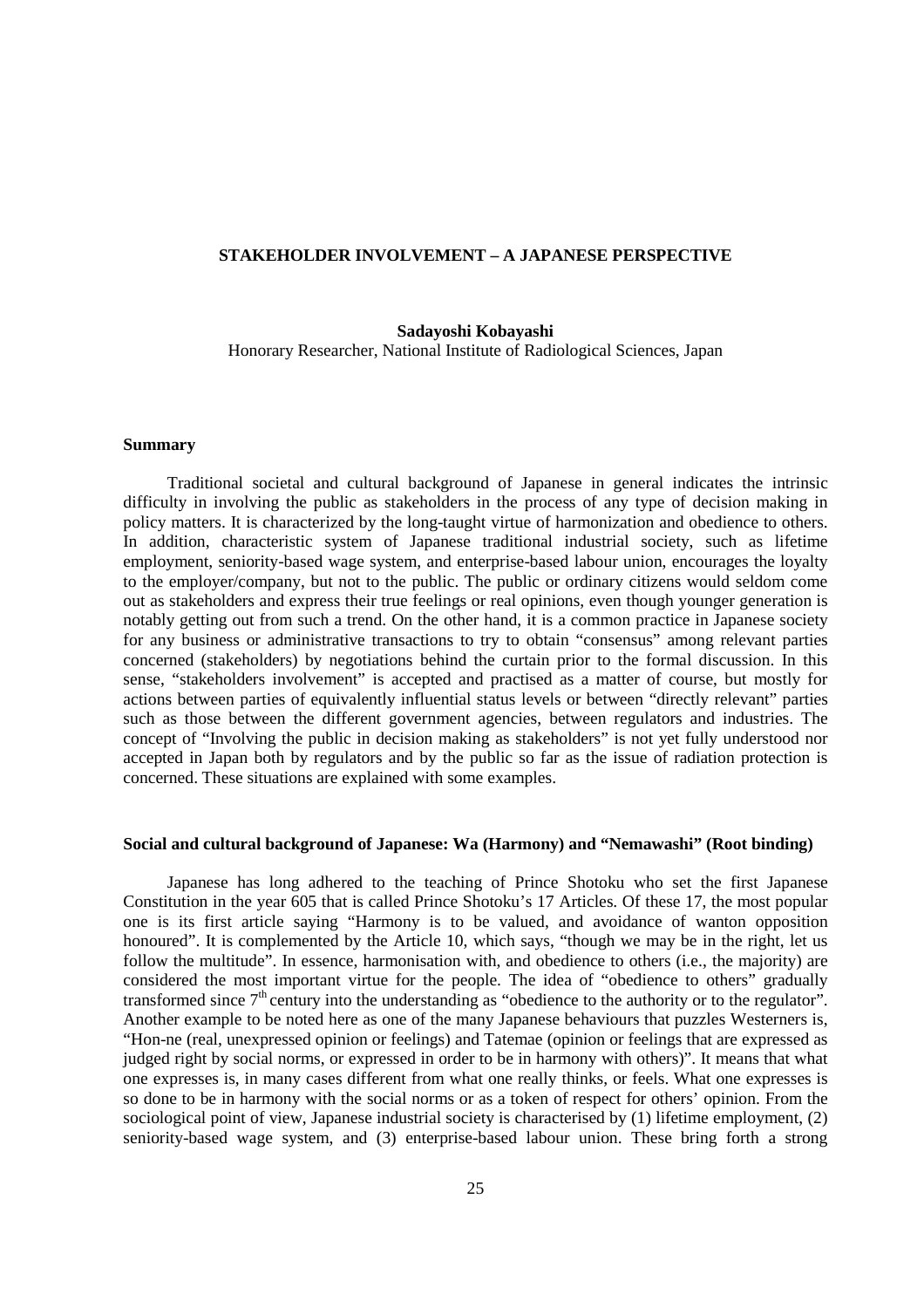motivation for the loyalty to the employer/company, but not to the public. It is so understood that this has been the reason why whistle-blowing from inside the organization is very rare, almost none, in Japanese industries until it becomes too late to take rectifying action to prevent the occurrence of grave results that have been seen in so many cases in recent years including those in nuclear power industry. $1$ 

Under these situations, the public or ordinary citizens would seldom come out as stakeholders and express their opinions. It is because "a stake that is standing out from others gets hard hit on the head", or "a tall tree gets stronger wind". This is shown by the results of a survey by means of questionnaire on the public response to the idea of public involvement in decision-making processes by the government. Some 50% of the public agreed as in principle that the public should be involved in the decision-making processes, while almost none indicated their willingness to participate as for him/her-self personally (Figure 1).

On the other hand, it is a common practice in Japanese society for any business or administrative transactions to try to obtain consensus among relevant parties concerned by negotiations behind the curtain prior to the formal discussion. This is called "Ne-mawashi", which literally means a procedure of "Roots binding" or "Roots trimming" for transplantation of a tree.<sup>2</sup> Digging around the tree that is to be transplanted and trimming off its roots some months prior to the action of transplantation induces growth of dense fine roots that enables easy settlement of the transplanted tree. It is then used as meaning "prior, informal, negotiation for the consensus in order to ensure a smooth transaction". This is the "must" procedure in Japanese society to be followed prior to the initiation of any action that affects others. "Stakeholders involvement" is often understood in this sense, and accepted and practised as a matter of course and as a routine procedure. It is, however, mostly for actions between parties of equivalently influential status levels or between "directly and visibly relevant" parties. General public is seldom considered as a target of NE-mawashi.

#### **Perception of "Stakeholders" by NSC members and the public**

 $\overline{a}$ 

John E. Till explained that "Stakeholders" are individuals who have a personal, financial, health or legal interest in policy or recommendation that affects their well being or that of their environment (Till, E.J. 2002).<sup>3</sup> Rathbun and Frant illustrated an example of "enhanced participation" of stakeholders in the programme by Office of Nuclear Materials Safety and Safeguards (NMSS) of US Nuclear Regulatory Commission, indicating that their "internal and external stakeholders" were general public, Congress, NRC licensees, other Federal agencies, States, Indian tribes, local government, industry, industry workers, technical societies, the international community, and citizen group (Rathbun, P.A. and Frant, S.M. 2002). $^4$  In particular, they invited risk communication specialist, Union of Concerned Scientists (UCS), public interest group, public citizen, and general public for

<sup>1.</sup> JCO Tokai criticality accident, 2001; Tokyo Electric Power Co (TEPCO) falsified reporting of plant check that resulted in stopping of its all nuclear power plants, 2002-2003.

<sup>2. &</sup>quot;Ne" in Japanese means root, "mawashi" means do things around a certain matter.

<sup>3.</sup> Till, E.J.; Stakeholder involvement in developing environmental radiation protection policy and recommendations, Proceedings of the NEA Forum on Radiation Protection of the Environment, The Path Forward to a New Policy? Taormina, Sicily, Italy, 12-14 Feb. 2002.

<sup>4.</sup> Rathbun, P.A. and Frant, S.M.; The role of effective communication in risk–informing nuclear materials and waste regulations, PSAM 6 (Probabilistic Safety Assessment and Management), San Juan, Puerto Rico, 24-28 June 2002.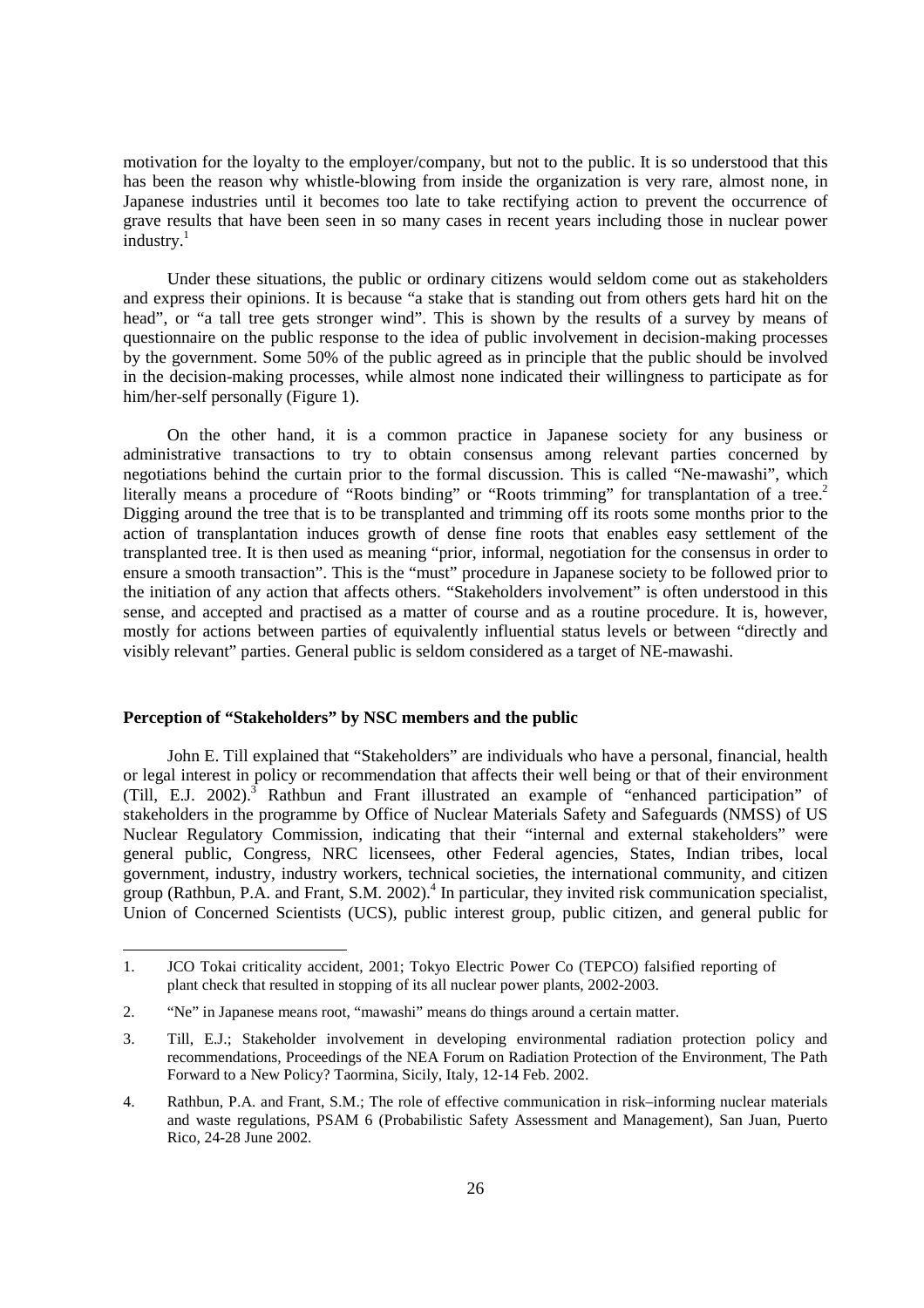comments, consultation and communication, in addition to the Federal and State authorities. OECD/NEA Expert Group on the Process of Stakeholder Involvement (EGPSI) understood when it started discussion on this subject in 2001 that "involvement of stakeholders" meant "active participation of civil society".

Our survey in terms of questionnaire revealed that NSC members, its staffs and some selected group of the public perceive "stakeholders" as wide range of interested groups in the same way as US NRC does, but placing more emphasis on licensees, industry, industry workers and technical experts rather than on citizens and general public.

#### **Figure 1. Perception of "stakeholders" by NSC members and officials**



Results of Questionnaire Analysis (No.=228)

**Class of Stakeholders**

#### **Public interest in radiation-related subjects: Views of Asian high school students**

 $\overline{a}$ 

Recently in 2003, the Forum for Nuclear Co-operation in Asia (FNCA), which is consisted of 9 member countries in Asia, namely, Australia, China, Indonesia, Japan, Korea, Malaysia, Philippines, Thailand and Vietnam, conducted a questionnaire survey on the perception and understanding by high school students of the use of radiation and nuclear technologies in industry and human welfare (FNCA News Letter).<sup>5</sup> The sample size was about 1 000 in each country consisting of about equal number of boys and girls, and 7 762 in total (Figure 3). One of the 11 main items of questions asked for the

<sup>5.</sup> FNCA News Letter No. 7, September 2003, Exploring the perception on radiation by young generation.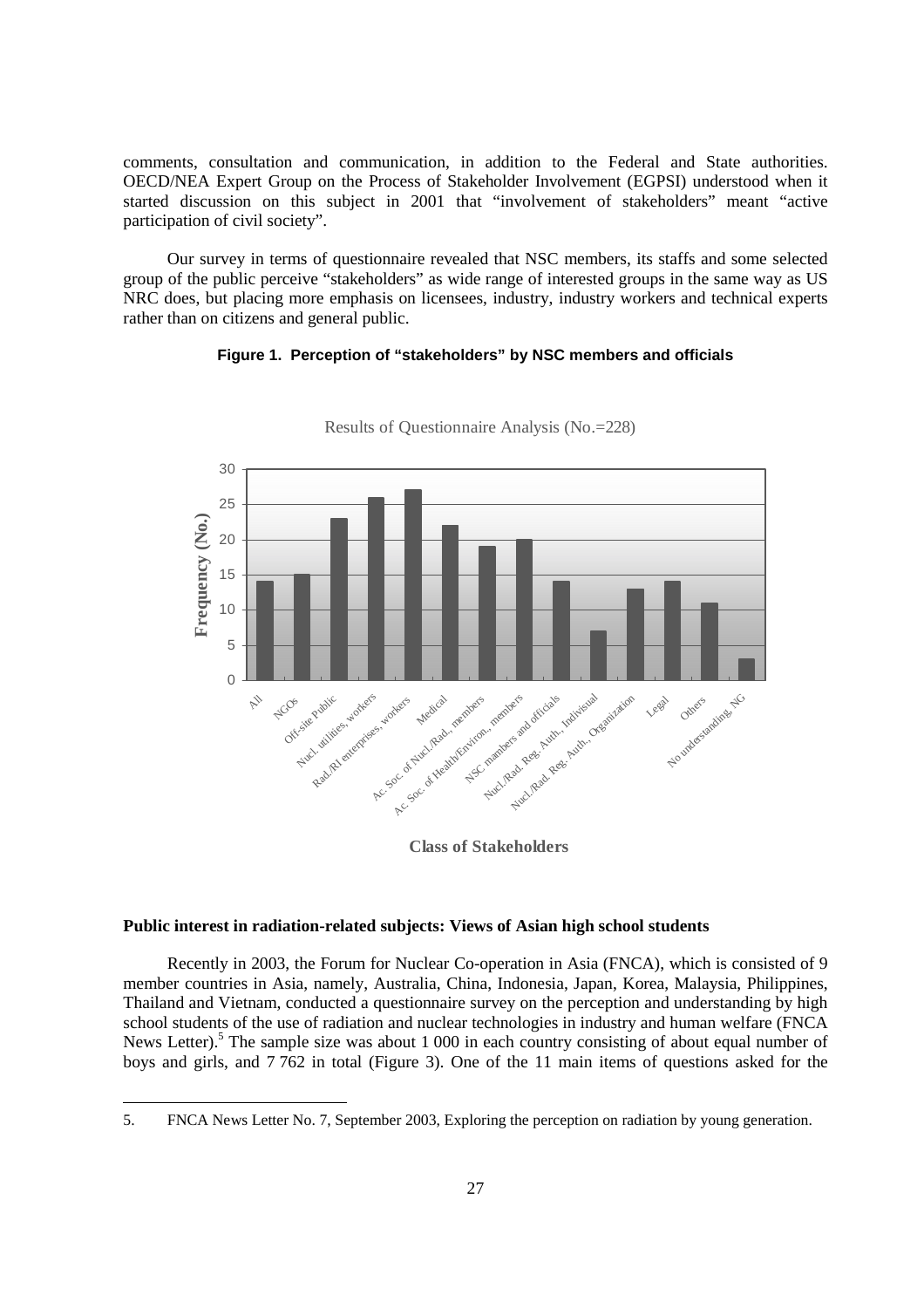subjects of interest among 10 subjects related to radiation (Table 1). The results showed that they are most concerned about the safe level of radiation exposure, followed by emergency preparedness, safety measures, and medical application (Figure 4). This indicates their potential to be involved as stakeholders in decision making in radiation protection as to the dose limits/dose constraints, intervention dose levels, and safety goals, among others.

#### **Programme activities of government agencies involving stakeholder participation in decisionmaking processes for the subjects of relevance to radiation protection**

Currently there are several operational systems by which Japanese government authorities of relevance to radiation protection such as NSC, Atomic Energy Commission (AEC), Ministry of Education, Culture, Sports, Science and Technology (MEXT), and Nuclear Industrial Safety Agency (NISA) of Ministry of Economy, Industry and Trade (METI), etc. invite participation of various classes of stakeholders in the process of decision making, or for the purpose of providing information/communication. They include such activities as follows:

- 1. Various types of meetings that are open to the public, or with public participation:
	- a) For the purpose of keeping transparency, all the meetings, e.g. Commission meetings, expert advisory meetings, safety review meetings, etc. are open to the public.
	- b) For the purpose of providing information to or communication with the stakeholders in general, symposium, workshop and some Commission meetings are held rather frequently including those held at local sites. Examples of recent implementations by various government agencies are listed in Table 2.
- 2. Public comments system:

It is a mandatory step in the process of formulating laws, regulations, guidelines, recommendations, and reports. The comments and the responses by the responsible office are also made open to the public. Some examples of reports are listed in Table 3 as extracted from the experiences of NSC.

In spite of the intentions by the government authorities in carrying out these endeavours, the outcomes have been mostly much limited as judged by the statistics on the number of participants, comments and commentators and also by the qualitative analysis as regards to the levels of public participation. Participation of the public have been at the level of "Information acquisition/provision", or at best, "Consultation", and remained far from "Involvement", "Collaboration" or "Empowerment" levels. "Dialogue" and "Communication" have been also insufficient. In many cases it remained at the level of one-way explanation. However, when industry, industry workers and technical experts were "stakeholders", the process is much better, reaching sometimes at the levels of "Involvement" and "Collaboration" and can be deemed rather successful, Such is the case, as for example, with the ongoing MEXT's programme for the inclusion of IAEA Basic Safety Standards<sup>6</sup> on international exemption levels of radioactive substances as well as those of naturally occurring radioactive materials (NORM) into the national regulation.

 $\overline{a}$ 6. International Basic Safety Standards for Protection against Ionizing Radiation and for the Safety of Radiation Sources, Safety Series No. 115, IAEA, Vienna (1996).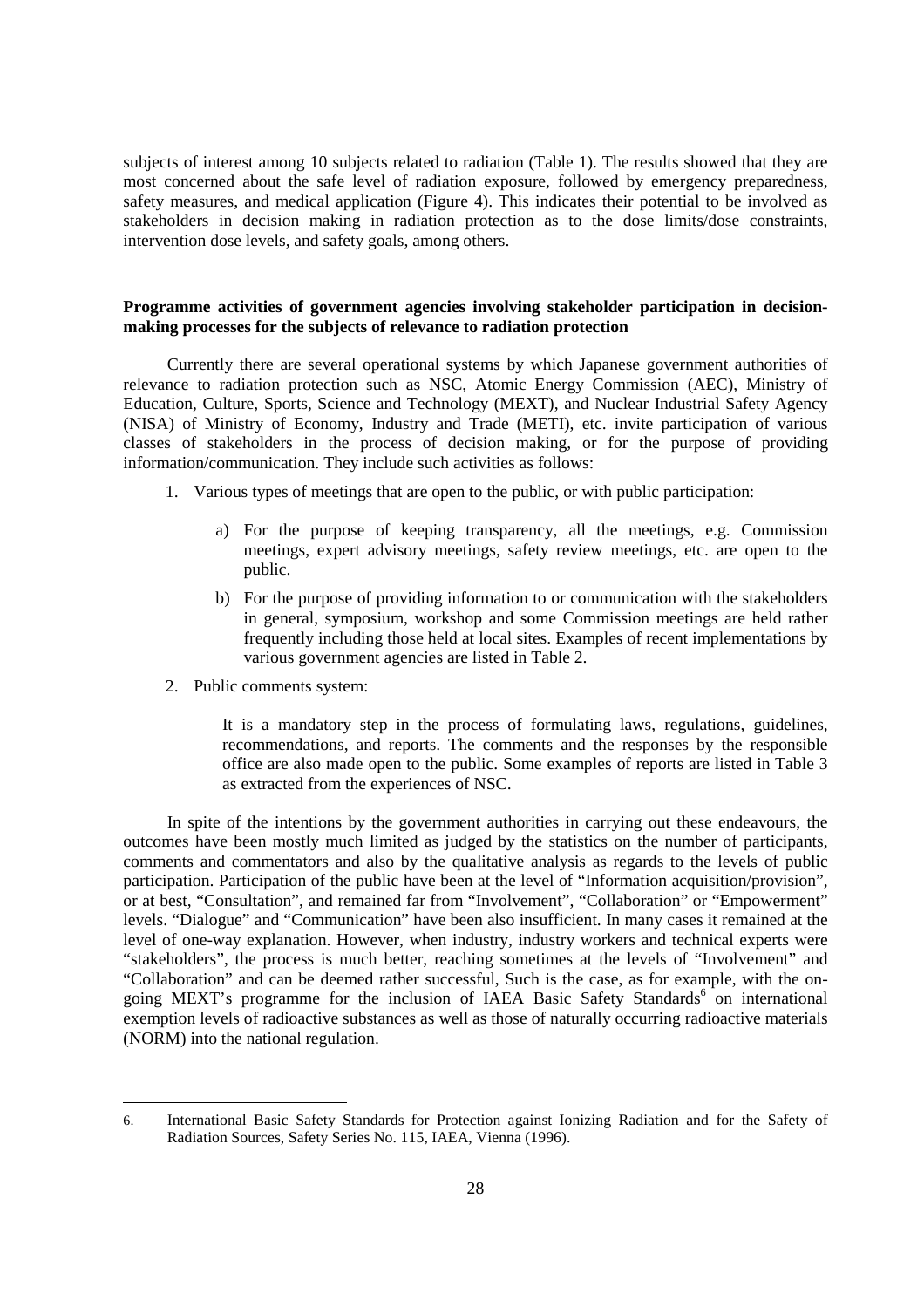#### **Conclusion**

Stakeholder involvement in the process of decision making on radiation protection is yet in an infantile stage in Japan. Especially, the concept of "Involving the public in decision making as stakeholders" is not yet fully understood nor accepted in Japan both by regulators and by the public itself.

Greater efforts are needed on the side of national and local administration to fully understand its necessity and usefulness, and to develop and practice means that enable easier public participation, and hence contributing to the solution of long-standing or newly arising issues such as those with uranium mine residues, selection of final disposal site for radioactive wastes, and etc. The first step would be the practice of good communication with the public, making the best use of currently employed systems of public comment, open symposium, panel meeting, and etc. It is considered most important to have the firm commitment from the side of government/regulators to pay due respect to the processes and results of public participation. Without such commitment, any of their endeavours will be perceived by the public only as a gesture and formality, and will vanish into thin air.



**Figure 2. Public response to public involvement**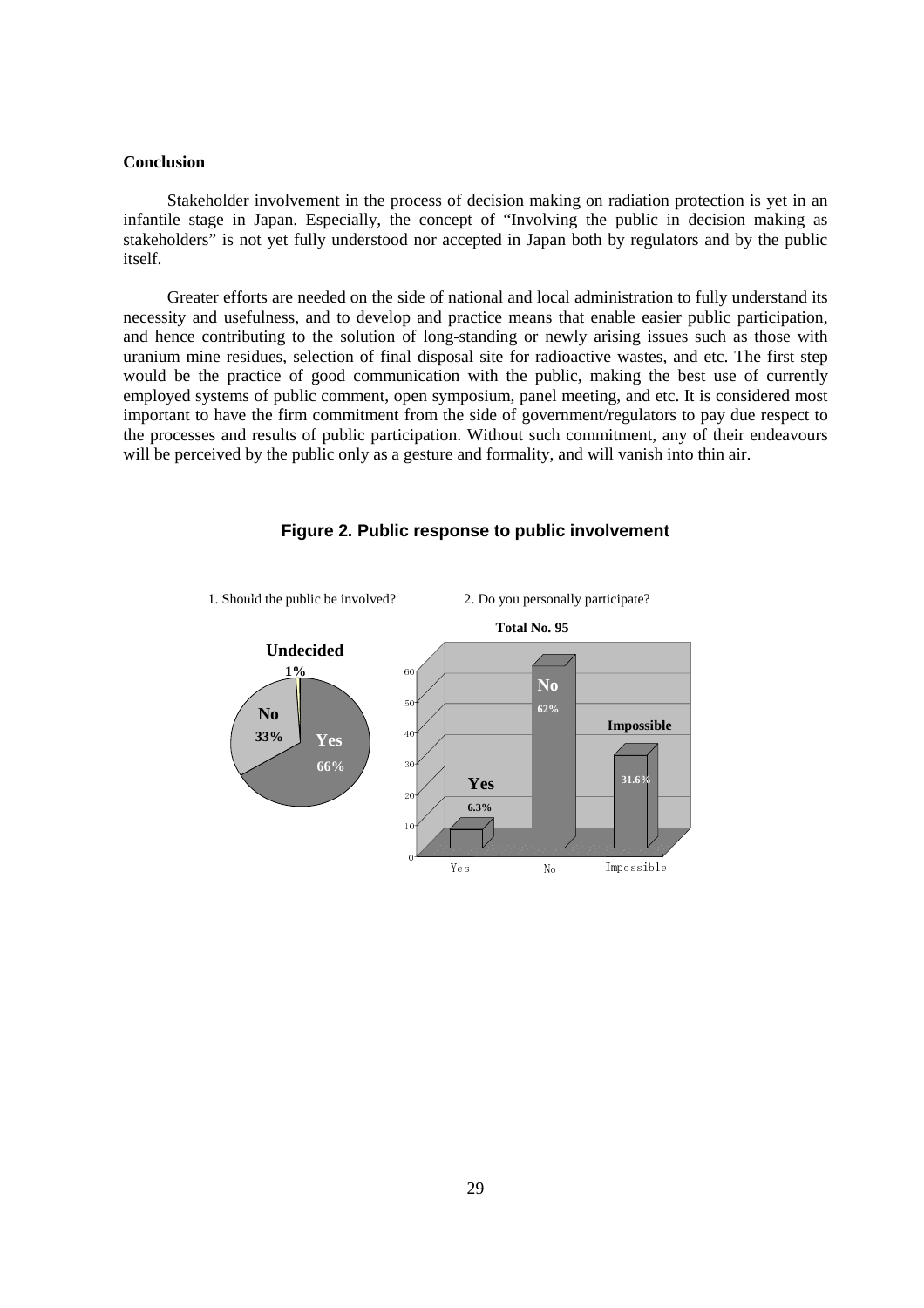



**Figure 4. Radiation-related subjects of interests by high school students in 7 Asian countries** 

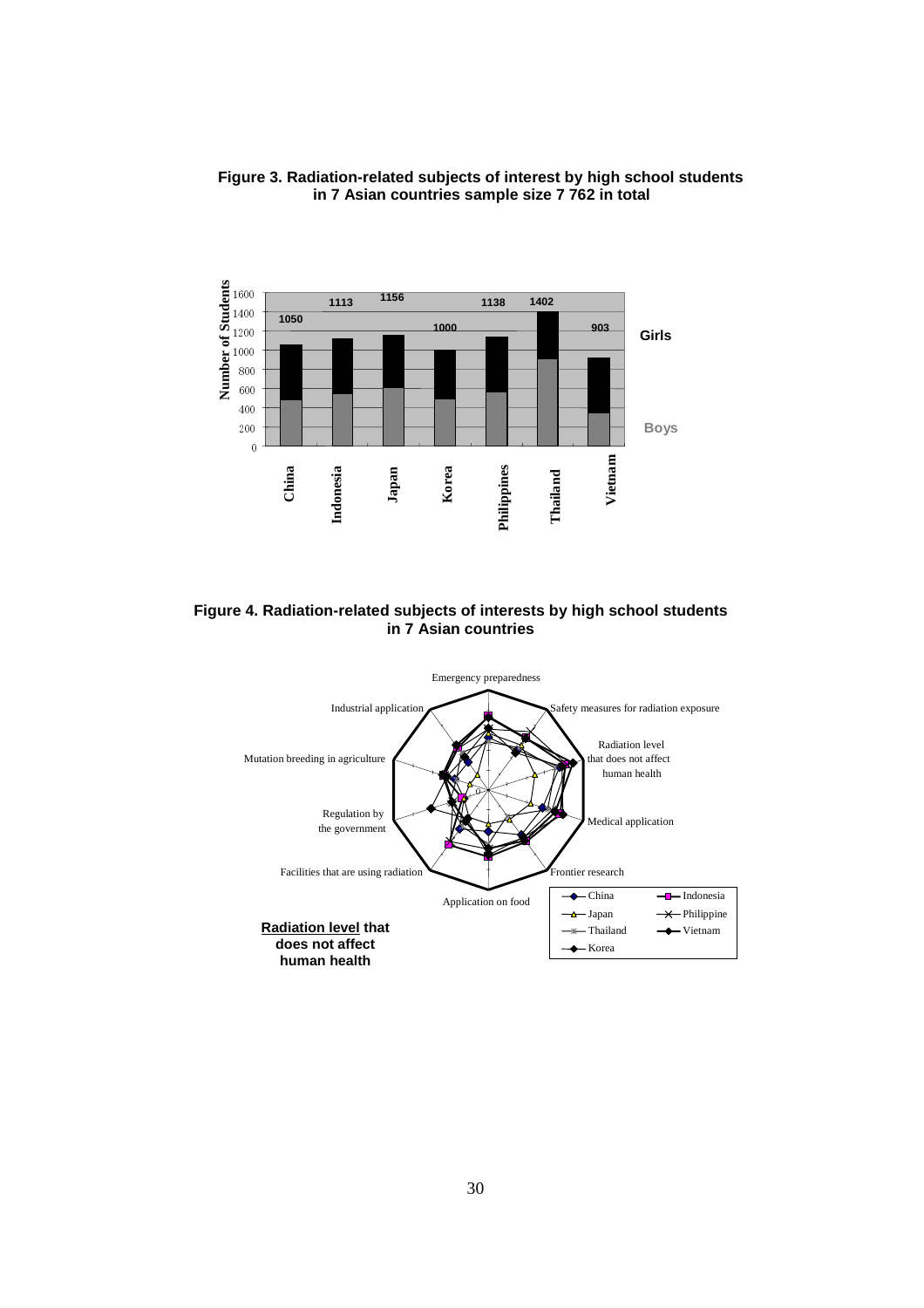# **Table 1. Q: What do you want to know about "radiation"?**

- 1. Radiation level that does not affect human health;
- 2. Safety measures in managing radiation exposure;
- 3. Emergency preparedness in radiation accidents;
- 4. Facilities that are using radiation;
- 5. Application in food;
- 6. Mutation breeding of crops;
- 7. Industrial application;
- 8. Medical application;
- 9. Regulation by the government;
- 10. Frontier research.

|   | No. Organisation | Title/subject of meeting                      | Date/        | Number of           | <b>Target stakeholder</b>     |
|---|------------------|-----------------------------------------------|--------------|---------------------|-------------------------------|
|   |                  |                                               | frequency    | <i>participants</i> |                               |
| 1 | <b>NSC</b>       | Panel discussion on                           | 2/yr         | 205                 | Interested specialists, some  |
|   |                  |                                               | July 13, '03 | 106                 | citizens                      |
|   |                  | safety goals                                  | Oct. 5, '02  |                     |                               |
| 2 | NSC              |                                               | 2/yr         | 230                 | Interested specialists, some  |
|   |                  | Workshop high level<br>wastes safety research | Feb. 15, '02 | <b>200</b>          | citizens, utilities, workers, |
|   |                  |                                               | June 29,'03  |                     | local government              |
| 3 | <b>NSC</b>       | Commission's at                               | Feb. 2, '02  | 289                 | Interested specialists, some  |
|   |                  | Yokohama                                      | Oct. 19, '02 | 287                 | citizens, utilities, workers, |
|   |                  | local meeting at Fukui                        | June 29, '03 | 195                 | local government              |
| 4 | <b>NSC</b>       | Symposium on the                              | June 19, '03 | 191                 | Interested specialists,       |
|   |                  | effects of low level                          |              |                     | citizens, utilities,          |
|   |                  | radiation, Tokyo                              |              |                     | Workers, local government     |
| 5 | <b>MEXT</b>      | Symposium on                                  | Aug. 5, '03  | 250                 | Specialists, representatives  |
|   |                  | exemption levels of                           |              |                     | of industry, some citizens    |
|   |                  | radioactive substances                        |              |                     |                               |
|   |                  | Symposium on                                  | Oct. 15, '03 | 210                 |                               |
|   |                  | exemption levels of                           |              |                     |                               |
|   |                  | <b>NORM</b>                                   |              |                     |                               |

# **Table 2. Recent meetings with public participation**

NSC: Nuclear Safety Commission.

MEXT: Ministry of Education, Sports, Culture, Science and Technology.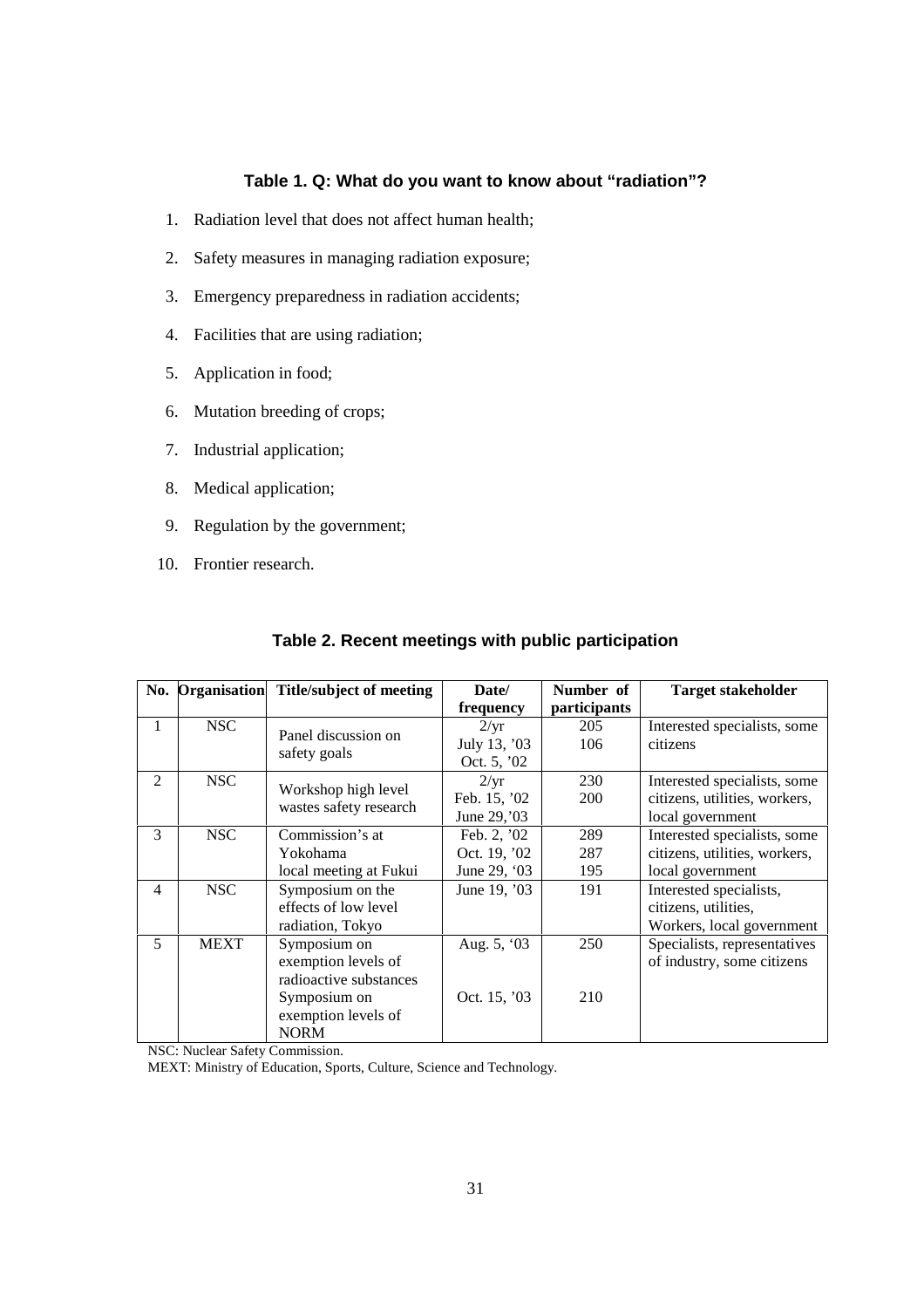| No.                      | Title of reports                                                                                                                                                                              | Date of<br>presentation | Number of<br>commentator    | Number of<br>comments |
|--------------------------|-----------------------------------------------------------------------------------------------------------------------------------------------------------------------------------------------|-------------------------|-----------------------------|-----------------------|
| 1                        | Incorporation of IAEA BSS<br>Clearance Levels into the National<br><b>Nuclear Regulatory Systems</b>                                                                                          | Feb. 2003               | 5                           | 10                    |
| 2                        | Guides and Indications of Radiation<br>Protection in the NSC Guidelines<br>for the Safety Examination of<br><b>Nuclear Facilities</b>                                                         | Nov. 2002               | 4                           | $\overline{4}$        |
| 3                        | Principles of Mental Health Care in<br>the Event of Nuclear Accidents                                                                                                                         | Nov. 2003               | $\mathcal{D}_{\mathcal{L}}$ | 5                     |
| $\overline{\mathcal{A}}$ | Programme Activities of<br>International Organisation in the<br>field of Radiation Protection and<br>the Systems of National<br>Response/Contribution – Current<br><b>Status and Problems</b> | Jul. 2002               | 7                           | 7                     |
| 5                        | Accidents and Troubles in the Use<br>of Radiation and Radioisotopes                                                                                                                           | May 2002                | 3                           | 3                     |

# **Table 3. Recent NSC reports on the subjects of radiation protection – Status of public comments**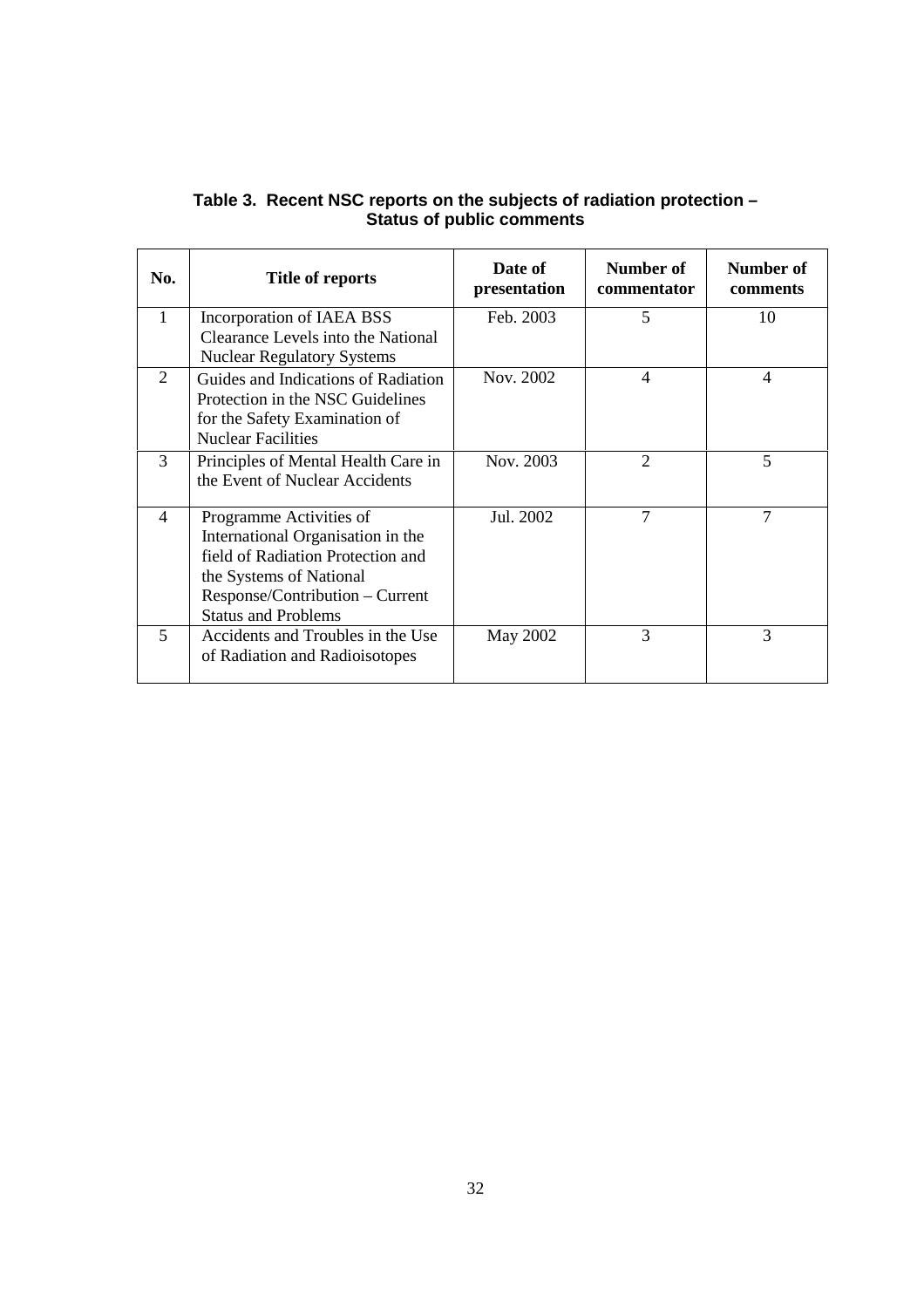#### **STAKEHOLDER INVOLVEMENT IN THE MANAGEMENT OF EFFLUENT DISCHARGES FROM NUCLEAR INSTALLATIONS IN FRANCE**

#### $\mathbf{Andr}$ é  $\mathbf{O}$ udiz<sup>1</sup>, Thierry Schneider $^2$ , Gilles Hériard Dubreuil $^3$ , Serge Gadbois $^3$ , Annie Sugier $^1$ <sup>1</sup>IRSN, <sup>2</sup>CEPN, <sup>3</sup>MUTADIS, France

#### **Introduction**

The objective of the work achieved by IRSN altogether with CEPN and Mutadis was to analyze the French and international experience in this field and to reflect on the existing fora of dialogue in France where the control of nuclear sites is being discussed (public inquiry, local commission, pluralist expertise), to identify the assets of these fora and to bring out proposals in order to improve the follow-up of these installations from the point of view of the local population.

A working group was set up in IRSN with experts from IRSN, CEPN and Mutadis. The task of the group was to prepare detailed case studies on the basis of the salient issues stemming from the report and to make a thorough collective analysis of the transverse questions emerging from the studies.

In a second stage, the working group brought together the main conclusions of its analysis and put forward some proposals which, it thought, could be considered to improve existing tools and fora taking into account local stakeholders' needs, concerns and expectations in the oversight of industrial facilities.

#### **Case studies**

The Working Group prepared and analysed several case studies to make a thorough assessment of actual situations of stakeholder involvement in the oversight of nuclear facilities. Here a focus will be put to the Consultation regarding the revision of the authorisation order for the creation of La Hague Cogema plant and on the Local Surveillance Committee (CLS) of Fessenheim nuclear power plant.

#### *The dialogue on the revision of the authorization decree of COGEMA La Hague facility*

In 1995 and 1997, Professor Viel published the results of epidemiologic studies analyzing the evolution of leukaemia incidence among the youth of Beaumont-La Hague district and questioning the link between this and COGEMA reprocessing plant discharges. Due to the vivid controversy raised by these publications the national authorities set up a Group called: "Radioécologie North-Cotentin" (GRNC) chaired by Mrs Sugier. The mission was to estimate the risk of leukaemia for young people in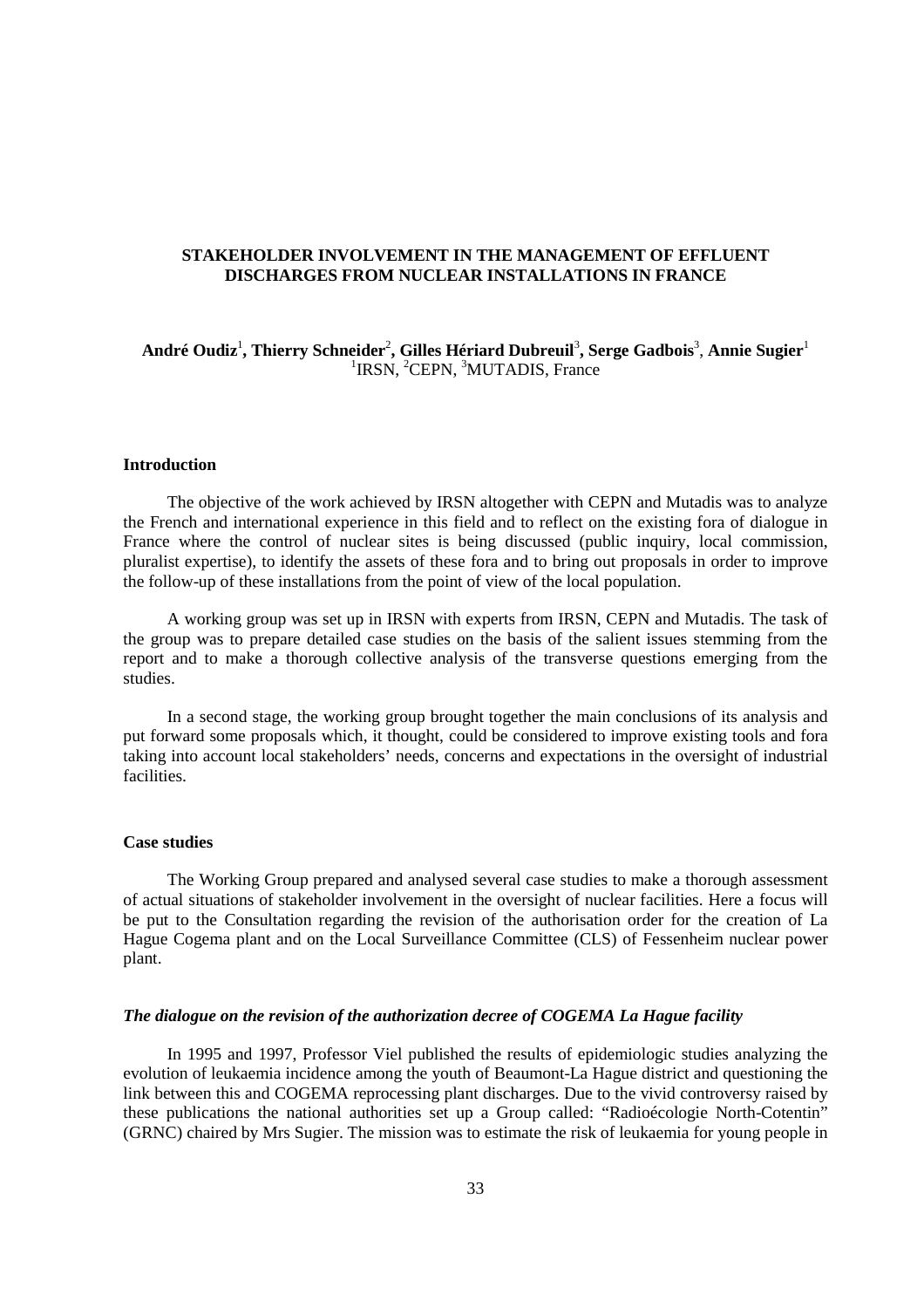the 0-24 years age group near the La Hague site (in the Beaumont-Hague canton), starting from the evaluation of exposure received as a result of the different radiation sources (natural, medical diagnosis and industrial nuclear installations in the Nord-Cotentin). The GRNC, composed of experts with various origins, significantly contributed to dialogue on COGEMA La Hague facilities in Nord-**Cotentin** 

In parallel, a dialogue was engaged since 1994 between COGEMA and the nuclear safety authority to modify the decrees of authorization associated with the initial creation of the site and to review the authorizations of discharges. Following the application by COGEMA requesting modifications of its authorizations of creation (DAC), the nuclear safety authority ordered in September 1998 an ad hoc pluralist group of experts to give its views on the admissibility of the safety and impact studies provided by the operator. The Group was chaired by Annie Sugier, as President of GRNC. Views were requested from IPSN in parallel. During this period, discussions continued within the administration as regards the scope of COGEMA request: should it be limited to the modification of the authorization decree for the initial creation of the site or should it cover the modification of the discharge authorizations?

The first analysis of the operator application files, both by the pluralist group of experts and by IPSN, ended up with a negative advice as regards the file suitability and a request for further information. Following the complements brought by COGEMA, the nuclear safety authority again seized the group of experts which gave a favourable opinion at the beginning of 1999, while making explicit criticisms in particular on the impact study of chemical releases and on the justification of the maximum level of expected radiological discharges.

The public inquiry started on February 2000 the  $2<sup>nd</sup>$  and ran until 17 May 2000. At the request of the Ministry of the Environment the report of the group of experts was made available with the application file submitted to public comment.

The last step in this process relates to the new discharge authorizations. The nuclear safety authority requested an advice from IPSN in May 2000 "on the technical basis to determine the limits as regards the radioactive component of discharges". In its answer, in September 2000, the IRSN presented "an analysis of the operation range required by COGEMA with the current processes and examined ways of improvement on the short-term or longer-term, likely to reduce further the levels of radioactive releases". IPSN thus played its role of expert, proposing alternatives, while the final decision still belonged to the authorities.

In parallel, the GRNC continued its own work. In particular, in July 2000, it was entrusted with a new mission on a) the analysis of uncertainties associated with the impact assessment of radiological releases, b) the impact study of chemical releases.

This case study shows the difficulty faced by the actors who are not involved in the relation between the technical operator and the administration, and more particularly for the local actors, to have a comprehensive view on the authorization process as far as nuclear facilities are concerned. It also highlights important steps forward in dialogue.

The study underlines the development of an informal dialogue between the administration and the operator before the official application and much before the public inquiry. This situation damages the readability and understanding of the process and blurs the distinction between the roles of the operator and the administration. The trustworthiness of the whole process is thus questioned.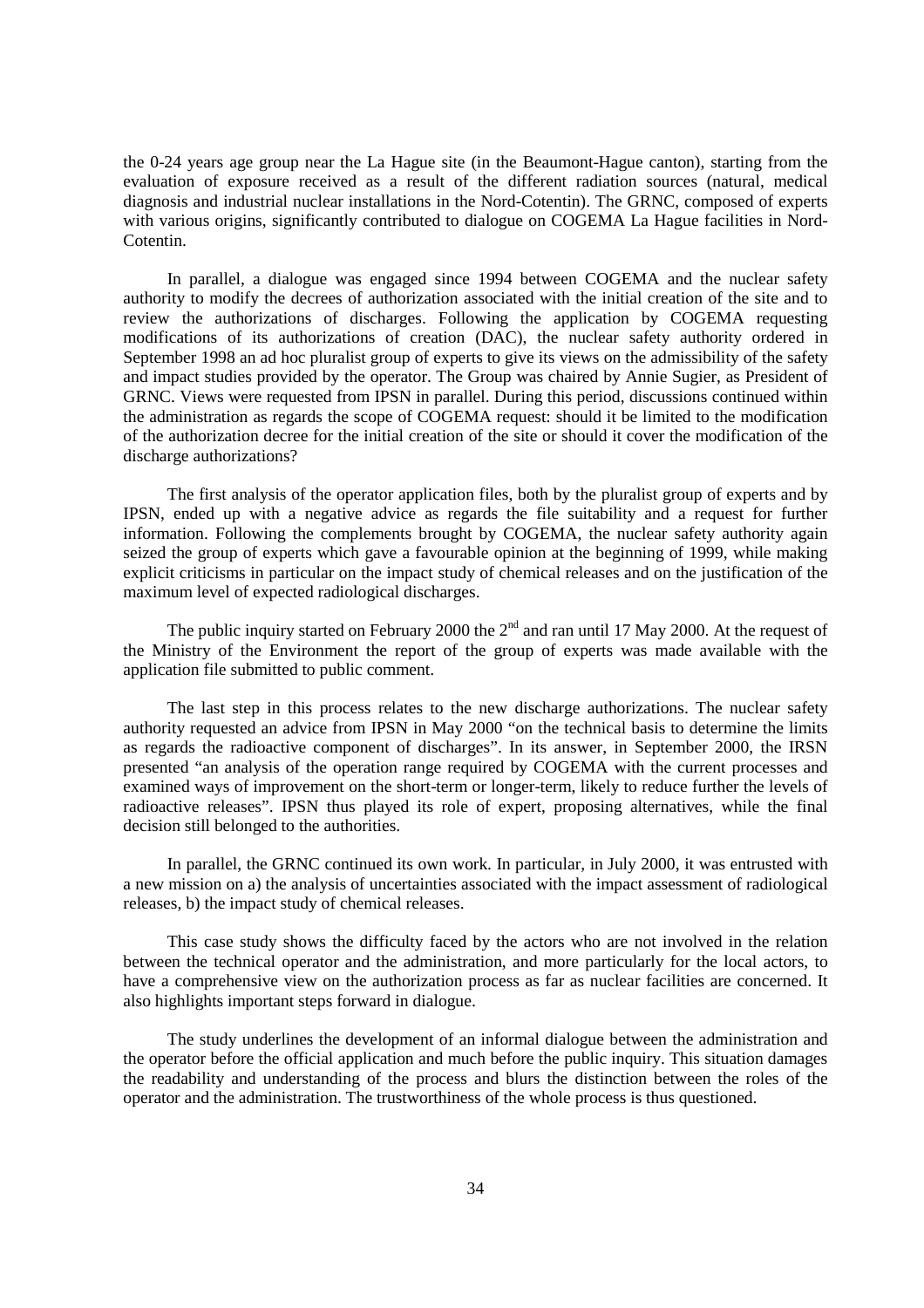As for the public inquiry, it remains a tool mainly devoted to meet administration's concerns in the decision-making process. So far it doesn't clarify the reasons for the final decision, as the technical arguments are partly not made public. Thus, the questions made by the public during the inquiry are usually not responded to, and there is no place for a dialogue with the operator. Questions are transmitted to the inquiry Inspector once the consultation is closed. In the same way, the limits set in the decree of discharge authorization (January 10, 2003) were not debated or commented (contrary to the British case study). One must underline however that this decree plans a revision of authorization within 4 year as well as an annual assessment of the dose impact by the GRNC.

As regards dialogue, the analysis of this case study stresses various innovative features. By widening the scope of the admissibility examination to a pluralist group of experts, the authorities opened the field of expertise. Moreover, the pluralist group of experts broadly built on the work of GRNC. Taking into account its level of expertise and its knowledge of the impact of La Hague releases, this group of experts was able to thoroughly analyze the safety and impact study and to ask the operator for relevant details. The comments made by the group of experts were largely taken into account by the administration and also taken over by NGOs in their own comments.

#### *Local monitoring commission at Fessenheim NPP*

The Local Monitoring Commission of Fessenheim is the first Local Committee created in France next to a nuclear site. The Commission was set up in 1977 following a vivid debate about nuclear projects in the Rhine plain. The authorisation was contested in front of the State Council, and was opposed with a hunger strike. A second Local Commission was created in 1979 near another nuclear power plant. A regulatory framework was given in 1981 by the Mauroy circular "to facilitate the creation of local commissions around all large energy equipments", nuclear power plants in the first place, with initiative from the General Councils (Département).

One of the principal challenges for the Fessenheim Commission was to find its place in the oversight of the NPP, when follow up activities were still primarily carried out through a well established relation of control between the operator and the administration. In relation to EDF, the Commission had difficulties to escape a role of mere relay of information. With respect to the administration, it encountered difficulties to reach documents and to express an autonomous point of view on decisions taken by the local state bodies. This led in 1983 to the boycott of the Local Commission by the General Councillors.

In 1989 when the first decennial visit of the NPP started, the Local Commission financed two counter-evaluations, one on the reactor safety with  $GSIEN<sup>1</sup>$ , the other on radioecology with CRII-RAD. This monitoring role by way of autonomous expertise was explicitly translated in the new statutes of the commission in 1994: "the purpose of the Commission is to facilitate, for the population of Haut-Rhin especially, the access to information on the operation of Fessenheim NPP. The Commission can order expertise concerning particular points relative to this operation. (...) The Local Monitoring Commission with the support of the majority of its members can request the General Council to resort to expertise on particular matters presented either by the NPP operator, the DSIN,<sup>2</sup> the DRIRE<sup>3</sup> or any other organization".

 $\overline{a}$ 

<sup>1.</sup> Groupe de scientifiques pour l'information sur l'énergie nucléaire.

<sup>2.</sup> Direction de la sûreté des installations nucléaires (Nuclear Safety Authority).

<sup>3.</sup> Direction régionale de l'industrie, de la recherche et de l'environnement.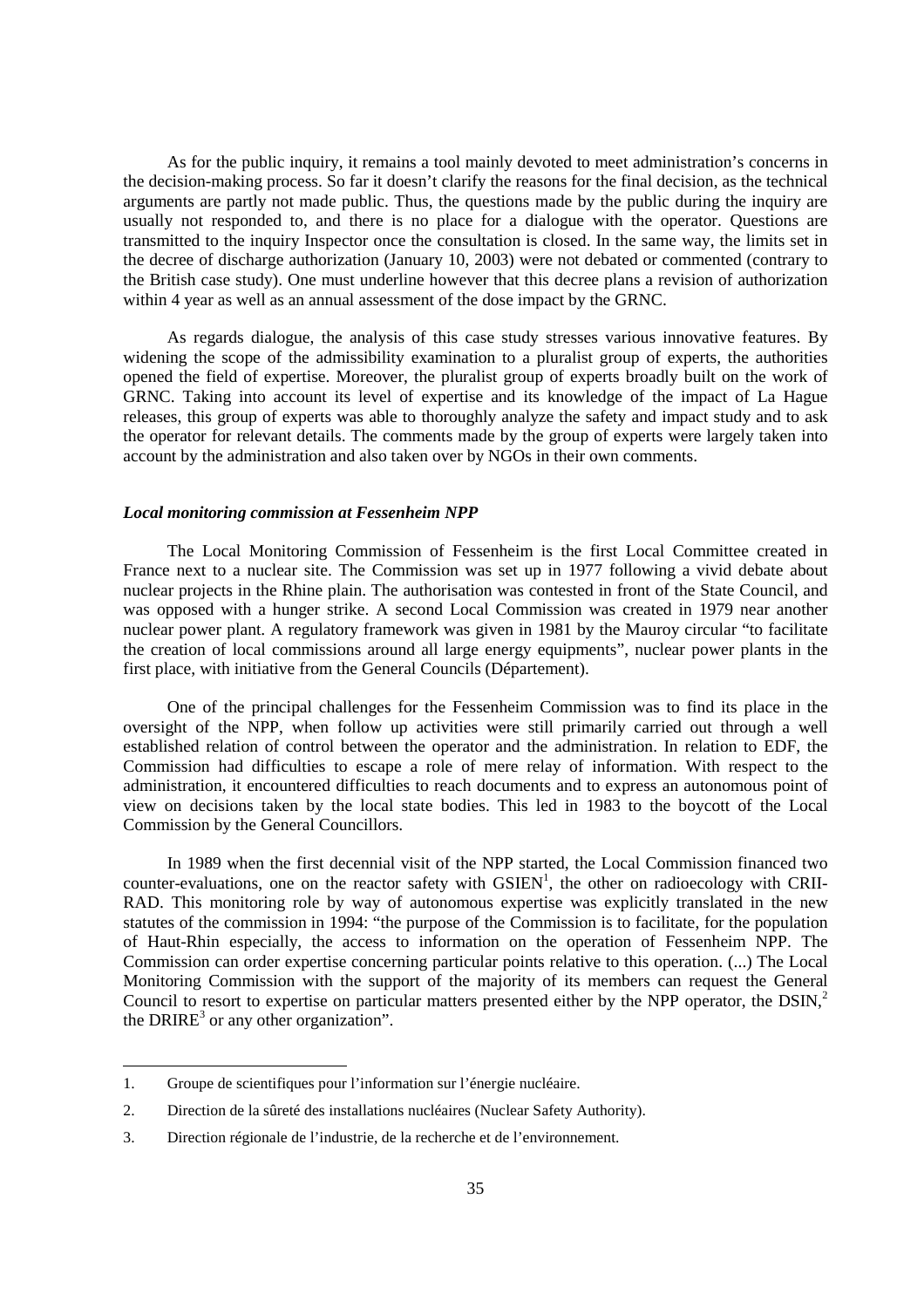Several factors were determining in the capacity of the Commission to develop this monitoring role. The Commission comprises a limited number of members which makes easier work in subcommission, follow-up activities, as well as the analysis of the experts' reports. The Commission has a full-time secretariat and uses the services of the Environment department of the General Council. The Commission has a specific line for its operation in the General Council budget. That includes about 15 000 Euros per year for expertise (usually doubled with the same amount by the DRIRE, the local state administration for industry). EDF, permanent guest in the Commission, takes an active part in the work of the Commission by its collaboration, in particular by providing an access to documents, and answering questions. Contrary to the guidelines proposed by the Mauroy circular, the General Council did not wish that the Commission be cofinanced by the operator.

Expertise made by GSIEN and CRII-RAD were framed by a convention signed by the Local Commission, the independent expert, the DRIRE and the operator. This expertise is financially supported by the General Council of the Haut-Rhin and the local DRIRE. A pluralist steering committee with an administrative representative of the Local Commission, a local councillor, an association and a representative of the DRIRE follows the work done by the experts. The second decennial visit made it possible to measure the evolution of the situation of the NPP, but even more to normalize and prioritize the questions raised, and to identify the relevant actors to address each one of them. This work was also an opportunity to identify points of consensus and debate. For the Commission, this was an important moment to specify its monitoring mandate in the duration, and to make more explicit its role of local oversight and mediation. Nevertheless, a debate on the scope and nature of this role still continues, mainly between NGOs and elected representatives.

#### **Main conclusions by the working group**

The reflections initiated by the group started with the view that "new" actors are involved in the management of effluent discharges from nuclear facilities in France. Hence there is a need to better understand who these "new" actors are, what is their contribution in the decision-making process consists in, and to what extent this participation challenges the existing process.

#### *The social dynamics of dialogue*

Since several years, an evolution can be observed on the regulation processes related to industrial activities: the traditional delegation mechanisms involving administration, operators and public experts do not appear as efficient as they may have been in the past. Public confidence in these mechanisms tends to be put into question and progressively local actors play an increased role in the decision-making processes. These actors may be non-expert people, such as local elected representatives and members of various NGOs, as well as "independent" experts (i.e. not belonging to the official expert appraisal institutes).

Such an evolution, which is clearly observed within the framework of the authorization processes related to effluent discharges of industrial plants, can be observed also as far as safety matters are concerned. Local commissions are set to implement the dialogue between the administration, operators and public experts and the local actors.

Generally, administration, operators and public experts have reached with time an agreement on a technical common approach to safety or radiation protection questions. However, this common approach is far from being shared by the local population. Involving local actors in the decisionmaking processes allows them to bring other considerations, due notably to more specific local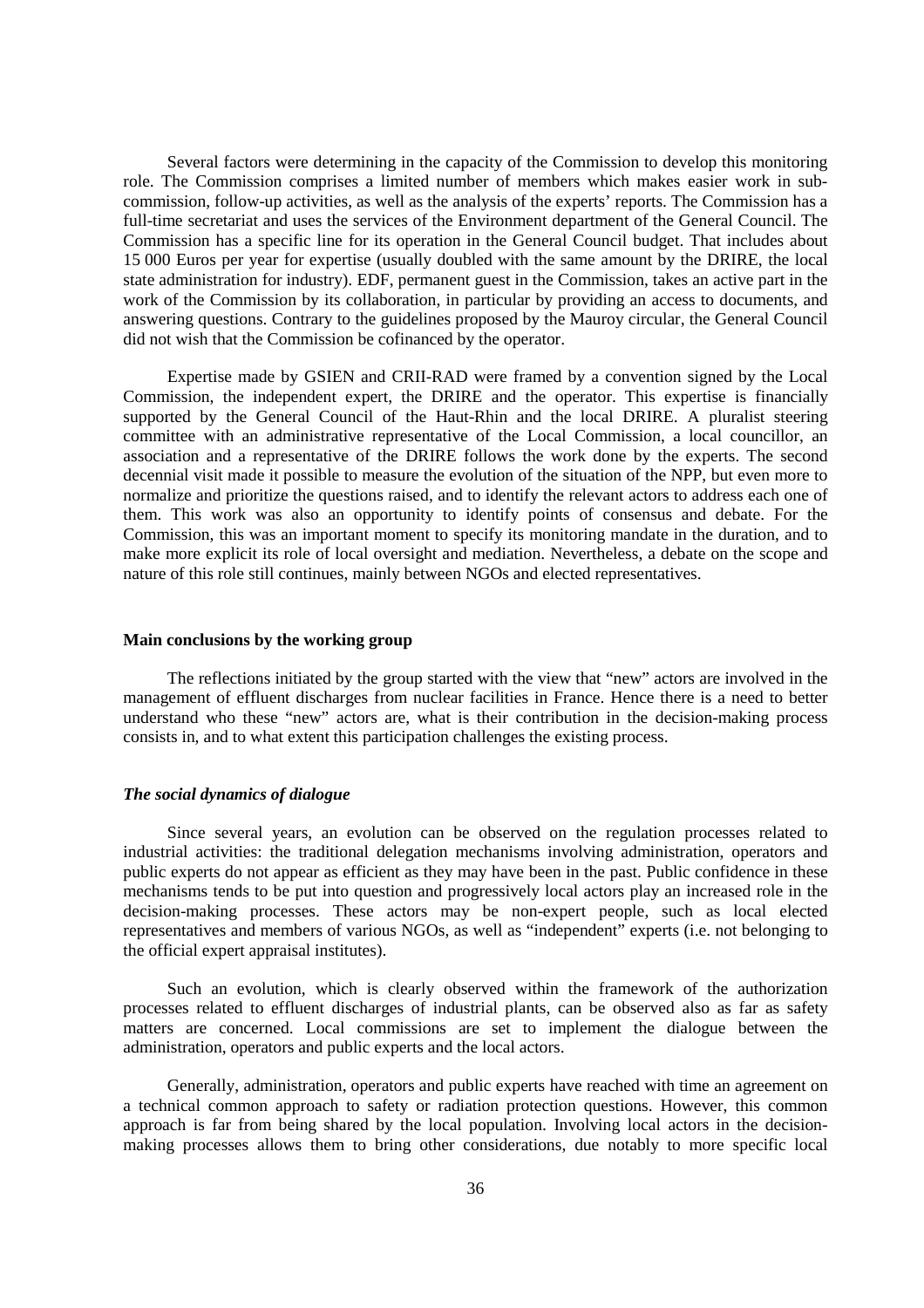concerns. Local NGOs and some independent experts play an innovative relay role between the local population and the administration, operators and public experts.

#### *A need for a better "readability" of the decision-making process at the different steps of industrial facilities*

The involvement of local actors in a continuous process of follow-up of the industrial plants allows a better understanding of the technical problems and a progressive acquisition of a common language. A long-term dialogue contributes also to mutual understanding between the actors, which is a prerequisite for social trust. The involvement of local actors certainly contributes to the transparency of the decision-making processes but it goes beyond: these actors are well aware of local aspects of the operation of the plants and bring out relevant safety or radiation protection questions which deserve appropriate answers.

#### *The respective role of the public and the pluralistic expertise in the decision-making processes*

The management of effluent discharges is no longer a matter for sole experts from the operator and the public authorities. There is increasing interest from local actors – members of NGOs or mere citizens – to get insight in the process and give their views. From the local actors' point of view, safety or radiation protection expertise brought out by the operators or the authorities appear very hard to understand. The involvement of "independent" experts may contribute to bring contradictory assessments and enhance a better understanding of technical stakes by the non-experts. Such an involvement increases the overall credibility of the decision-making processes by opening them to experts perceived locally as sharing the same values as the local actors.

Existence of an independent expertise capacity may appear insufficient if conclusions cannot be drawn by the local actors from the contradictory expertise process, due to difficulties to understand the technical stakes. A public expert in a position to serve as a technical support to local actors would probably play an important role to allow the local commissions to play efficiently a surveillance role.

#### *The local justification of hazardous activities taking into account sustainable development*

The above reflections relate primarily to issues of risk assessment and risk management. However, the continuity of operation for a facility in a given territory and public confidence are based not only on the tolerability of the risks associated with its activity but also on the justification of its existence in the eyes of the local actors.

The justification of a facility cannot be based only on global considerations. It must rest on a positive contribution to the local actors' quality of life, on the sustainable development of the local territory, as well as on the protection of its quality and value. In this prospect, the dialogue and the relations between a facility and the local actors could not be limited to the dimension of the risk. Indeed, the existence of a risk exposure or an impact on the territory can hardly find a justification in itself.

From this point of view, one sees that new forms of dialogue are made necessary that would reach beyond safety considerations – which remain a too narrow field to build a genuine common stake between the involved actors (local actors and operators).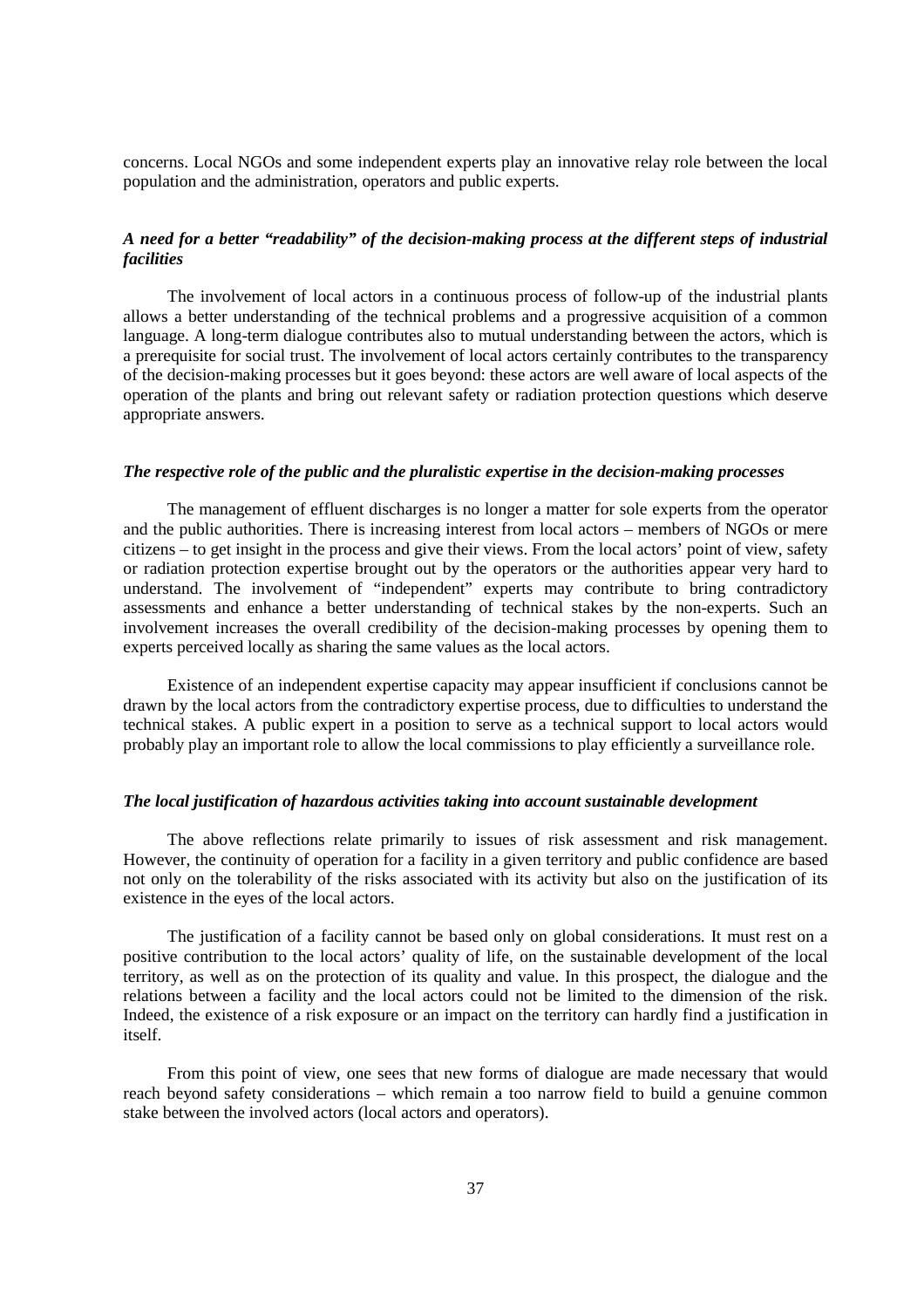#### **Feedback from dialogue experiences in France**

The case studies helped identify key issues, which could be investigated further in view of improving the governance of hazardous activities. When considering these issues, particular attention should be given on the ways to link the governance of these activities with sustainable development.

Not surprisingly, the French model of public inquiry raises many criticisms, in particular on the fact that it takes place late in the process after bilateral discussions between the operator and the regulator. However it is acknowledged that this procedure remains currently the only existing means to engage a dialogue within a legal framework. It has the advantage of being open to the whole public, whereas other tools of dialogue like local commissions target at a much less large audience. The inquiry plays an important role to consult a wider public at important events in the life of the facility (creation, authorisation for discharges, significant modifications ...).

Local commissions and the like make a complementary contribution by carrying out a continued dialogue on the facility. This continuous exercise involves a limited number of local actors who are ready to invest time in the oversight of the facility, in learning its technical context, and in building relationship with other concerned actors. Continued dialogue is an opportunity for the stakeholders to put on the agenda problems which are usually not addressed in the regulatory framework, but which – because of the specific conditions of the territory or because of the type of facility – are regarded as important locally. This can lead the operator to take voluntary commitment beside regulatory requirements. Beyond the myth of the permanent agora, these structures bring a very rich set of experiences of dialogue in the context of the hazardous facilities. A real diversity is observed according to territorial contexts, types of installation and the history of each facility or local territory. The bill on industrial facilities and the draft bill on transparency in nuclear affairs set up partly new structures. The concern of stakeholders is to avoid calling into question the dynamics of dialogue where they are already built after long run efforts and to avoid producing redundant fora. The contribution of the local commissions in the legal procedures (in particular in the public inquiry) needs to be acknowledged and better prepared.

The continued operation of a local committee is expected to contribute traceability and transparency. According to the words of a participant: "To get knowledge on all elements that contributed to the elaboration of the application file, of all the comments made on this file by public bodies before its release to the broader public would be a condition for the stakeholders to get a common understanding of the issues. The origin of the documents (operator, administration, institutional expert, others) should then be clearly identified and made known to all stakeholders involved in the debate." One can however see in traceability a risk that once internal debates among the administration will be made public, the position of public bodies will become quite vulnerable and final decisions will lend consequently more easily to disputes. Does the debate between the administration and the institutional expert bring confusion or on the contrary social trust?

The role of NGOs is often seen to strengthen trust when they participate in a process. Their legitimacy and representativity are nevertheless often called into question. It was noted that although NGOs are given credit for their participation in the decision-making process, they are never viewed as accountable actors. Their role is to point at issues, and bring elements in the decision-making process, not to take the eventual decision and bear the political consequences. This point invites to better characterize the link between the phase of dialogue and the phase of the decision.

The oversight and follow-up of nuclear and non nuclear facilities is a complex task. The operator and the administration are directly and permanently involved in the decision-making process. As for the stakeholders, they need to interact with experts in order to make their own views. The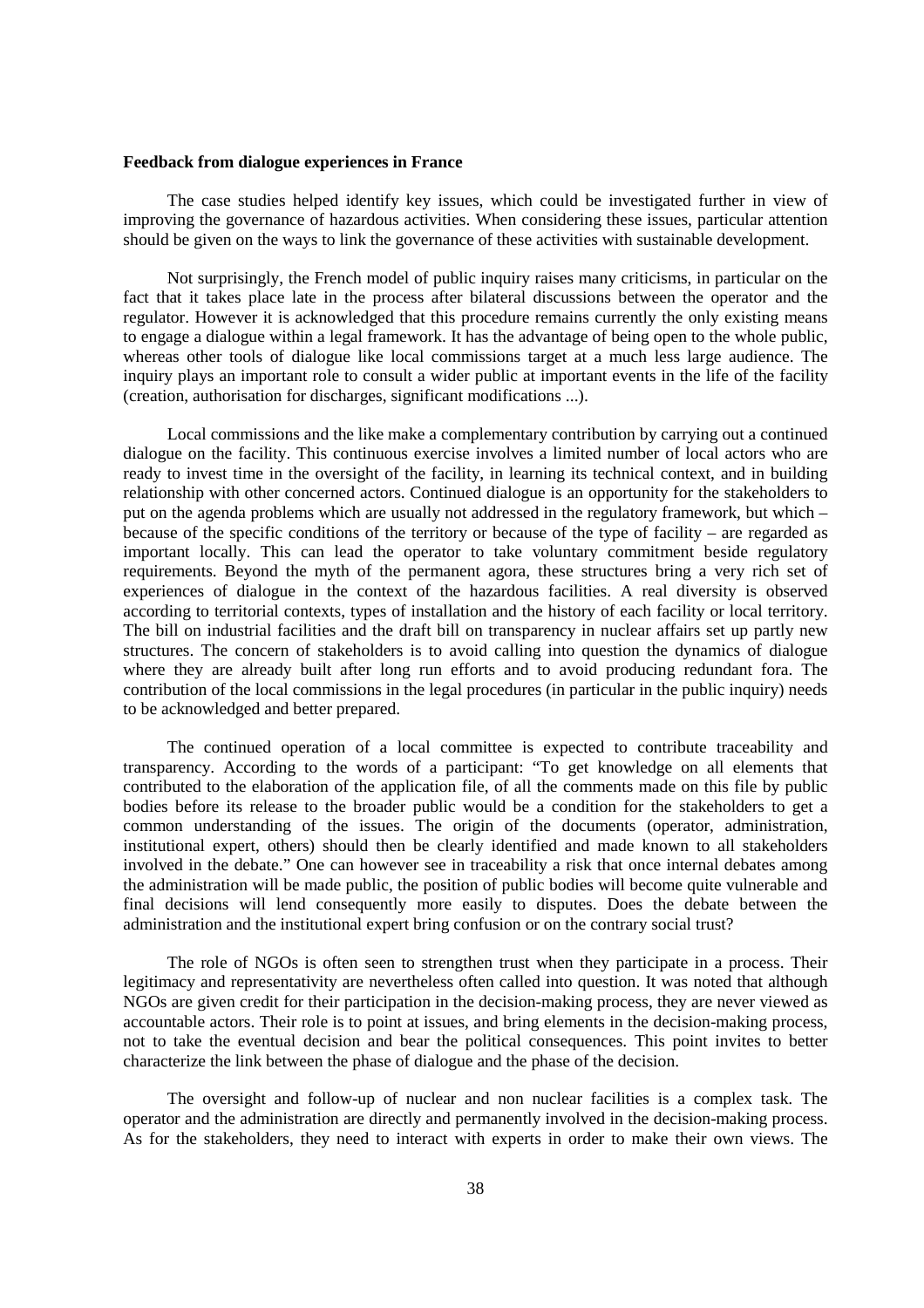access to expertise and training opportunities for local actors are essential elements for the quality of dialogue. The objective is not to turn local actors into experts, even if they often bring a practical knowledge on their territory and on the impact. The objective is rather to make expertise a resource available to all the categories of actors involved in dialogue. In this respect, a specific contribution could come from public expert bodies.

As a whole, dialogue remains a difficult exercise, which requires mediation skills, a mid-term or even long term prospect, dedicated resources and an ethical framework. These various elements are often incomplete, but they are all essential to move from stakeholder involvement intellectual concepts to practical dialogue.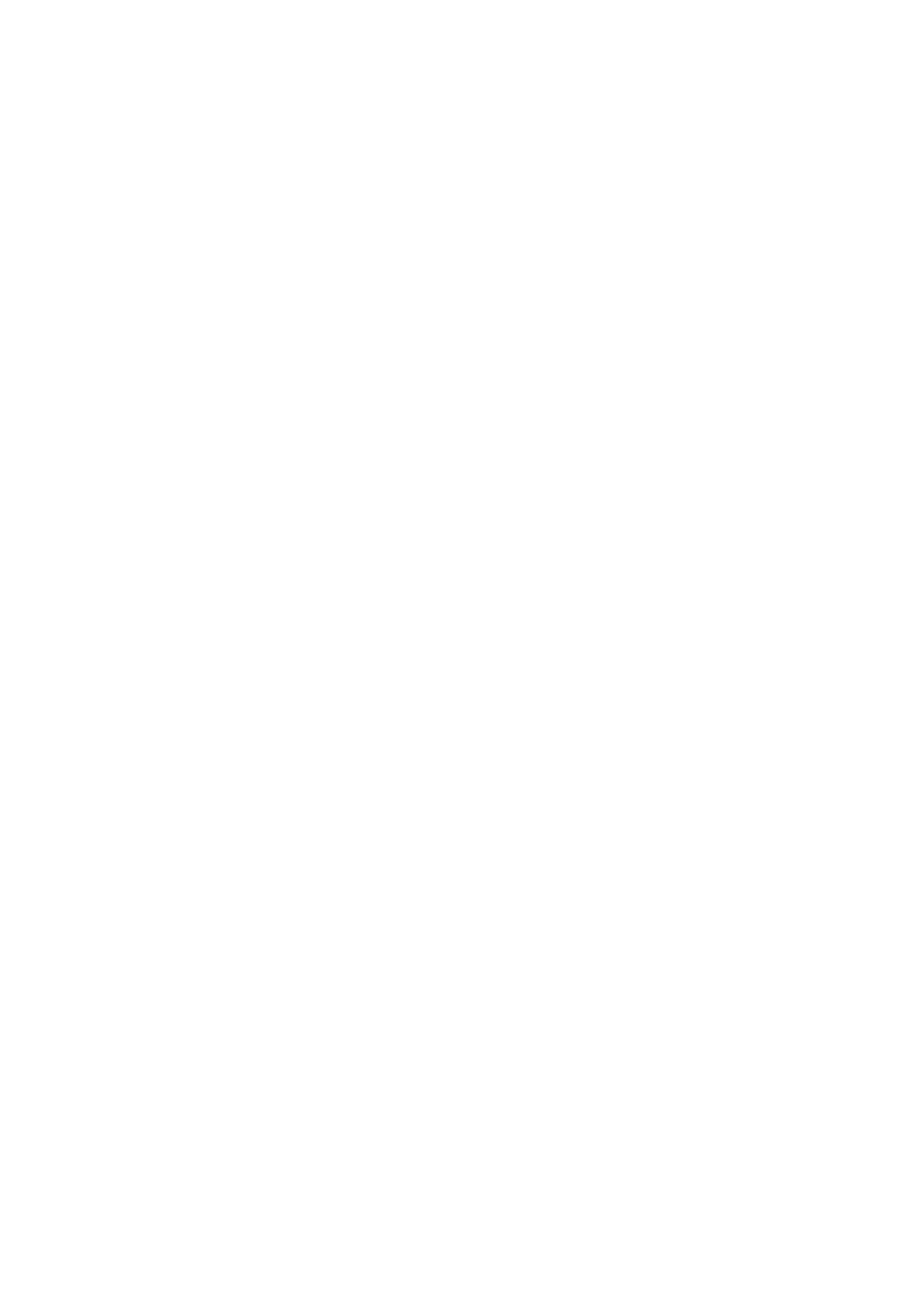#### **THE ROCKY FLATS CONTROVERSY ON RADIONUCLIDE SOIL ACTION LEVELS**

#### **Timothy C. Earle**

Western Washington University, Bellingham, Washington, USA

This report describes how stakeholder involvement processes led to the successful resolution of a dispute over radionuclide soil action levels at the Rocky Flats Site near Denver, Colorado. During the Cold War Era, Rocky Flats, a plutonium fabrication plant, was part of the American government's multi-site nuclear weapons production facilities. Although the Rocky Flats plant had significant positive effects on the local economy, it became a target of public protest due to concerns over both public safety in the area surrounding the site and global nuclear proliferation. In the late 1980s, local safety concerns led to investigations by state and federal agencies. In 1992, with the Cold War ended, the Department of Energy decided to decommission the Rocky Flats site and to begin the long process of decontamination.

As part of its plan for managing former weapons production facilities, DOE established and funded local Site-Specific Advisory Boards at each site, including Rocky Flats. The functions of the Rocky Flats Citizen Advisory Board (RFCAB) included making recommendations to responsible agencies on issues related to waste management and cleanup. Over the years, the RFCAB has made over 100 consensus recommendations. In 1996, a decision by DOE to announce interim radionuclide soil action levels (RSALs) for the Rocky Flats site triggered a sharp controversy with the RFCAB. DOE's decision sparked public criticism, first, because the final RSALs would be legally binding and determine the cleanliness and future uses of the site, and, second, because the proposed RSALs appeared to be higher than at other remediation sites. DOE's decision thus appeared to reflect values different from those of concerned public stakeholders.

In response to the RSAL controversy, the RFCAB and other public interest groups called for an independent assessment of the levels and the process used to establish them. DOE responded by agreeing to fund an autonomous scientific study of the RSALs for Rocky Flats. A panel of community representatives, known as the Radionuclide Soil Action Levels Oversight Panel (RSALOP), was formed to monitor the new study. The RSALOP was unique among public advisory groups in the high level of technical training and experience of most of its members. The technical expertise of the RSALOP meant not only that they were extraordinarily well equipped to understand highly technical arguments, but, even more important, that they were likely to believe that such arguments carried weight. The RSALOP selected RAC, a team headed by John Till, to conduct the technical aspects of the project. The Panel met and worked with RAC monthly between October 1998 and March 2000, with all sessions open to the public. Till identified the central issue and the focus of technical discussions: "If the soil action level selected appeared to be too high, the public would be concerned about its implications on the health of future populations. If the level selected was too low, the cost of cleaning up the facility could become prohibitive."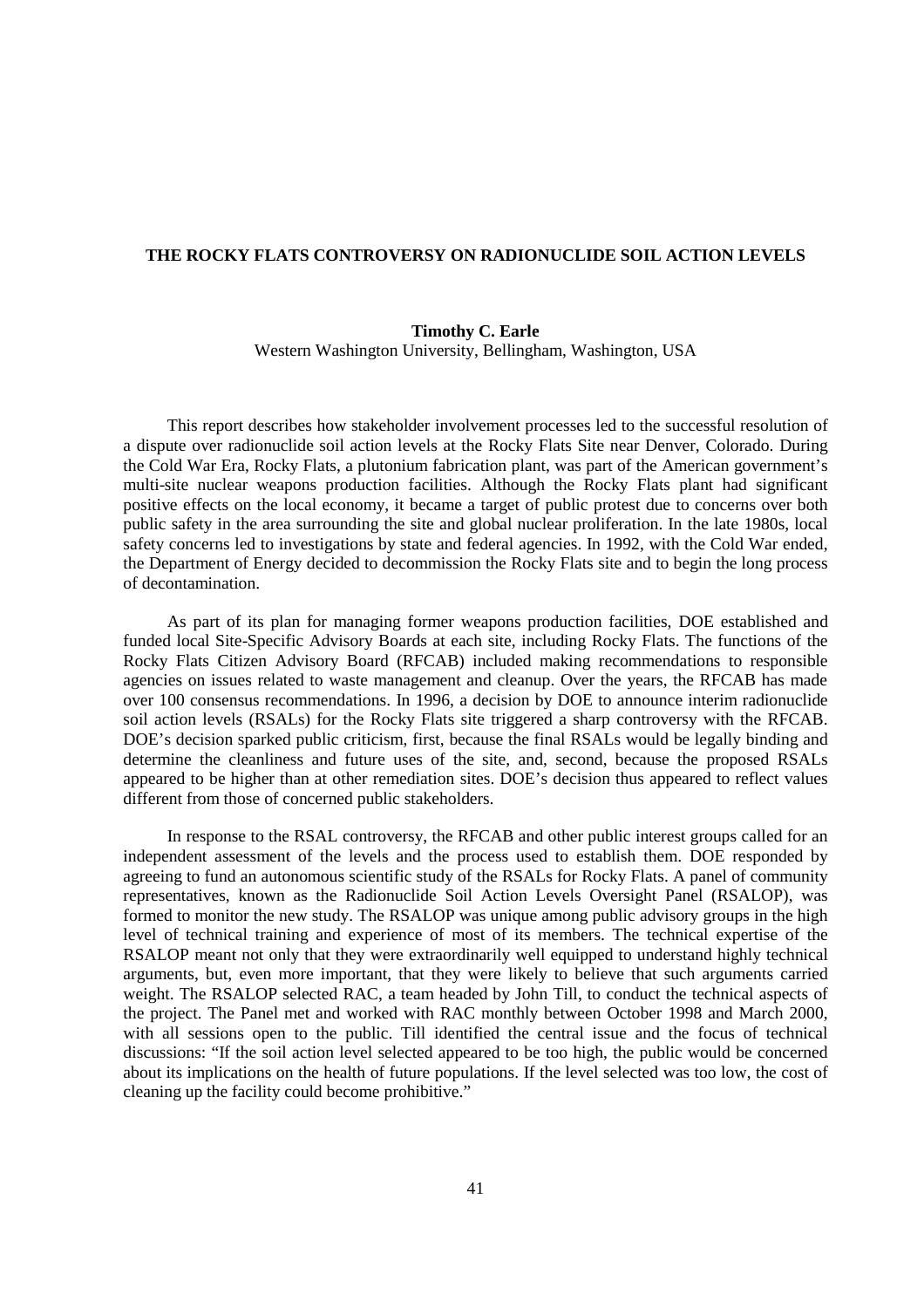Working together, the RSALOP and RAC produced a recommended methodology for calculating RSALs at Rocky Flats. The final result of the process (which was "painstakingly tedious and time consuming, but in the end proved to be a vital element in the project's success") was a range of RSALs that was somewhat lower than DOE's interim level. After a period of reassessment and deliberation, however, DOE announced RSALs that were essentially the same as those recommended by the Panel and their consultants. Public stakeholder involvement thus contributed significantly to the successful resolution of the radionuclide soil action level controversy at Rocky Flats. This was a significant achievement, made possible by the development of trust and confidence between the RSALOP and the RAC team. The primary basis for trust in this case was shared respect for scientific/academic values: The best approach to Rocky Flats cleanup was one based on the best available scientific and technical information. All groups also believed that the best approach to obtaining the best scientific and technical information was one that was open to criticism and correction from independent, qualified individuals.

The Rocky Flats RSAL case illustrates key aspects of successful stakeholder involvement:

- 1. An event (DOE's announcement of RSALs) caused uncertainty;
- 2. The event could have been be attributed to poor performance (e.g. use of an inappropriate methodology) or, more damagingly, to conflicting values (i.e. DOE is more concerned with costs than with public safety);
- 3. A third party (RSALOP, guided by RAC) was introduced to examine the abstract technical arguments within the specific context of Rocky Flats and its possible future uses. In this way, the central trade-off between public health and costs was explicitly and concretely confronted by all parties. By contextualizing science in this way, public stakeholders and DOE were able to identify a basis of shared values on which to build collaboration and improved solutions to the management of radiological hazards.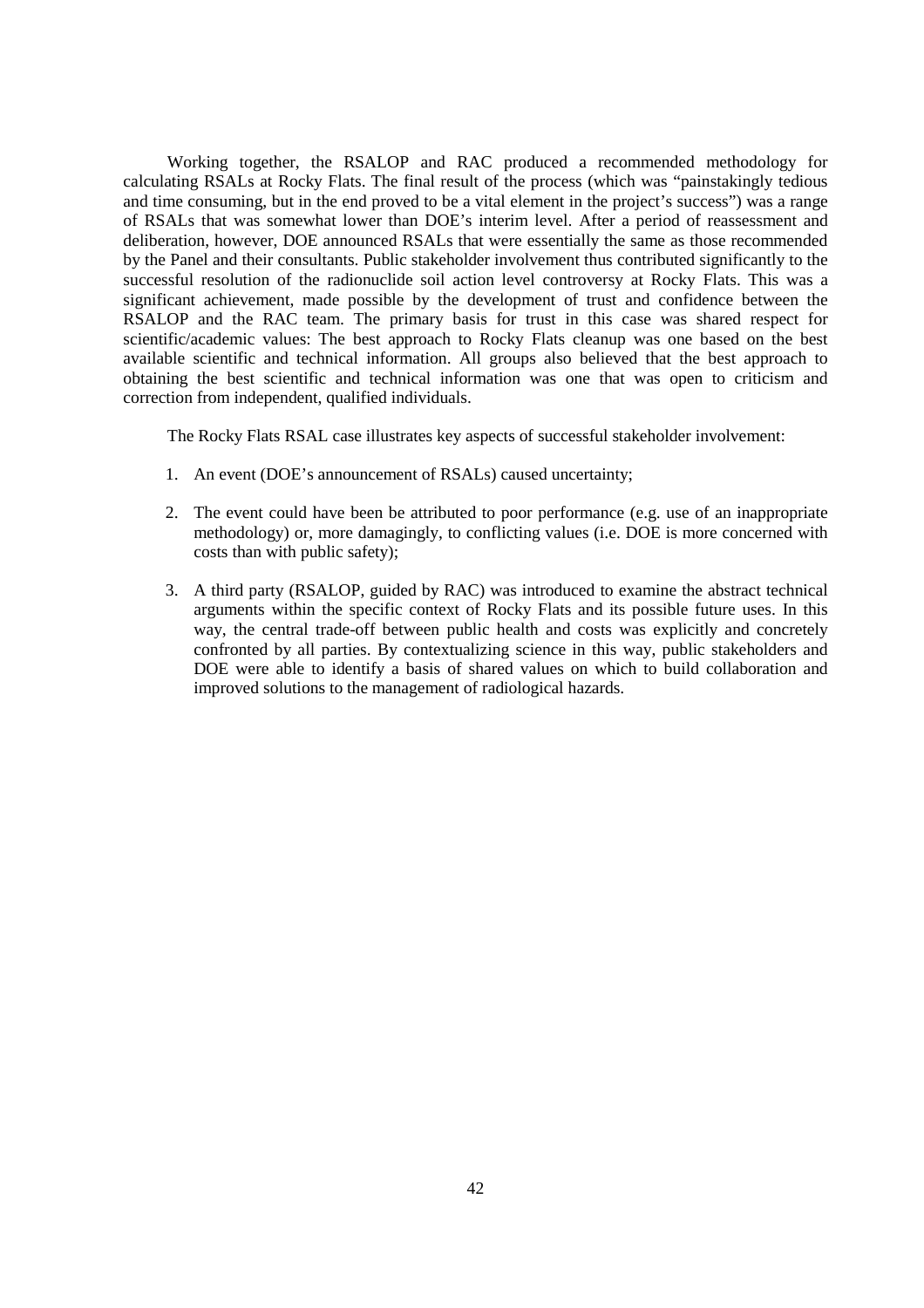#### **INFORMATION ON NEA PROGRAMMES ON NUCLEAR ENERGY AND CIVIL SOCIETY AND THEIR CO-ORDINATION**

#### **Claire Mays and Hans Riotte**  NEA, France

#### **Introduction**

At its session in May 2002, the Steering Committee for Nuclear Energy welcomed the activities that the NEA standing technical committees were carrying out in the field of nuclear energy and civil society, and agreed on the value of existing co-ordination among them. The Committee asked the Secretariat to prepare an information document on such co-ordination activities.

With this in mind, the present room document offers an up-to-date account of relevant NEA activities and their co-ordination, pending a broader review of NEA's involvement in the area of nuclear energy and civil society, in the context of the *NEA Strategic Plan* at an appropriate time.

#### **Summary of current and planned NEA activities in the area of nuclear energy and civil society**

#### *Society and nuclear energy: Towards a better understanding*

As part of the 2001-2002 programme of work, the Nuclear Development Committee (NDC) completed a desk study on society and nuclear energy, mainly based upon literature surveys and complemented by a review of public opinion polls in certain member countries. The findings and preliminary conclusions of the study have been incorporated in a report prepared by the Secretariat that will be published early in 2003. The report highlights the importance of risk perception and communication and concludes that more work in this field could contribute to facilitating the dialogue between civil society, nuclear energy experts and policy makers. The NDC therefore decided to include in its 2003-2004 programme of work a project aiming at reviewing member country experience in communication and consultation with civil society in connection with nuclear energy policy decisions. The project will include an in-depth analysis based on case studies, to be carried out with the support of experts from member countries, as well as a workshop to discuss key issues identified in the expert analysis.

#### *Related NEA publication:*

*Society and Nuclear Energy: Towards a Better Understanding*, Paris, France (OECD/NEA, 2003).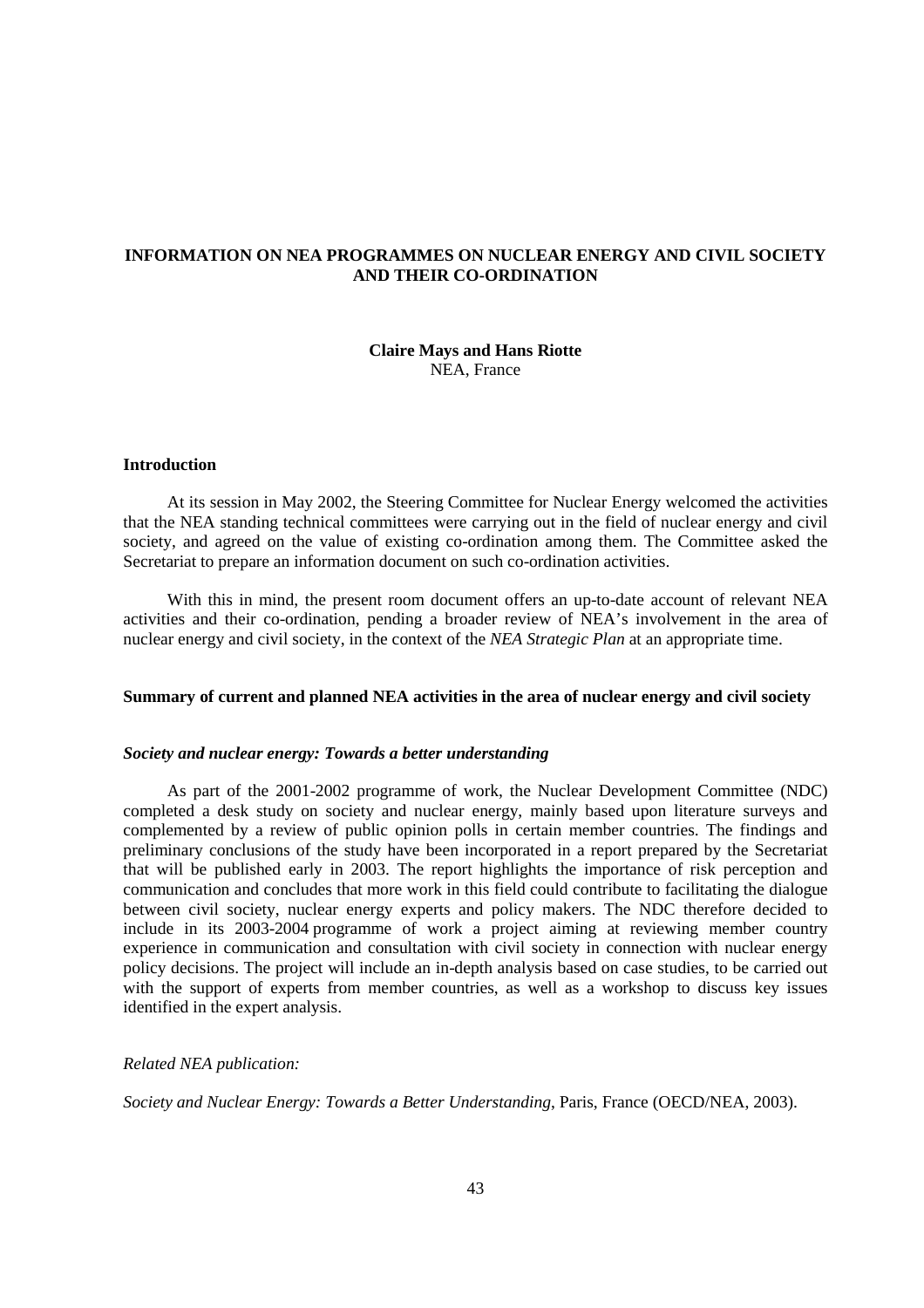#### *Public Communication of Nuclear Regulatory Organisations*

Regulatory bodies, in fulfilling their responsibilities to inform the public about their role in contributing to nuclear safety, face increasing communication needs, notably in terms of interface with the public. Good governance and efficiency in decision making by government authorities are increasingly dependent upon mutual trust and confidence between those authorities and the public. The outcome of a workshop on "Investing in Trust: Nuclear Regulators and the Public" organised in 2000 led to the setting up of a Working Group on Public Communication of Nuclear Regulatory Organisations in June 2001, under the aegis of the NEA Committee on Nuclear Regulatory Activities (CNRA). The group shares information, news, documents and experience. It also exchanges views regarding the policies of nuclear regulatory organisations in the area of public communication of a regulatory nature, and identifies ways of promoting efficient collaboration. The Working Group will organise at the end of 2003 or the beginning of 2004 a workshop on "Building and Measuring Public Confidence in the Nuclear Regulator".

#### *Related NEA publication:*

*Investing in Trust: Nuclear Regulators and the Public - Workshop Proceedings, Paris, France,* 29 November-1 December 2000 (OECD/NEA, 2001).

#### *Confidence Building in Radioactive Waste Disposal – Forum on Stakeholder Confidence (FSC)*

The experience of decision making in waste management shows that exchanges between nuclear energy institutions and civil society are no longer confined to rigid mechanisms provided by the law. There is recognition that a more complex interaction is now taking place among players at national, regional and especially at local levels, and a broader, more realistic view of decision making, encompassing a range of actors in civil society, is emerging. The Forum on Stakeholder Confidence (FSC) facilitates the sharing of international experience in addressing the societal dimension of radioactive waste management, explores means of ensuring an effective dialogue with the public, and considers ways to strengthen confidence in decision-making processes.

The FSC convenes a series of alternating regular meetings and workshops in a national context. The annual meetings include topical sessions on specific issues of interest and are used to plan and elaborate the lessons learnt from the workshops. At the latest meeting in April 2002 the topical session focused on the environmental impact assessment (EIA) as a tool for stakeholder involvement. The workshops – also held annually – focus on stakeholder involvement in waste-management issues in the host country. A wide spectrum of stakeholders from the host country are invited to express their views on the nature of their involvement and the process by which they are involved. The first workshop in a country context was held in Finland in November 2001. The next national site visit and workshop will take place in Canada on 14-18 October 2002.

The Forum has a strong link to the OECD/PUMA programme on governance, with regular exchanges of information and well-established co-operation within the Secretariat of the two programmes. Exchanges of information have taken place with the CRPPH and the CNRA, with participation of the FSC Chairman in these committees' workshops. Work is also co-ordinated with relevant EC activities (Trustnet, Riskcom).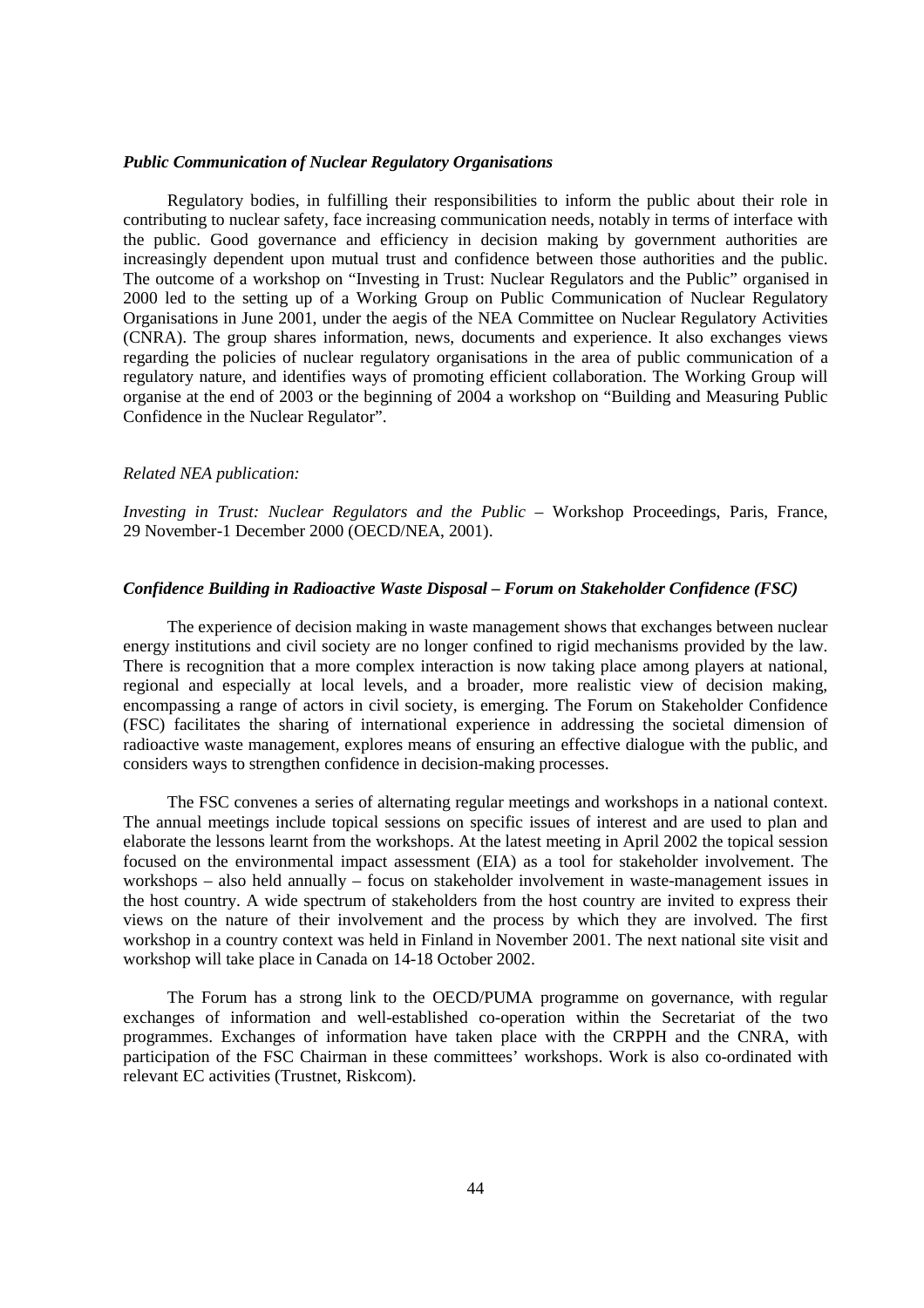#### *Related NEA publications:*

*Stakeholder Confidence and Radioactive Waste Disposal* – Workshop Proceedings, Paris, France, 28- 31 August 2000 (OECD/NEA, 2000).

*Stepwise Decision Making in Finland for the Disposal of Spent Nuclear Fuel* – Workshop Proceedings, Turku, Finland, 15-16 November 2001 (OECD/NEA, 2002).

*Establishing and Communicating Confidence in the Safety of Deep Geologic Disposal: Approaches and Arguments* (OECD/NEA, 2002).

#### *Better Integration of Radiation Protection in Modern Society*

Following the 2<sup>nd</sup> Villigen Workshop on "Better Integration of Radiation Protection in Modern Society", the proceedings of this meeting as well as a policy-level summary were published. This workshop demonstrated the extent to which approaches have been developed by and large in an ad hoc manner in response to the needs of a given situation. Although these approaches have been largely successful, as a result of the commitment of all the stakeholders to the various processes, the  $2<sup>nd</sup>$ Villigen Workshop showed the merit of widespread identification and dissemination of best practice and lessons learnt from successes and failures of stakeholder involvement approaches.

To further study this subject and to better understand policy implications, the CRPPH created the Expert Group on Processes of Stakeholder Involvement (EGPSI). This group will conduct, with the support of a voluntary contribution by the Japanese government, a set of regional case studies and analyse good practice in stakeholder involvement in radiological protection decision making, and resulting policy implications based on recent national experiences. The next Villigen workshop, to be held in the fall of 2003, will focus on the case study analyses and on the policy-level implications of lessons and good practice.

In parallel, stakeholder aspects also form an essential element in the evolution of the system of radiological protection, as codified by the International Commission on Radiological Protection (ICRP). The work of the EGPSI will thus also support the CRPPH in its work concerning the evolution of the system of radiological protection.

#### *Related NEA publications:*

*The Societal Aspects of Decision Making in Complex Radiological Situations* – Workshop Proceedings, Villigen, Switzerland, 13-15 January 1998 (OECD/NEA, 1998).

*Policy Issues in Radiological Protection Decision Making* – Summary Report of the 2<sup>nd</sup> Villigen (Switzerland) Workshop, January 2001 (OECD/NEA, 2001).

*Better Integration of Radiation Protection in Modern Society* – Workshop Proceedings, Villigen, Switzerland, 23-25 January 2001 (OECD/NEA, 2002).

#### **Co-ordination of NEA programmes in the area of nuclear energy and civil society**

The NEA programmes in the area of nuclear energy and civil society described above stem from needs expressed and decisions taken by relevant standing technical committees, and endorsed by the Steering Committee in the context of the approval of the Agency's programme of work. Each year, in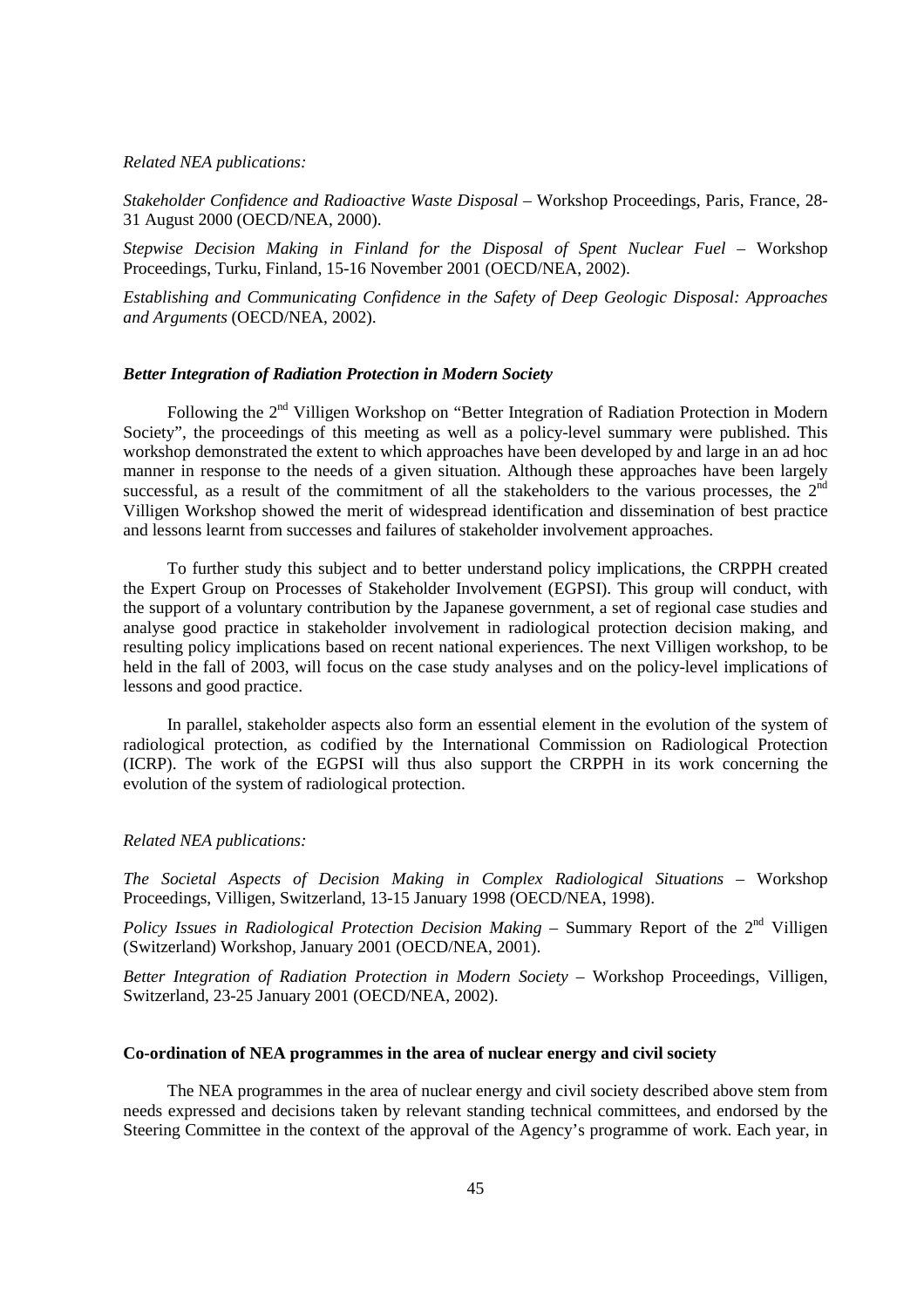connection with the spring meeting of the Steering Committee, the chairmen of the standing technical committees participate, together with the Bureau of the Steering Committee and the NEA Secretariat, in a meeting which addresses the co-ordination of the different parts of the NEA programme, particularly those programmes which have a "cross-cutting" scope. Decisions taken are recorded and distributed to the participants for action. The subject of nuclear energy and civil society was addressed during the co-ordination meeting held in the spring of 2002.

Bureau meetings of respective standing technical committees are held during the year, which touch, inter alia, on co-ordination of their programmes with those of the other NEA committees. In addition, it is current practice that a standing technical committee, which meets to examine progress of work in a "cross-cutting activity", will invite other NEA technical committees involved to be represented.

Furthermore, the Heads of Division responsible for programmes on "civil society" regularly consult each other during NEA Secretariat senior staff meetings. The presentation on the NEA website of dedicated, up-to-date pages summarising NEA programmes on civil society also contributes to efficient co-ordination among them.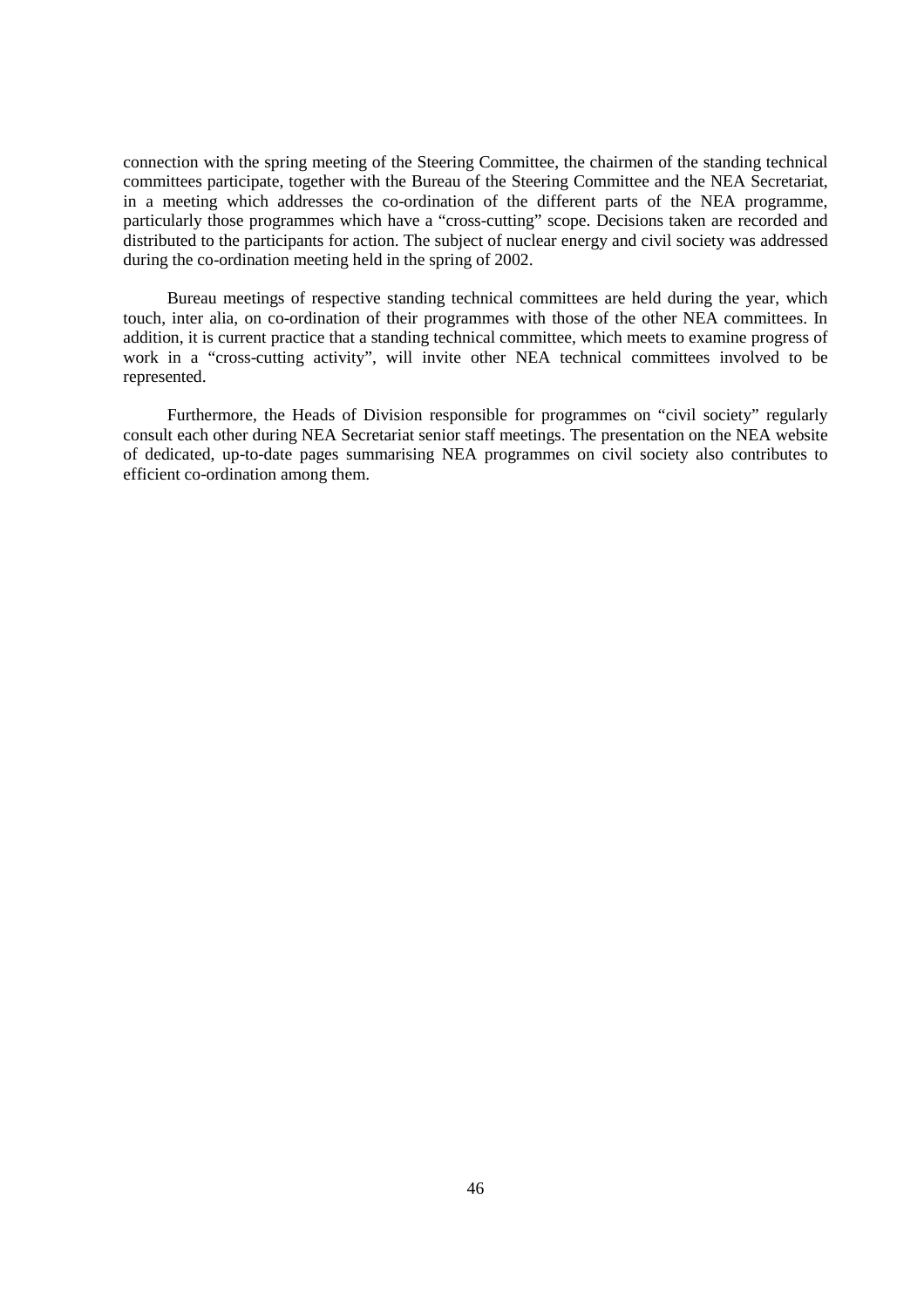#### **EGPSI CASE STUDIES: IMPLICATIONS OF STAKEHOLDER INVOLVEMENT FOR RADIOLOGICAL PROTECTION POLICY**

#### **John Paterson**  University of Westminster, United Kingdom

Aware of the shift in societal expectations with respect to the operation and regulation of new technologies, not least those with a radiological component, the Villigen Workshops have sought to consider the implications of a closer involvement of other stakeholders in radiation protection decision making. The key message from the first Villigen Workshop in 1998, which focused on the particularly difficult question of contaminated areas and their restoration to a point where people could continue to live there, was that radiation protection must adapt to meet the needs of society and not the reverse. What sort of change might be required and what could be regarded as feasible was the objective of the second Workshop in 2001. This sought to make some preliminary suggestions by considering a range of initiatives in a number of countries, which exemplified a desire to change the way that radiation protection policy was developed and implemented. Among the conclusions drawn were the need to foster mutual trust between the radiation protection community and society as a whole; to develop approaches to interacting with stakeholders that are sensitive to specific contexts but which share features of openness, inclusiveness and agreed procedures; to clarify the respective roles of the various actors involved; and to understand interactions with stakeholders as opportunities for mutual learning.

The task for the third Workshop was thus to move from the still conceptual level of these conclusions towards some more practical guidance for stakeholder involvement in radiation protection decision making. Drawing on the analyses of the three case studies conducted for this Workshop, this presentation addresses the "when, what, who and how" questions that radiation protection specialists, in common with their counterparts in other technological domains, ask when confronted with the need to organise a stakeholder participation process.

A key message is that while there is no one-size-fits-all blueprint for such processes – given the sheer range and diversity of the situations where they may be appropriate – it is nevertheless possible to identify common themes and features. These should be of assistance to professionals in developing participation processes, and not detract from the flexibility needed to remain responsive to the particular demands and expectations of any given situation.

The presentation thus covers questions such as: When is stakeholder involvement appropriate? Who should be included? How do such processes differ from the sort of consultation that has been a feature of regulation for decades? What is the duration and extent of stakeholder involvement processes? What sort of issues might properly be included? What is the impact of stakeholder involvement on responsibility for decisions? What are the conditions for success? What should be avoided? What are the costs and benefits?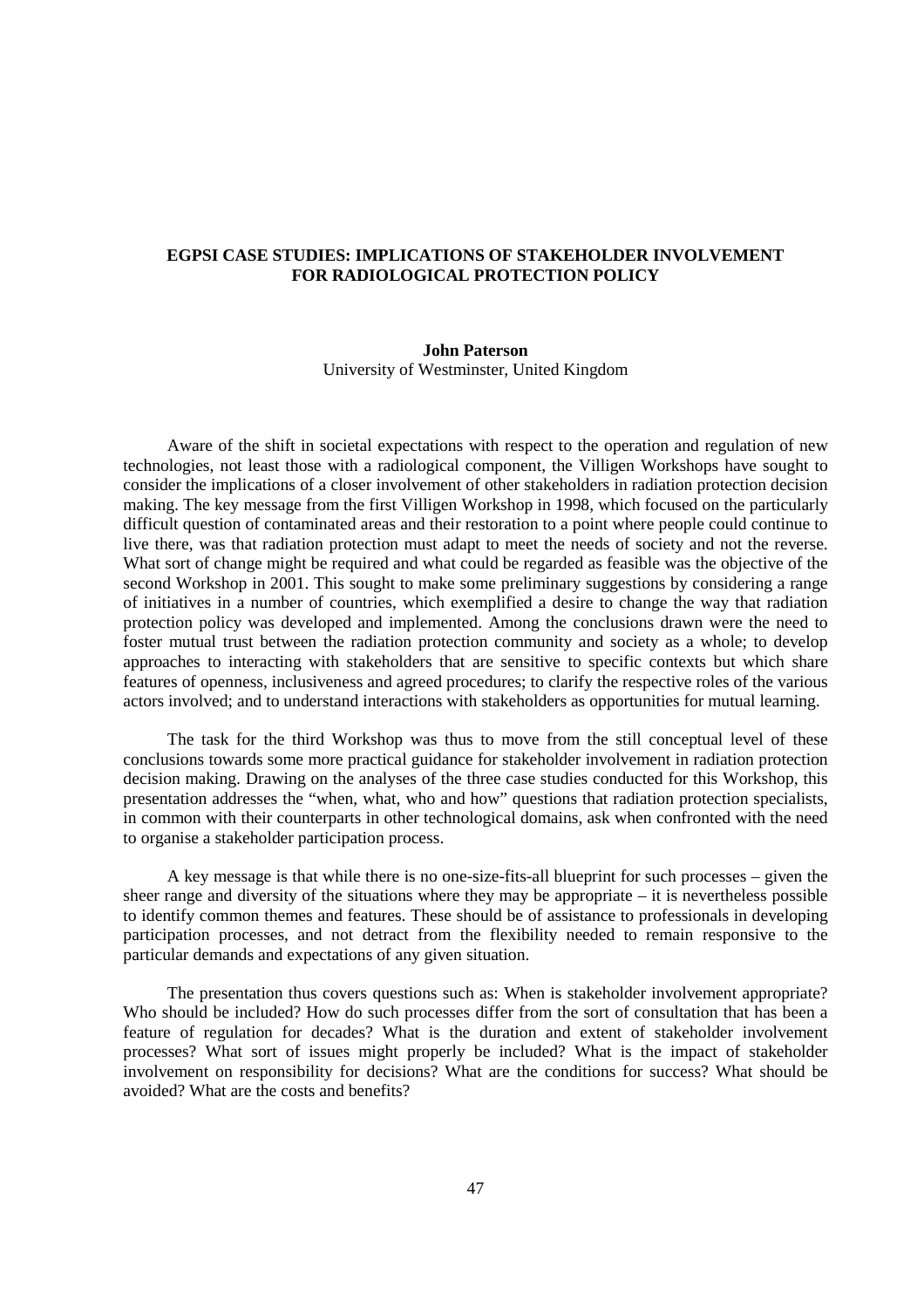The guidance offered in this presentation should be understood as flexible rather than rigid, and for use as appropriate rather than on an all or nothing basis. Provided that it is accepted as such, then it should hopefully go some way towards meeting the felt need of radiation protection specialists for more practical information on the design and implementation of stakeholder involvement processes that can enhance their ability to serve society.

Some of the key lessons and knowledge extracted from the case studies, or emerging from discussions, are listed here:

- Case Studies showed that focusing on the problems identified by stakeholders could lead to accepted decisions; however this requires sensitive authorities, a flexible process, and the possibility of an evolutionary process focus.
- Identification of "Common Values" is a stakeholder process that can define a shared decisional framework in which it is possible to reach an agreed solution. The mandate to stakeholders must be flexible to allow the process objectives to grow or to shrink to fit the workable framework.
- There will be a need to frame the decision-making process to balance national policy needs and local stakeholder needs.
- Sustainability of a decision is a key aspect and this will require evolving processes, a long term commitment by government and regulatory authorities, and some flexibility in process goals.
- The question of "Who has the mandate to decide" is key to decision framing, problem identification and process development. Competence will be required in both technical and social aspects of the situation.
- While, in general, the responsibility for the "final decision" lies with the government and/or the regulatory authority, the process of "reaching a decision" is shared among all involved stakeholders.

In a practical sense, it should be noted that:

- Some issues may have to be left off the table in order to reach an accepted solution.
- However, it should also be remembered that significant, unsolved issues may come back at a later date, and may need to be resolved before a complete, accepted solution can be identified.
- A good decision-making process can overcome a bad situation, however success will still rely on the identification of a common goal.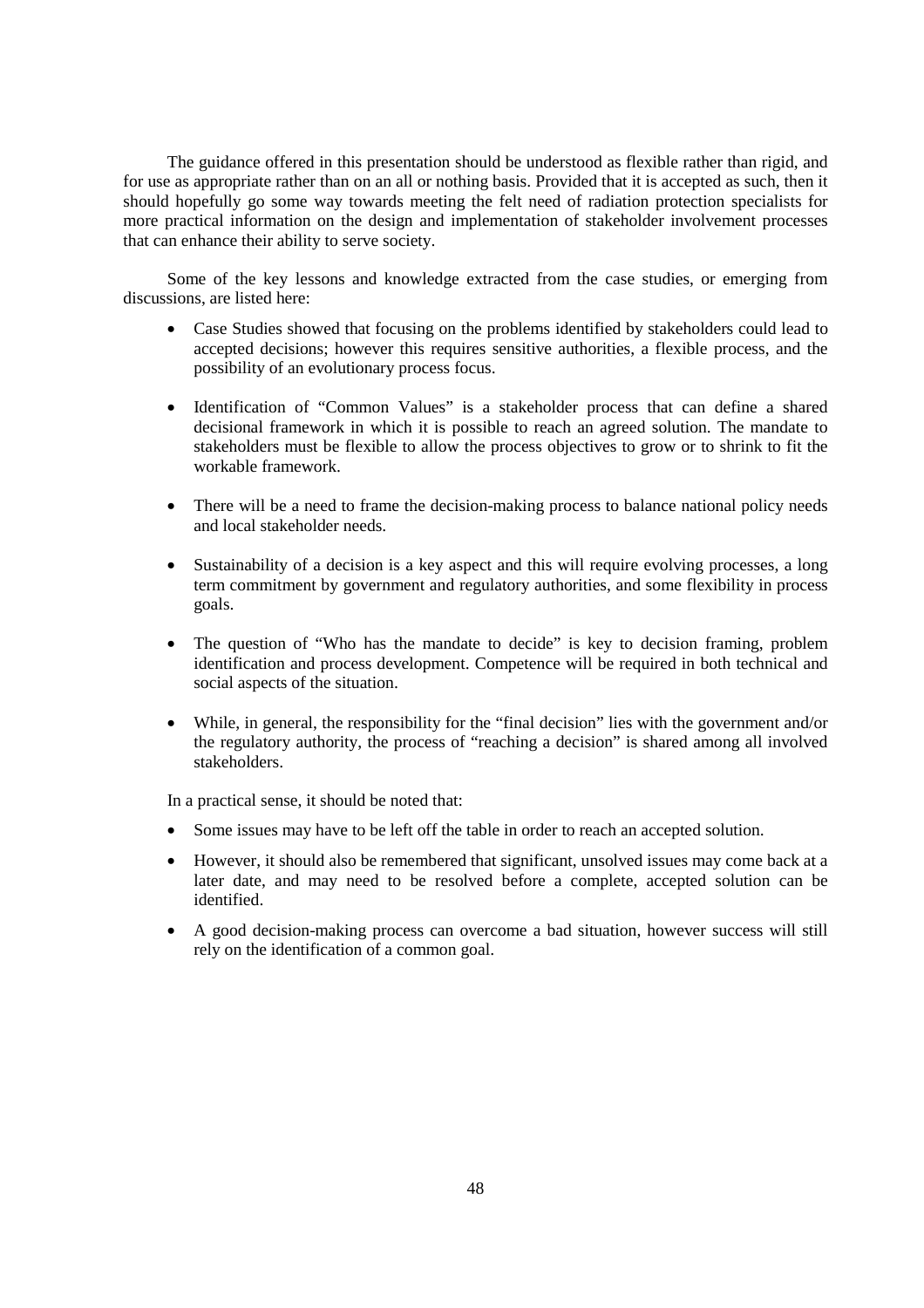#### **THE OECD PROJECT ON EMERGING SYSTEMIC RISKS**

#### **Rudolf A. Müller**

State Secretariat for Economic Affairs, Switzerland

Let me first say that I feel honoured and thankful for having been invited to your *3rd Villigen workshop on stakeholder participation in decision making involving radiation*. You yourselves may have taken a risk. You expect me to contribute to your discussions even though, being an economist, I'm not familiar with nuclear and radiation matters. I must even add that as a member of the Steering Group on the OECD Project on Emerging Systemic Risks, I must be a somewhat exotic participant. Almost all my colleagues are very experienced in questions such as risk management or insurance matters.

Moreover, I'm really impressed that the organisation committee of your workshop, the Committee on Radiation Protection and Public Health of the OECD Nuclear Energy Agency, started almost 10 years ago already to study stakeholder-participation in decision making involving radiation. Quite in contrast to your already long experience, the *OECD Report on Systemic Risks in the 21st Century: an Agenda for Action* was only published in the spring of this year. However, I might indicate that I am also somewhat experienced in stakeholder relations and communication with the public. I have been able to gain certain insights, especially into industrial relations. Having been in charge of economic aspects and statistics at the Swiss Federal Office for Industry, Commerce and Labour (the then so-called BIGA or OFIAMT) some twelve years ago, I was confronted with the important rise in unemployment in Switzerland which was then taking place and which was not always easy to explain to the public.

#### **The point of departure**

The idea of engaging Switzerland to participate in the OECD Emerging Systemic Risks Project was submitted to us by the Advisory Unit to the Secretary General of OECD. This small directorate is somewhat a think tank within a think tank – as the OECD itself is also sometimes called. Over several years, I participated in conferences and workshops of the Advisory Unit on matters such as the dynamics of globalisation, the future of the world economy, international governance and the like. As I greatly appreciated these discussions, always as an economist and from an economic policy point of view, I presumed that studying emerging systemic risks would also be of great relevance to economic policy.

The Swiss financial contribution to this off-budget project brought together three stakeholders: the State Secretariat for Economic Affairs, the Swiss Directorate for Security Policy, and the Swiss Science and Technology Council, through its Swiss Centre for Technology Assessment, – all joined in on co-financing. Independently from the Federal administration, Zurich Financial Services and The Novartis Group also participated in the project.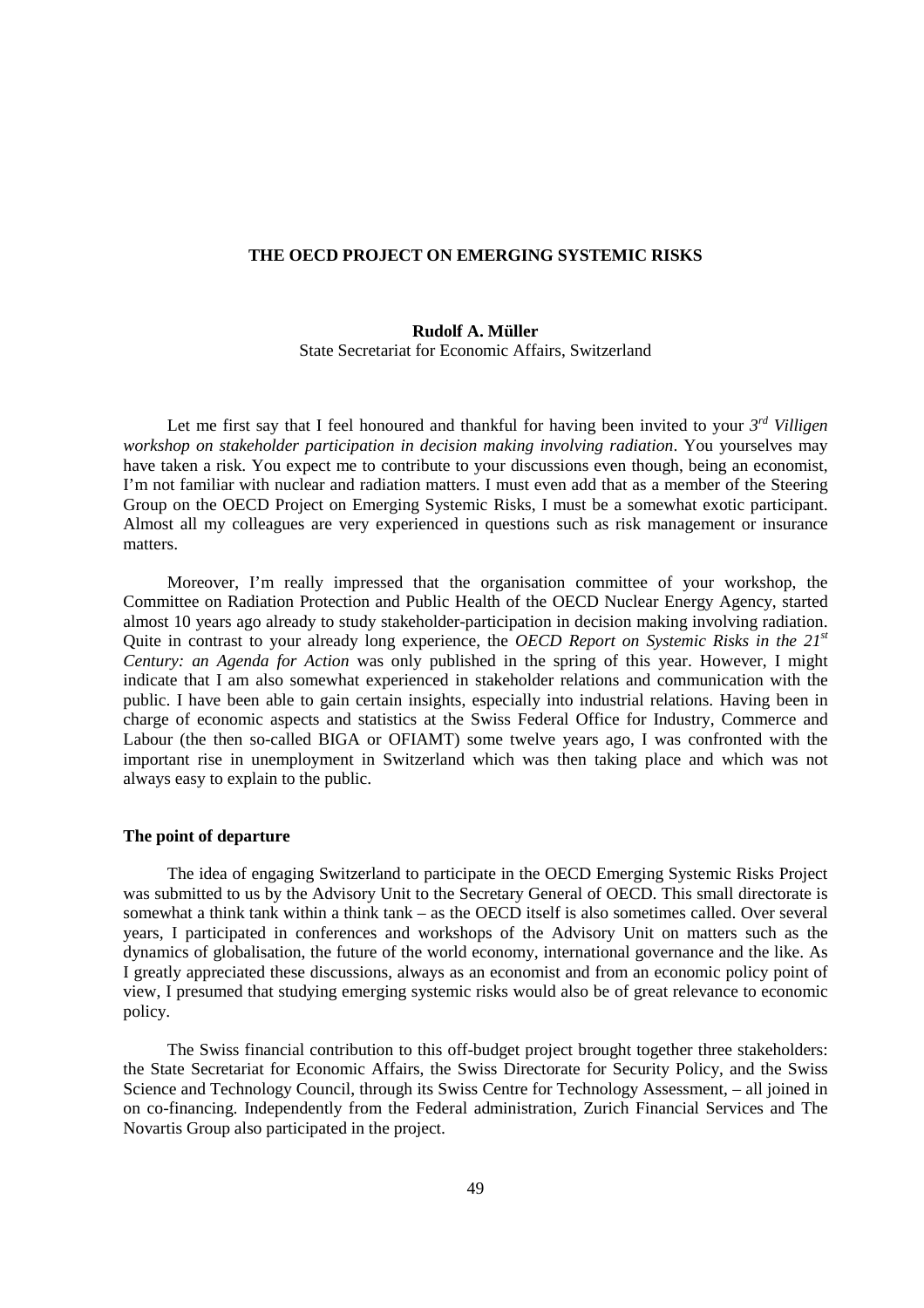The work at OECD, relying on well-known experts and the meetings of the Steering Group, started in the year 2000. It struck me that dealing with emerging systemic risks called for the expanded and enhanced attention of a whole range of policy makers, clearly including those responsible for economic policy as well. To give you just a very simple example: If computer viruses are a systemic risk and if such viruses are rapidly spread within a specific type of software which is almost universally used, the economist suspects a monopolistic situation and calls for help from his colleagues in the domain of the competition policy.

The relevance of the Risks Project of OECD led me to forward my reports on the steering group meetings to some two dozen Federal offices engaged in relevant sector policies such as health, transport, insurance etc., as well as to some of the most important economic associations. Furthermore, I invited Mr. Pierre-Alain Schieb, the responsible Project-Manager at OECD, to present an interim report in November 2001, and the final results of the study in March 2003. These meetings took place in Berne and were attended by more than 20 persons representing almost the same number of Offices of the Federal administration. The Swiss Federal Institute of Technology in Zurich was represented by its Research Centre on Security Policy.

#### **Project work and results**

Let me now present the main thrust of the thoughts conceived and the results of the OECD study.

The global risk landscape has radically changed and is still rapidly and profoundly changing. The most notable changes are recognisable in demography, in the environment, in technology and in socio-economic structures. With regard to demography, we should mention the growth of the world population, important inequalities in wealth concentration, rapid urbanisation as well as migration and general mobility. Major changes are taking place in the planet's environment, such as a significant modification in the atmosphere's gas composition brought about by human activity, loss of biological diversity, climatic changes, global warming, and so on.

All of us are very familiar with the far-ranging technological changes out of which new risks emerge. Not only do new technologies such as biotechnology, robotics, xenotransplantation and nanotechnology produce new risks if not sufficiently mastered; but there has also been a significant advance in the interconnectedness of human beings and organisations, multiplying the channels through which accidents, diseases or malevolent actions can propagate. Socio-economic structures too are changing under the influence of economic and social progress. This internationalisation in all kinds of activities has, since the eighties, taken the form of globalisation, that is to say, the phenomenon of an acceleration and change in the quality of internationalisation.

These shifts in the landscape of risks have inspired the following maxims and caveats:

- first, there is no deterministic trend in the rise of major risks in modern society;
- second, risks will increasingly have to be considered from a forward-looking standpoint;
- third, there are a number of interactions and feedbacks between these forces that can only be appreciated through a holistic approach to risk management.<sup>1</sup>

 $\overline{a}$ 1. *Emerging Risk in the 21st Century: an Agenda for Action*. OECD (2003), p. 48.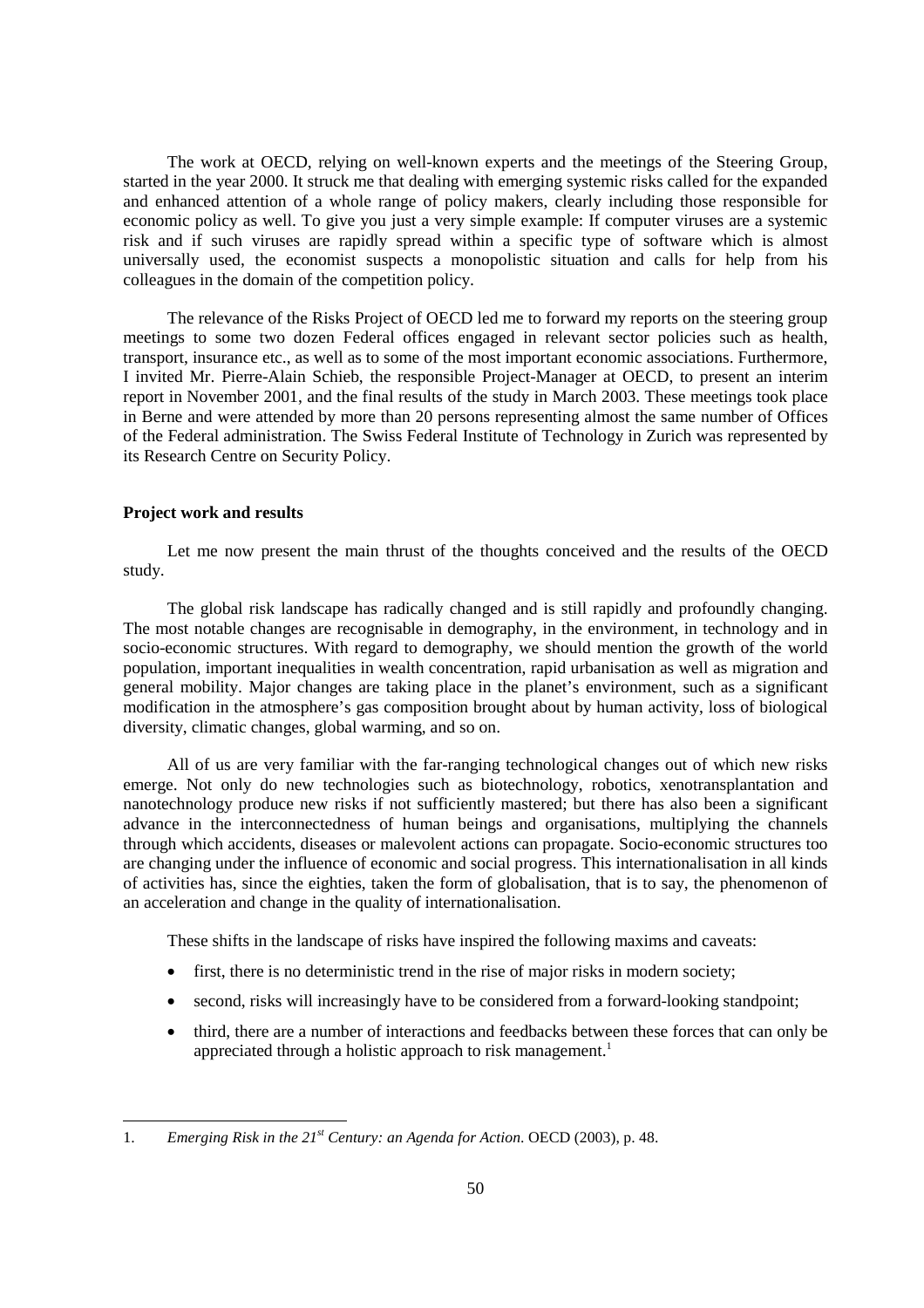In a next step, it was concluded that five critical issues should be considered. Each of these issues at least intuitively suggests or even underlines that risk management necessarily needs a focus on stakeholders and the public:

#### *Issue 1: Heightened mobility and increasing complexity*

The growing mobility of people, goods, services, technology and information, along with increased interconnectedness, results in the greater complexity of risks. The more complex a system is, the less avoidable an accident, and the bigger the damage of such a potential accident.

#### *Issue 2: Rising scale and concentration of human settlements, activities and assets*

As population grows and urbanisation intensifies, so does the concentration of large scale projects and production units. The possibility of major disasters is therefore further heightened.

#### *Issue 3: Speed and scope of changes in risk conditions, and the uncertainty that results*

What is at stake in this issue is well illustrated by the recourse to the precautionary principle in order to hedge developments which are difficult to foresee or might even be largely unexpected.

#### *Issue 4: Shifting responsibility among public and private actors*

The triumph and dynamics of the market economy, privatisation, deregulation, regulatory reform, and globalisation as well, have reduced the grip of nation-states on firms and individuals, and this situation continues to provoke the shift of numerous responsibilities over to the private sector.

#### *Issue 5: Societal change and the perception of risk*

Be it in the form of anticipation or of ordinary reaction to a hazard, the behaviour of society may be as important as the hazard's physical or "objective" effect, and may indeed amplify a given risk.

I have touched only superficially on these five critical issues. The study undertaken in Paris went into depth by drawing on five case studies, namely flooding, nuclear accidents, infectious diseases, food safety and terrorism. Every module of the risk management cycle was examined, that is to say:

- risk assessment;
- risk prevention;
- emergency management;
- recovery issues.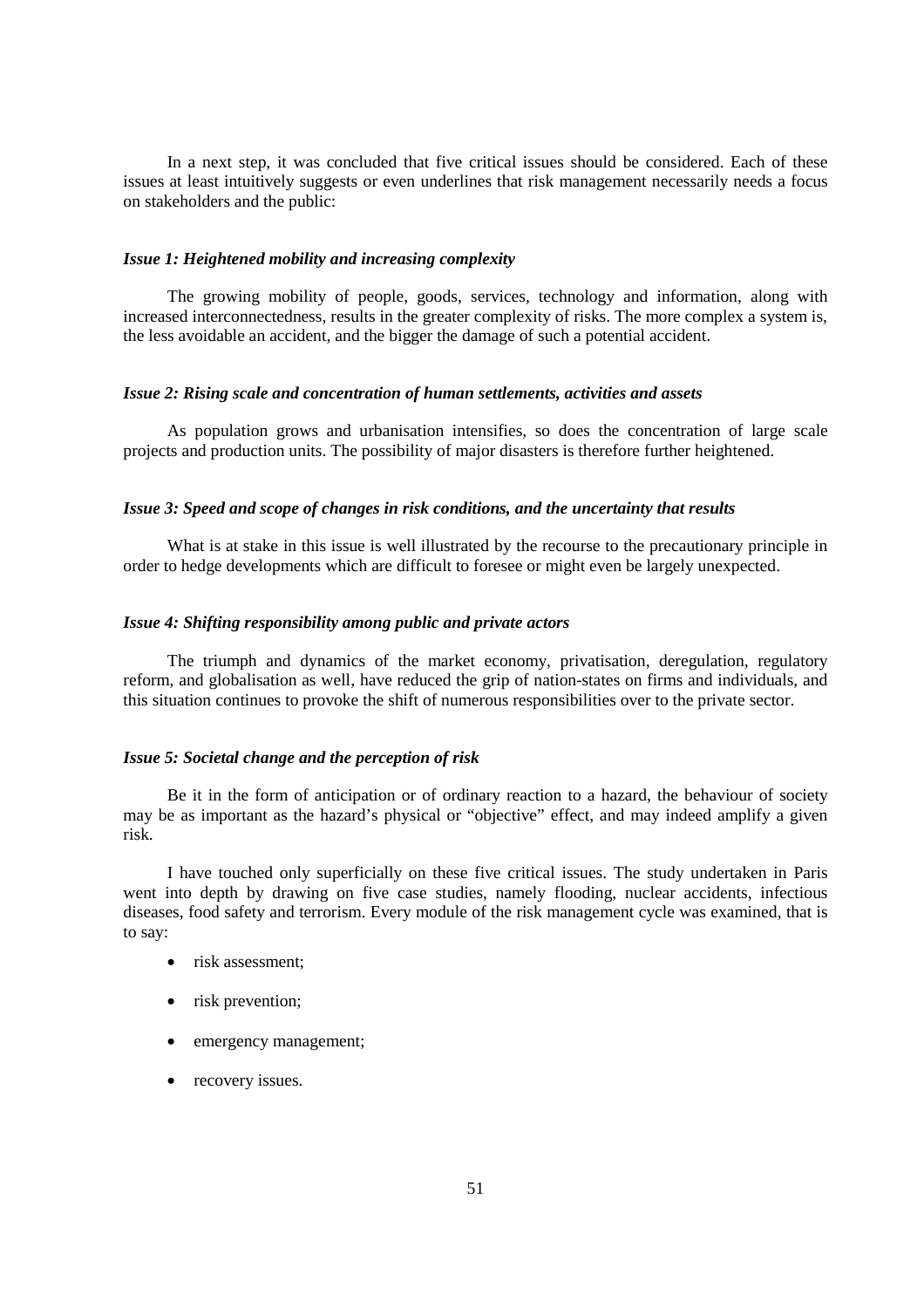It became obvious that risk management is faced with challenges which have undergone a qualitative change in recent times. Consequently, and by conclusion, the OECD study advocates *a new policy* approach which should materialize as follows:

- 1. Adopt a broader view. Multi-disciplinarity is needed and: communication and acceptance have become crucial.
- 2. Look at the consistency of policy. Prioritize risks. Set target levels of risks. Exchange information and best practices among sectors.
- 3. Improve the coherence of risk management. Understand the effect of regulation. Coordinate phases of risk management.

The further conclusions and recommendations are grouped under the following four main headings:

- 1. Making better use of technological potential, and enhancing research efforts.
- 2. Strengthening international co-operation in all elements of the risk management cycle.
- 3. Developing synergies between the public and the private sectors. And finally
- 4. Informing and involving stakeholders and the general public.

All these conclusions and recommendations mean that risk management is to become a very central issue in society. I'm tempted to say that we face a change of paradigm similar to the one experienced in environment policy when the corresponding debate resulted in the concept of sustainability. Hence, risk management is to become, and somewhat has already become, an established policy theme constantly present in the public debate and more and more invading wellestablished policy areas such as the economy, the tax system, the organisation of security, social policy, education, etc.

Let us take just one example. One of the individual recommendations states: "Promote diversity". This recommendation will have to be anchored in many fields, as the interconnectedness, the mobility, and the concentration of population and wealth, along with the reliance on specific technologies, increase links among networks and multiply repercussions of many kinds. One might think of competition and anti-monopolistic policies, as well as concern for bio-diversity or patterns of urbanization. Public utilities, the structure of large organizations, or IT systems will all have to be rethought. Redundancies will have to be introduced, etc.

#### **Citizens as partners**

Inevitably, therefore, risk management needs the citizens as partners. Let me take the example of a concrete disaster and quote to you from the report:

"The handling of the ice storm in Québec, Canada in 1998 offers some useful indications of how new approaches are being applied to relations with a responsible media in times of crisis. Three successive waves of heavy snowfall in five days paralysed electricity distribution (there was a 75 mmthick coating of ice on cables), transport networks, drinking water supplies and many other vital sectors. Evacuation of Montréal was seriously considered. The usual command-and-control approach to crisis situations was abandoned in favour of a strategy of trust building and collaboration with the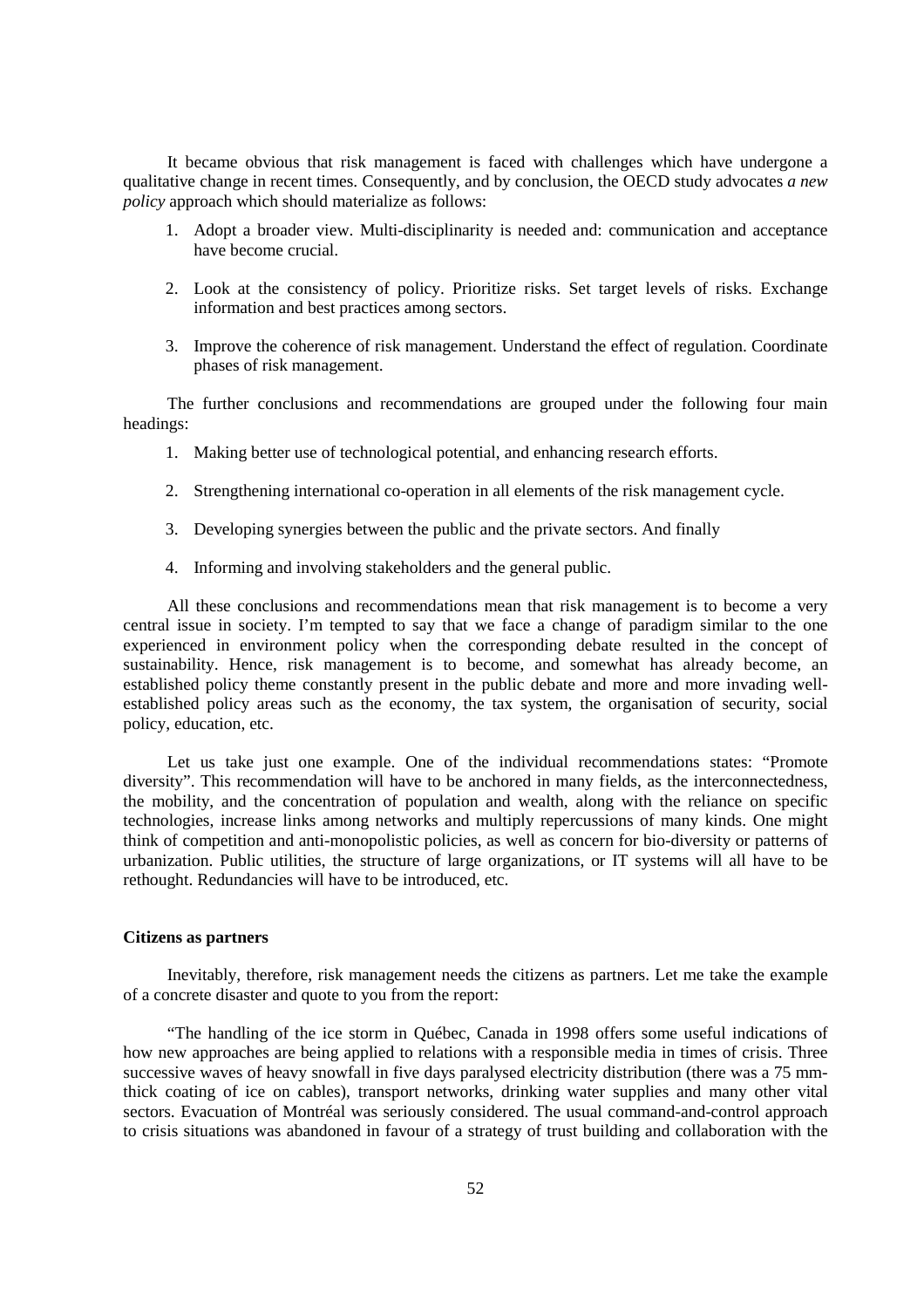public, politicians and the media. A major media centre was established at the headquarters of Hydro-Québec and regular briefings were organised with journalists. Rules of the game were established. For example, no interviews would be given on speculation about the causes of the crisis, only on the facts – but technical briefings were held for those journalists interested in detailed information. The specialists working on emergency operations were available for such interviews but at no other time, thus significantly reducing disruption to their work. The president of Hydro-Québec appeared at the daily press conferences, accompanied by the prime minister of Québec. Their statements focused on the objectives to be achieved for the day. Straightforward, non-technical language was used, and their message was aimed at generating solidarity, trust and a sense of achievement."2

In my view, this example illustrates the main lessons of the OECD report on stakeholder and public involvement. These lessons could be formulated as follows:

- 1. In risk management, we need the citizens as partners, sooner or later, in mastering or even in preventing a disaster.
- 2. The media are attracted by disasters and even by the sheer idea of disaster. Their presence is a given; there is even the clear danger of intrusion and hindering. Effective interaction with the media is therefore essential; it can be of critical importance in reducing losses.
- 3. Trust is fundamental. So is trust-building. And, it is much easier to destroy trust than to build it; any step which could destroy trust must be avoided. Trust relies on credibility, and credibility depends on honesty and openness in the communications presented by the people in charge.
- 4. Involve the full spectrum of participants in every step of the decision-making process. Start with a formulation of the problem to be analysed.
- 5. Clearly separate risk assessment and policy decisions. Risk assessment needs to be based on clear and solid grounds, have no link to policy decisions, and be effectively communicated to the public.
- 6. Separate analyses and deliberations. In the factual information given, the limits of scientific knowledge should clearly be stated; the underlying assumptions of the analyses should be divulged. Uncertainties should be mentioned.
- 7. Analysis informs deliberation, and deliberation frames analysis. Allow for the whole range of standpoints and controversy. The more open the risk assessment and decision-making process is to public participation, the more democratic it is. The consequence is increased legitimacy and acceptance of the resulting decisions.
- 8. Plan, prepare and train for the communication process.
- 9. Finally, after a disaster, there remains a window of opportunity, as the attention of the public is at its highest.

Risk management is not just avoiding pending disaster. More and more, it has to focus on changing the framework conditions of the considered risks. It must reshape the risk landscape. Citizens need to be partners in this reshaping process; indeed citizens must become informed and

 $\overline{a}$ 2 . *Emerging Risk in the 21st Century: an Agenda for Action*. OECD (2003), p. 181.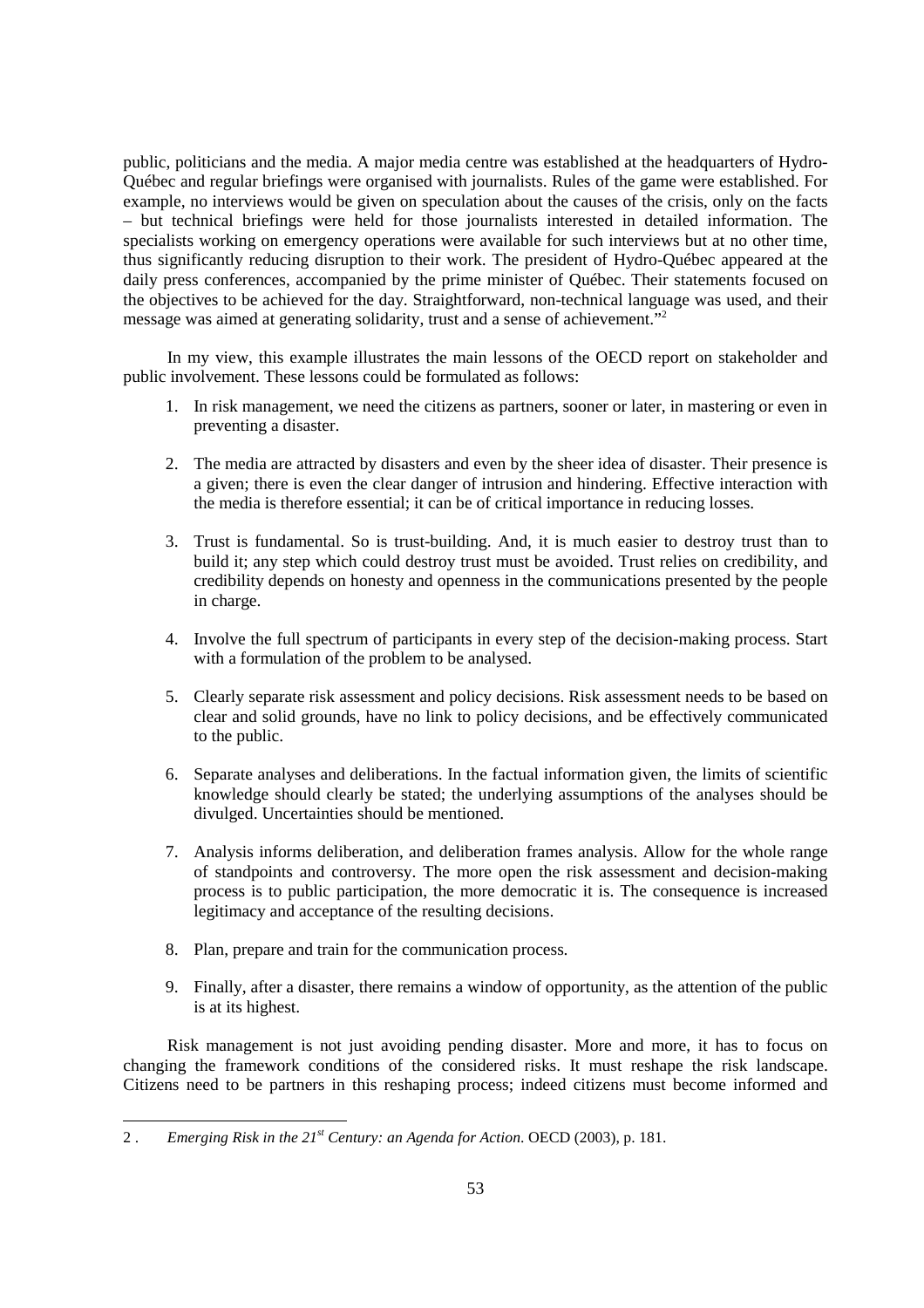responsible actors of such reshaping. This means, of course, that the decision makers need to be open when conducting the communication process in which they engage society. This openness particularly implies that the decision makers are willing to cope with any unforeseen outcome of deliberations.

#### **Follow-up**

Meanwhile, the OECD Secretariat has developed ideas for follow-up activities to its risk project, based on the conclusions and recommendations. A pilot project on voluntary country reviews was brought up. Several countries engaged themselves or showed their interest: the US, Italy, Denmark, as well as Japan, Norway, Sweden and France. Critical risk sectors to be studied might be flooding, critical energy infrastructures and endemic diseases.

When consulted about the value of the OECD study and the possible relevance and interest in the follow-up project, the report was generally well received by the Federal offices. Some services with sector responsibilities in risk management declared to be already up-to-date in their work. This can be interpreted that Switzerland would show up well in a peer review. More horizontally oriented offices argue that the follow-up project would present a good occasion for self-analysis and international comparisons and contacts. Furthermore, it would present an occasion to strengthen the networks in Switzerland. The Federal Chancellor, Mrs. Annemarie Huber-Hotz, has agreed to facilitate the co-ordination. Switzerland is therefore about to announce its participation in the followup.

Finally, I would like to mention a more or less private Swiss Initiative which probably has at least part of its origins here at the Paul-Scherrer-Institute. The International Risk and Governance Council (IRGC), promoted among others by Professor Wolfgang Kröger, has found affinities and a sympathetic ear in Berne as well as in Paris with the OECD. Indeed, it seems obvious that Switzerland disposes of more than one asset in advancing modern risk management.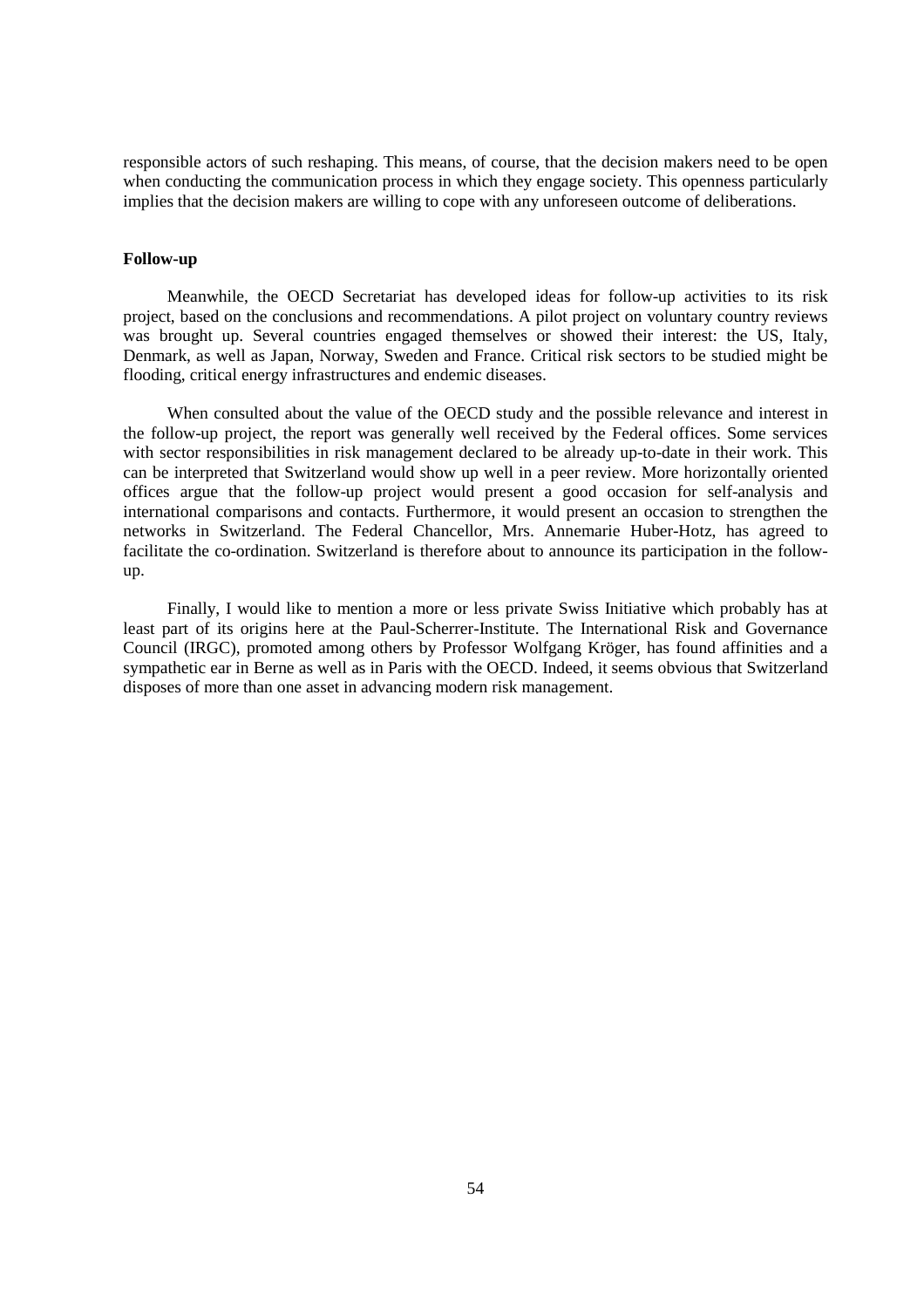#### **TOWARDS INCLUSIVE GOVERNANCE OF HAZARDOUS ACTIVITIES, SYNTHESIS OF THE CONCLUSIONS OF THE 2001-2003 TRUSTNET ACTIVITIES**

#### **Gilles Hériard-Dubreuil**  Mutadis, France

TRUSTNET is a European pluralistic think tank network on the governance of hazardous activities since 1997. It is involving the participation of some 150 key decision makers, stakeholders and experts at European, national and local levels in activities having impact on health and the environment. The participants of TRUSTNET are representatives of public authorities at national and European levels, industry, trade unions, local governments, NGOs. They are also consumers or lay citizens, together with a multidisciplinary group of experts in risk management, public health, political sciences, sociology, psychology, economics, law and ethics.

TRUSTNET is supported by the European Commission (DG Research – Radiation protection) as a Concerted Action. The work programme of TRUSTNET is based on a participatory methodology and a co-expertise of actual case studies involving experts and non-experts. From 1997 to 1999, TRUSTNET has identified the severe difficulties and multiple social blockages affecting the credibility, effectiveness and legitimacy of traditional regulatory framework of hazardous activities. It has also identified emerging features of inclusive risk governance as a major opportunity for overcoming the observed difficulties. The conclusions of the 1997-1999 exercise have been reported in 2000 in the "TRUSTNET Framework: a New Perspective on Risk Governance".<sup>1</sup>

From 2001 to 2003, TRUSTNET has carried on the reflection and more specifically investigated the possible strategies for implementing in Europe inclusive governance in the various activities entailing risks for health and the environment. The presentation ("Towards Inclusive Governance") will outline presenting the main conclusions of this 2001-2003 exercise.

Ten case studies<sup>2</sup> involving decision-making processes in various activities entailing risk for health or environment in different European countries or at EU level were achieved along the 2001- 2003 programme. Each case study was presented by a pluralistic group of stakeholders actually involved in the context of the case study.

From the analysis of the case studies, the participants of TRUSTNET have identified that the traditional mechanisms of co-ordination and complexity reduction are confronted with severe

 $\overline{a}$ 

<sup>1.</sup> Available on the TRUSTNET website: www.trustnetgovernance.com

<sup>2.</sup> The case studies are: Gas distribution pipes replacement in UK, Accidental consumption of lamp oil and banning of phthalates at EU level, British beef embargo in France, European food regulation at EU level, Protection of wild bears in France, Energy policy framing in Germany, Food and farming policy framing in UK, Sustainable forestry in Europe, Occupational safety policy framing in UK, Airport extension in Germany and Austria.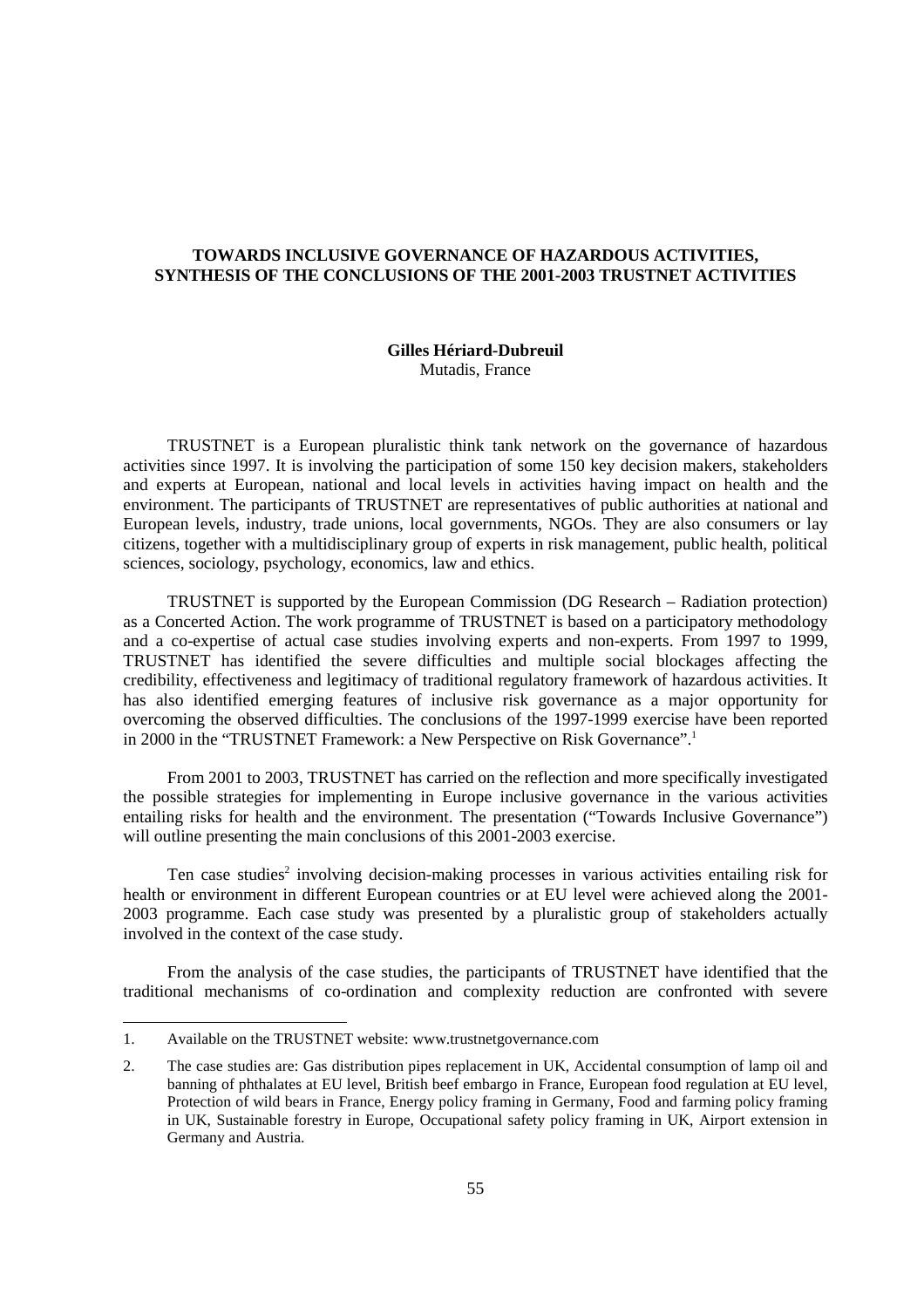difficulties in several categories of contexts of decision involving hazardous activities. Two major characteristics of those contexts were noted. The first one is the presence of irreducible factors of complexity in the decision-making context. The second is the existence of perverse mechanisms contributing to create or to reinforce ambiguities and creating distrust among the actors involved in the decision-making processes and beyond.

Analysing the case studies, the participants have identified irreducible factors of complexity in different decision-making contexts. Those factors of complexity operate with different levels of intensity and according to various kinds of interaction. A common characteristic of the situations analysed is the presence of several levels of decision and action (individual, local, national or international) as well as of a plurality of actors and stakeholders (public, private, experts, trade unions, NGOs, consumers, etc.). The current distribution of tasks among levels of action does not operate in the sense that it does not produce acceptable and practicable decisions in the eyes of the concerned actors.

Another factor of complexity is associated with the interactions of the different dimensions (sanitary, economic, political, legal, social and cultural, ethical, scientific and technical) at stake in the analysed situations. Traditional procedures of decision tend to manage the various dimensions of a situation as independent problems and to ignore the multidimensionality and the complexity of the actual issues. Complexity also arises from the necessity to take decisions in the presence of irreducible scientific uncertainties.

A common characteristic of the case studies is the expression of a growing disenchantment and disillusion by lay citizens towards the traditional representative democratic processes of decision. Stakeholders express loss of control, scepticism and distrust when involved in decision-making process bounded by secret agendas or overriding constraints. It is also a difficulty for public authorities often "victims" of situations where they are committed to consult the public on the base of a narrow remit with little if any room for changing the "givens" of the decision to be taken.

While identifying the contexts of decision requiring change in governance, the participants have also observed an additional source of complexity in the existence of perverse mechanisms contributing to create or to reinforce ambiguities creating distrust among the actors involved in the decision-making process. The participants have identified 11 mechanisms of this kind presented in Table 1.

#### Table 1. **The 11 mechanisms generating ambiguities**

- Focus the dialogue on risk while the problem is in the justification of the activity.
- Reduce complexity to pre-framed dimensions evacuating societal concerns.
- Impose a local decision justified by an overriding global interest.
- Let the non-experts believe that safety is the absence of risk.
- Present the decision making process as "scientific".
- Emphasise the differentiation between a scientific risk assessment and a political risk management.
- Propose more scientific expertise when the issue is to decide now in the context of large uncertainties.
- Bring new experts when the need is to make decision makers more accountable to stakeholders.
- Make irreversible decisions when society is not ready to take a step forward.
- Put the decision in the "safe hands" of independent bodies.
- Involve stakeholders without making explicit their means to influence final decisions.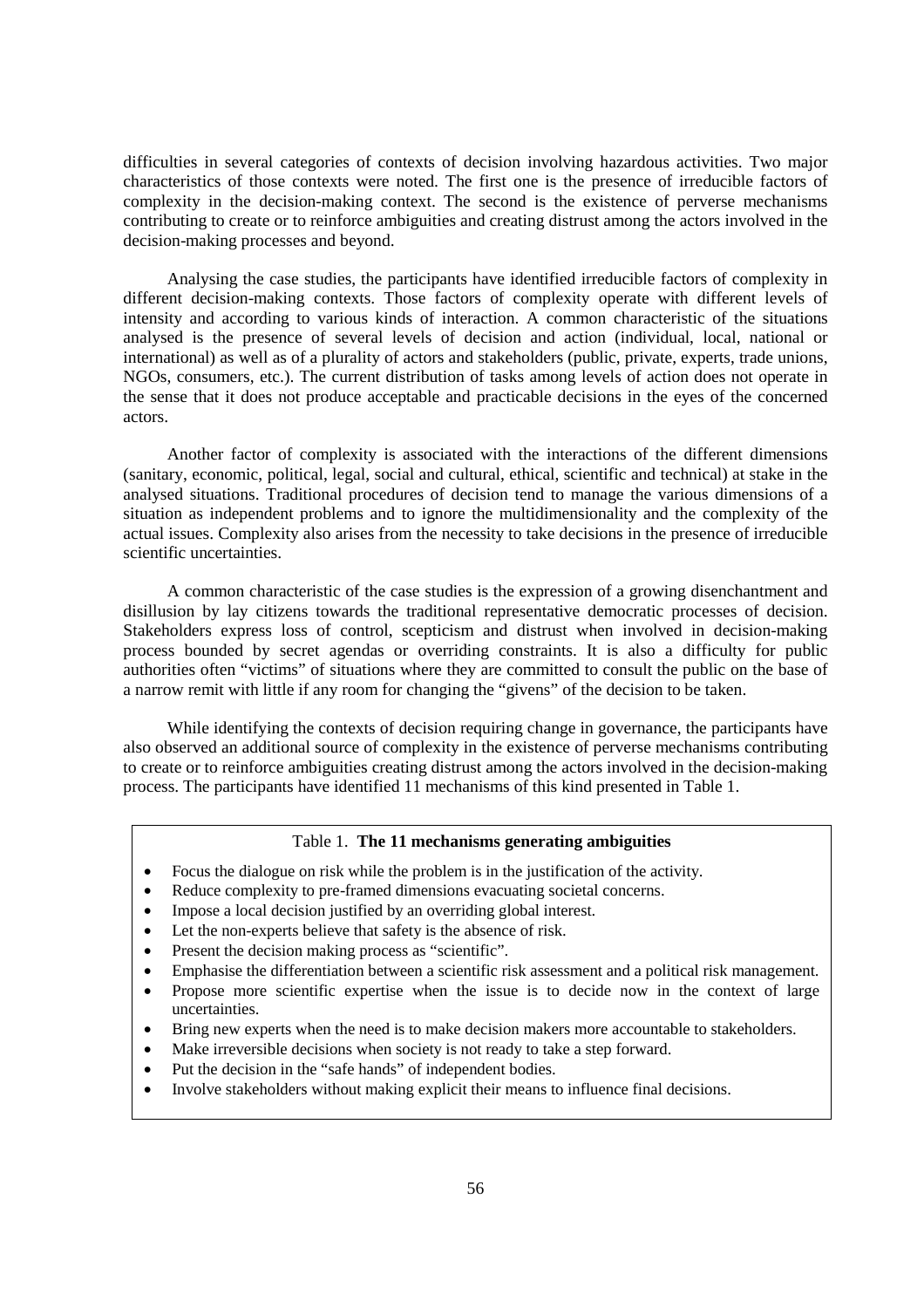Having described the factors of complexity and ambiguity in risk governance, the participants have proposed the following list (see Table 2) of 7 criteria in order to qualify the "Inclusive Risk Governance" processes. The participants have then come to the conclusion that implementing an "Inclusive Risk Governance Culture" is representing a significant challenge in most contexts. Analysing the case studies, they have however observed common characteristics in the different processes of change towards inclusive governance across the various context of decision making. It was therefore possible to outline a description of these processes and to identify their prerequisites.

#### Table 2. **Criteria characterising Inclusive Risk Governance**

- Empowering the affected individuals and groups.
- Operating in an atmosphere of mutual respect and trust.
- Creating the conditions for stakeholders to appropriate the relevant scientific evidence.
- Providing feed-back to the involved stakeholders on the decisions taken.
- Recognised as legitimate and fair by the stakeholders.
- Producing practicable decisions and strategies, flexible and open to revision with time.
- Producing a shared risk governance culture among the involved actors.

The participants have noted that specific conditions are required for making change possible. A first prerequisite is the existence of "pioneer actors" actually willing to initiate change as a vital option and acknowledging the complexity of the situation. Another prerequisite is the availability of professional mediation skills. Inclusiveness as a continued capacity of stakeholder integration along the decision-making process was also seen as a prerequisite.

In order to reduce the observed ambiguities, the participants have suggested the implementation of a step by step decision-making process. From the case studies analysis they have identified a procedure for the different actors to enter the problem in order to build together possible options and to prepare the decisions to be subsequently taken. In this perspective, they have proposed a clear distinction between a first phase of "decision framing" and a second phase of "decision taking" as exposed below.

The objective of the decision-framing phase is to create the conditions for all the actors concerned by a decision to build common representations of the issue at stake and to review and assess the possible options to be adopted. It is involving the relevant expertise and the concerned actors at the different levels of actions. Opening up the participation and widening up the considered issues are two iterative and complementary aspect of the framing process. The framing process is an opportunity to identify and to involve the different concerned categories of actors at local, national and international level. Inclusiveness should not be considered as static but rather as a "work in progress". The decisionframing phase also comprises the iterative identification of the various issues and dimensions at stake (sanitary, economic, social, ethical, technical, political…) in the decision. The framing phase contributes to the establishment of a common and reliable basis of relevant knowledge among all the participants of the process, notably on the technical and scientific dimensions.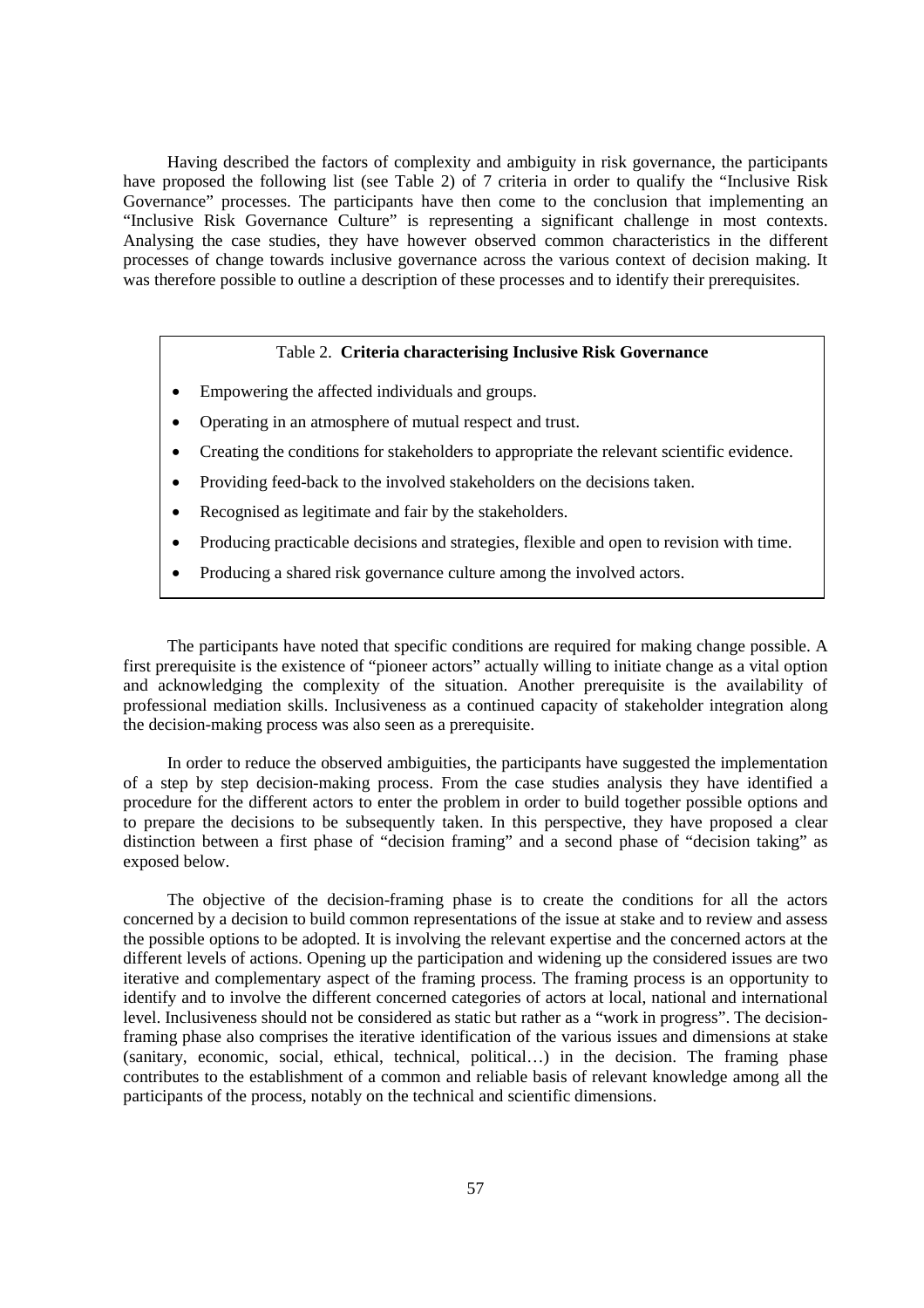While the co-framing process is described as an open and free dialogue involving all the concerned actors with the relevant expertise, the decision taking is representing a different phase in the decision-making process. Taking a decision can be the final stage of the decision making or one phase in a stepwise process. Decision taking should be seen as the privilege of the body bearing the responsibility to take the decisions. A participation in the decision framing is seldom associated with a participation in taking decision. The actors involved in the decision framing are not necessarily the ones involved in the decision taking. In other terms, inclusive governance does not necessarily involve co-decision. Case studies illustrate different procedures for making explicit the articulation of decision framing and decision taking. A very explicit articulation is observed in the "Haut Béarn" case study where the two phases are formalised in two different political instances.

The participants emphasised the need for contextualised multilevel decision taking. In this perspective, decision making should be distributed among the relevant levels of action. Decisions taken at national or global level should be as flexible as possible in order to open the possibility for lower levels of decision to take consistent and meaningful decisions integrating the various dimensions or concerns at stake in each (regional, local or individual) context. Multi-levels decision is an opportunity for increasing the accountability of the concerned actors to the decision taken. Contextualisation should not be confused with the European subsidiarity principle or devolution.

Stakeholders are scarcely informed on the outcome of the decision-making process as well as on the way their contribution has been taken into account. A feedback to stakeholders is therefore a necessary step once the decision has been taken. It should include precise information on the content of the decision, the actors who took the decision, the way the contribution of stakeholders has been taken into account and the reasons why.

Reviewing the different case studies, the participants have underlined the transformation entailed by entering inclusive governance processes. The observed transformations are concerning the strategic, institutional and cultural patterns that are characterising the social interactions in the context of hazardous activities.

Stakeholders having participated to inclusive governance processes have described the deep cultural and behavioural changes at institutional and personal levels. Inclusive governance necessitates the exploration of new roles and mutual trust relationships. Participants in inclusive governance are moving away from being reactive to a position where they contribute and provide the process with positive inputs. A difficulty is however to preserve along the process the accountability of representatives for their own constituencies. Inclusive governance is also at the origin of institutional strategic repositioning. Inclusive governance implementation is a long-term iterative learning process involving deep societal changes and new patterns for democracy.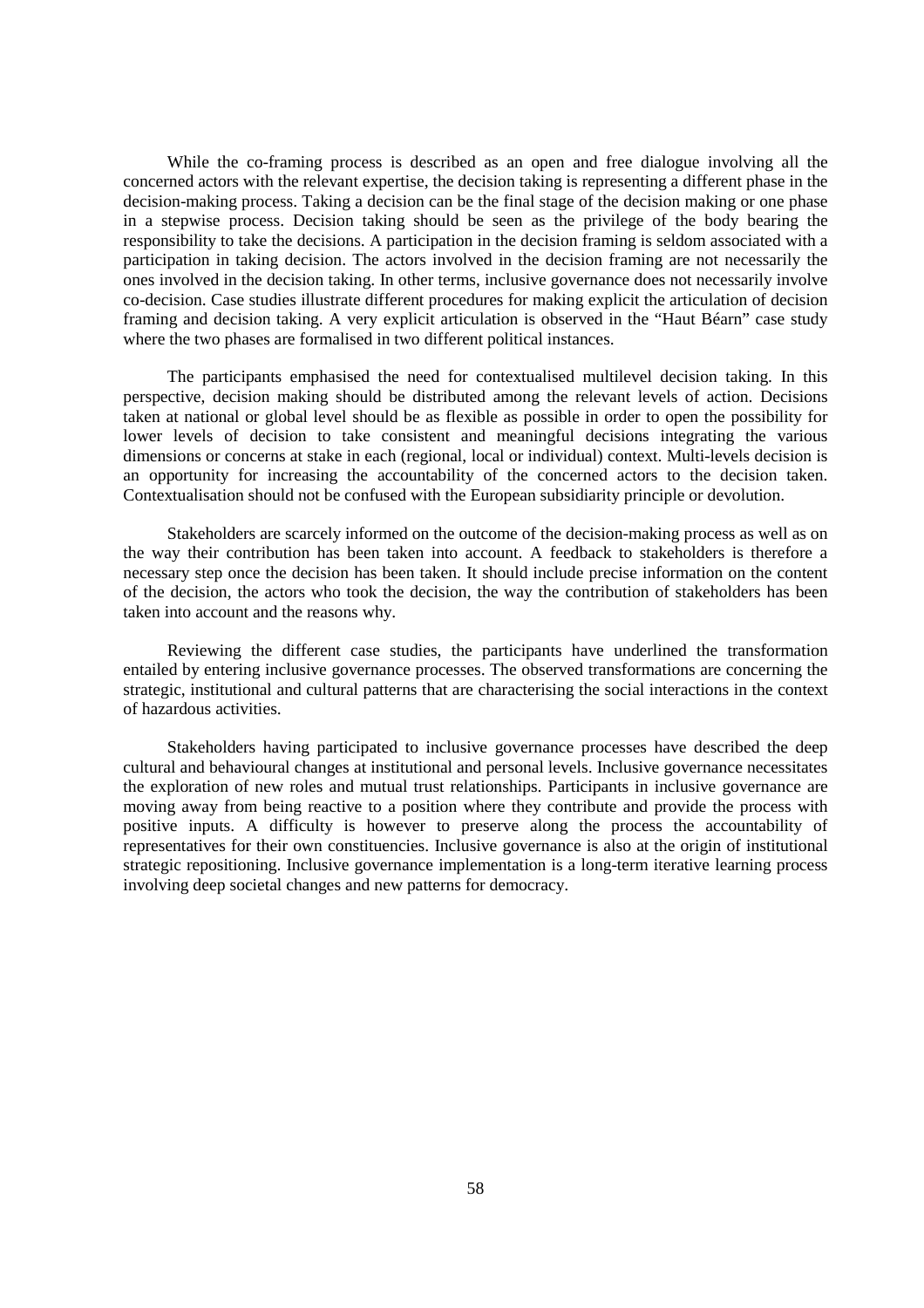# **LIST OF PARTICIPANTS**

# **AUSTRALIA**

ELLIOTT, Brendan Tel: +61 2 9545 8333 Public affairs<br>Australian Radiation Protection<br>Eml: brendan.elliott@ and Nuclear Safety PO Box 655 Miranda NSW 1490

Eml: brendan.elliott@health.gov.au

#### **CANADA**

UNDERHILL, Douglas Tel: +1(416) 486-0259 25 Burnaby Boulevard Fax:<br>
Toronto, Ontario M4R 1B5 Eml:

#### **FINLAND**

PAILE, Wendla Tel: +358 9 7598 8480 MD, Chief Medical Officer Fax: +358 9 7598 8498 STUK Radiation and Nuclear Safety Authority Eml: wendla.paile@stuk.fi P.O. Box 14 FIN-00881 Helsinki

#### **FRANCE**

 HÉRIARD-DUBREUIL, Gilles F. Tel: +33 1 48 01 88 77 Mutadis Fax: +33 1 48 01 00 13 F-75010 Paris

 JOUVE, André Tel: +33 1 40 19 86 84 Emergency Preparedness, Environment Fax: +33 1 40 19 87 90 Radiation Protection Dept. Eml: andre.jouve@asn.minefi.gouv.fr Nuclear Installation Safety Directorate (DSIN) 6 place du Colonel Bourgoin F-75012 Paris

LOCHARD, Jacques Tel: +33 1 58 35 86 65<br>Directeur. CEPN Fax: +33 1 40 84 90 34 Route du Panorama **Eml:** lochard@cepn.asso.fr B.P. 48 F-92263 Fontenay-aux-Roses Cedex

Eml: dhunderhill@yahoo.com

3 rue de la Fidélité Eml: g.heriard-dubreuil@mutadis.fr

Fax: +33 1 40 84 90 34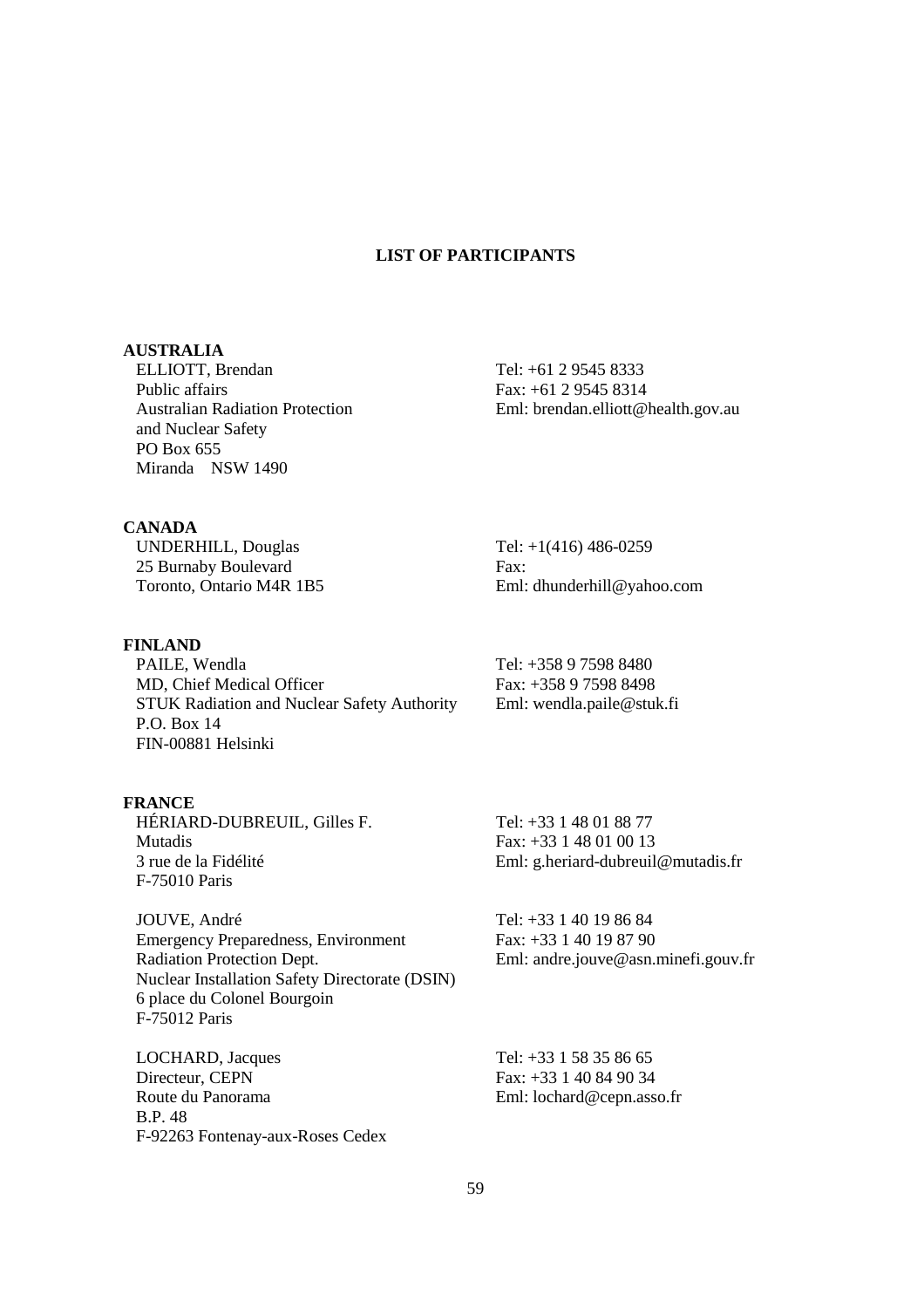OUDIZ, André Tel: +33 1 58 35 82 43 Institut de Radio Protection et<br>
de Sûreté Nucléaire<br>
Eml: andre.oudiz@irsn. IRSN – DP, B.P. No. 17 F-92262 Fontenay-aux-Roses

 SUGIER, Annie Tel: +33 1 58 35 83 36 IRSN Fax: +33 1 58 35 79 62 77 - 83 avenue du Général de Gaulle Eml: Annie.Sugier@irsn.fr F-92140 Clamart

# Eml: andre.oudiz@irsn.fr

 FARKAS, Attila Tel: +36 1 436 4851 Hungarian Atomic Energy Authority Fax: +36 1 436 4843 Pf. 676 Eml: atfarkas@haea.gov.hu

#### **JAPAN**

**HUNGARY**

 Fényes Adolf utca 4. H-1036 Budapest

KOBAYASHI, Sadayoshi Tel: +81 3 3581 9259 Office of Nuclear Safety Commission Fax: +81 3 3581 9839 Cabinet Office Eml: skobaya@op.cao.go.jp 3-1-1 Kasumigaseki Chiyoda-ku Tokyo 100-0013

 KUWABARA, Jun Tel: +813 3581 9259 Office of Nuclear Safety Commission Fax: +813 3581 9839 Cabinet Office Eml: jkuwaba@op.cao.go.jp 3-1-1 Kasumigaseki Chiyoda-ku Tokyo 100-8970

#### **NORWAY**

AMUNDSEN, Ingar Tel: +47 67 16 25 39 Adviser Fax: +47 67 14 74 07 Norwegian Radiation Protection Authority Eml: ingar.amundsen@nrpa.no P.O. Box 55 1332 Osteraas

#### **SPAIN**

GUTIERREZ LOPEZ, Jose Tel: +34 91 346 67 13 CIEMAT Fax: +34 91 346 61 21 28040 Madrid

Avenida Complutense 22 Eml: jose.gutierrez@ciemat.es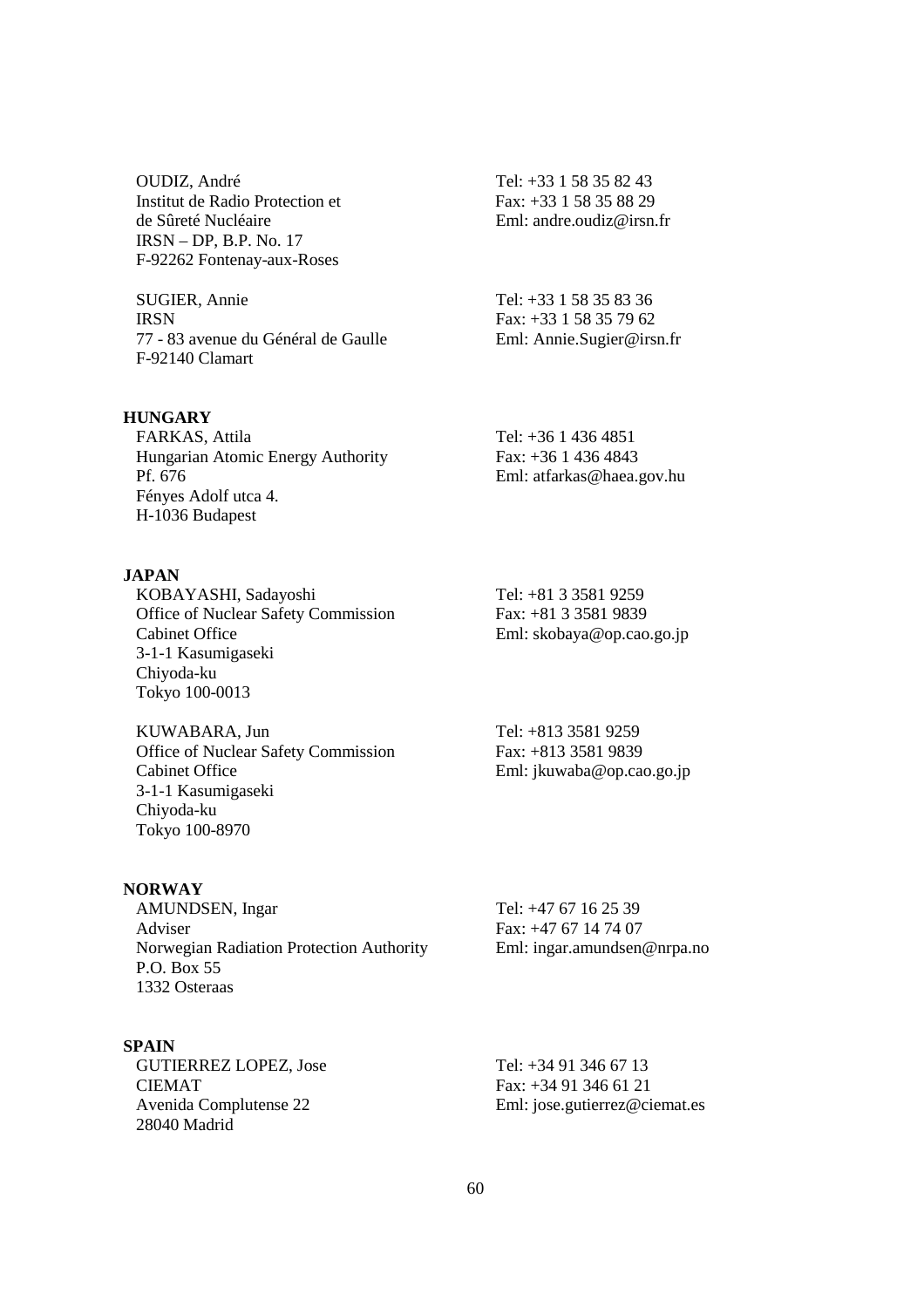SANCHO LLERADI, Carlos Tel: +34 1 913 466 258 Chef du Service de Protection Fax: +34 1 913 466 718 CIEMAT Avenida Complutense 22 28040 Madrid

Radiologique Intérieure Eml: carlos.sancho@ciemat.es

#### **SWITZERLAND**

AHLFANGER, Rainer Tel: +4156/3103819 Hauptabteilung für die Sicherheit der Ker Fax: Sektion Radiologischer Arbeitsschutz Eml: rainer.ahlfaenger@hsk.psi.ch OHSA/C-04 CH-5232 Villigen-HSK

FLUELER, Thomas Tel: +4144 56 441 63 19 Swiss Federal Nuclear Safety Commission Fax: +4144 56 441 63 19 Munzentalstr. 3 Eml: flueeler\_urg@bluewin.ch CH-5212 Hausen

 HAMMER, Johannes Tel: +41 (56) 310 39 54 HSK, Swiss Nuclear Safety Inspectorate Fax: +41 (56) 310 49 54 OHSA-C09 Eml: hammer@hsk.psi.ch Dev. for Radiation Protection, Deputy CH-5232 Villigen-HSK

JAHN, Swen-Gunnar<br>
HSK, Swiss Nuclear Safety Inspectorate<br>
Fax: +41 56 310 49 31 HSK, Swiss Nuclear Safety Inspectorate OHSA-C08 Eml: jahn@hsk.psi.ch Dev. for Radiation Protection, Deputy CH-5232 Villigen-HSK

JANETT, Albin Tel: +41 (56) 99 23 17 Radiation Hygiene Division Fax: +41 (56) 99 23 09 Paul Scherrer Institut Eml: CH-5232 Villigen PSI

 MÜLLER Rudolf Tel: +41 31 324 09 31 State Secretariat for Economic Affairs (SECO) Fax: +41 31 323 03 33 Policy Development and Special Assignments E-mail: rudolf.mueller@seco.admin.ch Effingerstrasse 1 CH-3003 Bern

PFEIFFER, Hans-Jurgen Tel: +41 (56) 310 3841 Deputy Director Fax: +41 (56) 310 39 07 HSK-Swiss Federal Nuclear Safety Eml: hans.pfeiffer@hsk.psi.ch Inspectorate CH-5234 Villigen-HSK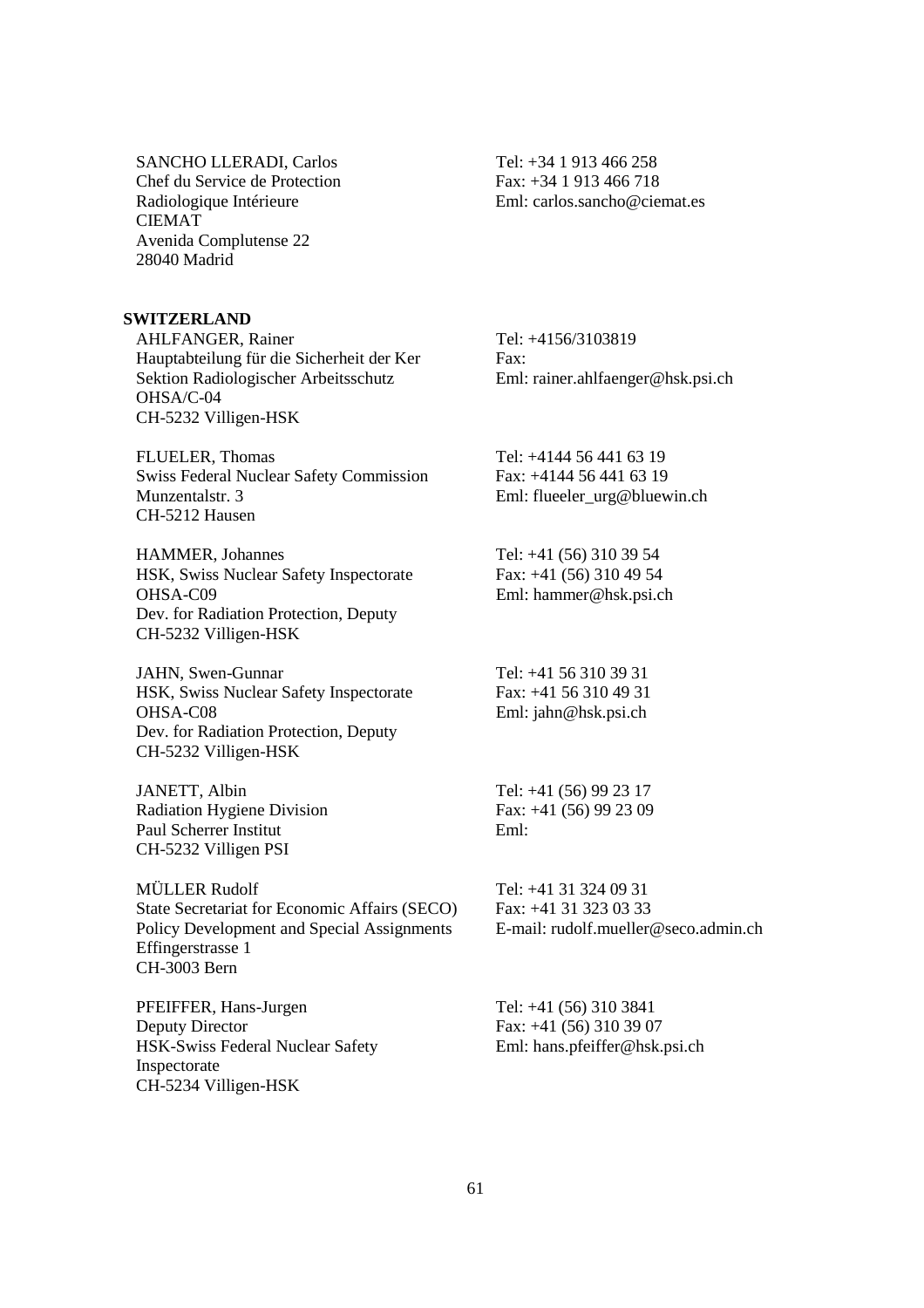PRETRE, Serge Tel: +41 56 245 6414 Former Director Fax: +41 56 245 6622 Swiss Nuclear Safety Authority Eml: serge.pretre@gmx.ch Chairman ILK (Germany) Haldenweg 11 CH-5313 Klingnau

SCHMOCKER, Ulrich Tel: +41 56 310 39 64 Director Fax: +41 56 310 39 95 Swiss Federal Nuclear Safety Eml: schmocker@hsk.psi.ch Inspectorate (HSK) CH-5232 Villigen-HSK

WERNLI, Christian Tel: +41 (56) 310 23 57 Radiation Metrology Section Fax: +41 (56) 310 23 09<br>Paul Scherrer Institute Eml: christian.wernli@ps Eml: christian.wernli@psi.ch

**TURKEY** 

 USLU, Ibrahim Tel: +90 (312) 287 1529 Turkish Atomic Energy Authority Fax: +90 (312) 285 9257 Radiation Health and Safety Department Eml: ibrahim.uslu@taek.gov.tr 06530 Ankara

**UNITED KINGDOM** 

CH-5232 Villigen-PSI

PATERSON, John Tel: +44 20 7911 5000<br>Reader Fax: +4420 7911 5821 University of Westminster 4 Little Titchfield Street London W1W 7UW

WILCOX-BAKER, Rupert Tel: +44 1925 832022 Manager of Government Relations Fax: +44 1925 832082 British Nuclear Fuels plc Eml: rcwb1@bnfl.com Risley, Warrington WA3 6AS

#### **UNITED STATES OF AMERICA**

 CAYFORD, Jerry Tel: +1 202 328 5015 Fellow Resources for the Future Fax:  $+1, 202, 939, 3460$  1616 P Street NW Eml: Cayford@rff.org Washington, DC 20036

EARLE, Timothy C. Tel: +1 360 733 7057 Psychology Department Fax: +1 360 650 7305 Western Washington University **Eml:** timearle@cc.wwu.edu Bellingham, WA 98225

Fax: +4420 7911 5821 School of Law Eml: J.Paterson@westminster.ac.uk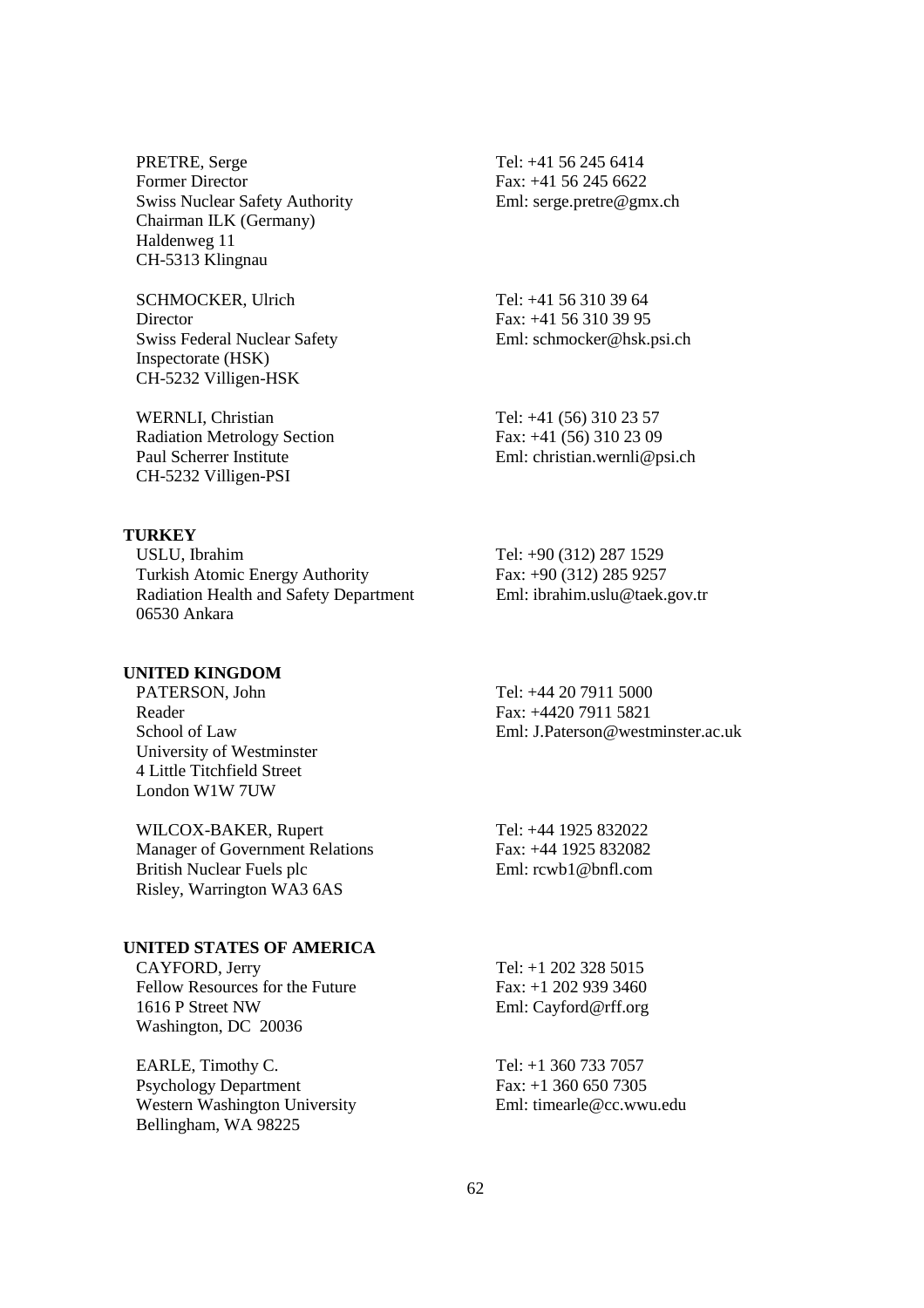#### **OECD Nuclear Energy Agency**

LAZO, Edward Tel: +33 (0)1 45 24 10 42 Radiation Protection and Waste Fax: +33 (0) 145 24 11 10 Management Division Eml: lazo@nea.fr

MAYS, Claire Tel: +33(1) 45 24 10 47<br>Consultant Fax: +33(1) 45 24 11 10 Consultant Fax: +33(1) 45 24 11 10<br>Radiation Protection and Waste Fax: +33(1) 45 24 11 10 Management Division

 OECD Nuclear Energy Agency 12, boulevard des Iles F-92130 Issy-les-Moulineaux

SHIMOMURA, Kazuo Tel: +33 01 45 24 10 04<br>Deputy Director Fax: +33 01 45 24 11 06 Fax: +33 01 45 24 11 06 Eml: kazuo.shimomura@oecd.org

Eml: claire.mays@oecd.org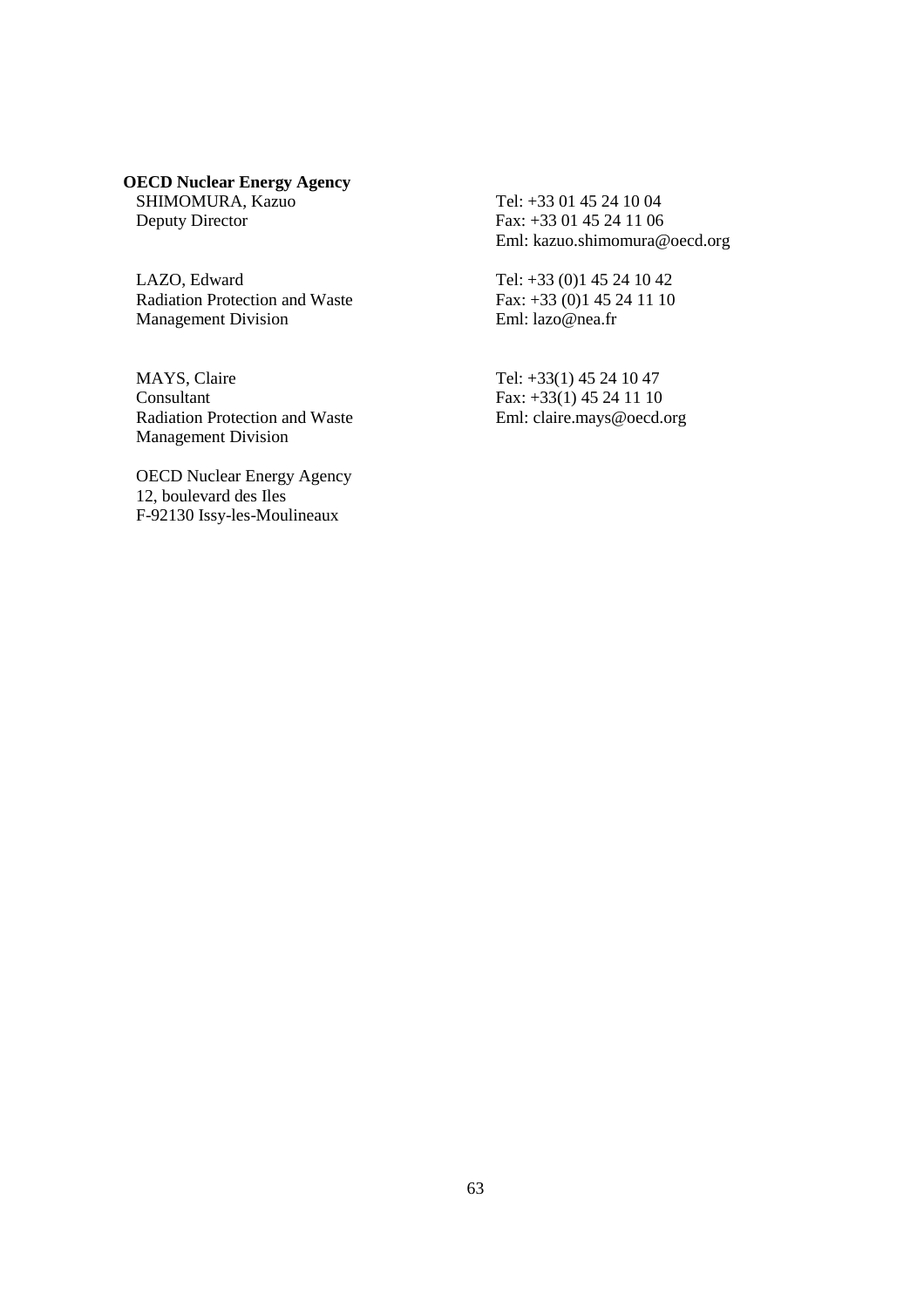questionnaire.fm Page 1 Monday, July 19, 2004 12:12 PM

**A. Presentation and layout**

# $\frac{\phi}{\phi}$

# **Questionnaire on the quality of OECD publications**

We would like to ensure that our publications meet your requirements in terms of presentation and editorial content. We would welcome your feedback and any comments you may have for improvement. Please take a few minutes to complete the following questionnaire. Answers should be given on a scale of 1 to 5 (1 = poor,  $5 =$  excellent).

Fax or post your answer before 31 December 2004, and you will automatically be entered into the prize draw to **win a year's subscription to OECD's Observer magazine**.\*

| 1. What do you think about the presentation and layout in terms of the following:                                                                                                                                                                                                                                                                                                                                                                                                                                                                                                                                                                           |                 |                       |                                             |                      |           |                               |  |
|-------------------------------------------------------------------------------------------------------------------------------------------------------------------------------------------------------------------------------------------------------------------------------------------------------------------------------------------------------------------------------------------------------------------------------------------------------------------------------------------------------------------------------------------------------------------------------------------------------------------------------------------------------------|-----------------|-----------------------|---------------------------------------------|----------------------|-----------|-------------------------------|--|
|                                                                                                                                                                                                                                                                                                                                                                                                                                                                                                                                                                                                                                                             |                 | Poor                  | Adequate                                    |                      | Excellent |                               |  |
| Readability (font, typeface)                                                                                                                                                                                                                                                                                                                                                                                                                                                                                                                                                                                                                                |                 | 1                     | 2                                           | 3                    | 4         | 5                             |  |
| Organisation of the book<br>Statistical tables                                                                                                                                                                                                                                                                                                                                                                                                                                                                                                                                                                                                              |                 |                       | 2<br>2                                      | 3<br>3               | 4<br>4    | 5<br>5                        |  |
| Graphs                                                                                                                                                                                                                                                                                                                                                                                                                                                                                                                                                                                                                                                      |                 |                       | $\overline{2}$                              | 3                    |           | 5                             |  |
| <b>B. Printing and binding</b>                                                                                                                                                                                                                                                                                                                                                                                                                                                                                                                                                                                                                              |                 |                       |                                             |                      |           |                               |  |
| 2. What do you think about the quality of the printed edition in terms of the following:                                                                                                                                                                                                                                                                                                                                                                                                                                                                                                                                                                    |                 |                       |                                             |                      |           |                               |  |
| Quality of the printing                                                                                                                                                                                                                                                                                                                                                                                                                                                                                                                                                                                                                                     |                 |                       | $\overline{c}$                              | 3                    | 4         | 5                             |  |
| Quality of the paper                                                                                                                                                                                                                                                                                                                                                                                                                                                                                                                                                                                                                                        |                 |                       | 2                                           | 3                    | 4         | 5                             |  |
| Type of binding                                                                                                                                                                                                                                                                                                                                                                                                                                                                                                                                                                                                                                             |                 |                       | $\overline{2}$                              | 3                    | 4         | 5                             |  |
| Not relevant, I am using the e-book                                                                                                                                                                                                                                                                                                                                                                                                                                                                                                                                                                                                                         |                 |                       |                                             |                      |           |                               |  |
| 3. Which delivery format do you prefer for publications in general?                                                                                                                                                                                                                                                                                                                                                                                                                                                                                                                                                                                         |                 |                       |                                             |                      |           |                               |  |
| Print $\Box$                                                                                                                                                                                                                                                                                                                                                                                                                                                                                                                                                                                                                                                | $CD$ $\Box$     |                       | E-book (PDF) via Internet $\Box$            |                      |           | Combination of formats $\Box$ |  |
| <b>C. Content</b>                                                                                                                                                                                                                                                                                                                                                                                                                                                                                                                                                                                                                                           |                 |                       |                                             |                      |           |                               |  |
| 4. How accurate and up to date do you consider the content of this publication to be?                                                                                                                                                                                                                                                                                                                                                                                                                                                                                                                                                                       |                 |                       |                                             |                      |           |                               |  |
|                                                                                                                                                                                                                                                                                                                                                                                                                                                                                                                                                                                                                                                             |                 |                       | 2                                           | 3                    |           | 5                             |  |
| 5. Are the chapter titles, headings and subheadings                                                                                                                                                                                                                                                                                                                                                                                                                                                                                                                                                                                                         |                 |                       |                                             |                      |           |                               |  |
| Clear                                                                                                                                                                                                                                                                                                                                                                                                                                                                                                                                                                                                                                                       | Yes $\Box$      | No $\Box$             |                                             |                      |           |                               |  |
| Meaningful                                                                                                                                                                                                                                                                                                                                                                                                                                                                                                                                                                                                                                                  | Yes $\Box$      | No $\Box$             |                                             |                      |           |                               |  |
|                                                                                                                                                                                                                                                                                                                                                                                                                                                                                                                                                                                                                                                             |                 |                       |                                             |                      |           |                               |  |
|                                                                                                                                                                                                                                                                                                                                                                                                                                                                                                                                                                                                                                                             |                 |                       |                                             |                      | 4         |                               |  |
| 6. How do you rate the written style of the publication (e.g. language, syntax, grammar)?                                                                                                                                                                                                                                                                                                                                                                                                                                                                                                                                                                   |                 | 1                     | 2                                           | 3                    |           | 5                             |  |
|                                                                                                                                                                                                                                                                                                                                                                                                                                                                                                                                                                                                                                                             |                 |                       |                                             |                      |           |                               |  |
|                                                                                                                                                                                                                                                                                                                                                                                                                                                                                                                                                                                                                                                             |                 |                       |                                             |                      |           |                               |  |
|                                                                                                                                                                                                                                                                                                                                                                                                                                                                                                                                                                                                                                                             |                 |                       |                                             |                      |           |                               |  |
|                                                                                                                                                                                                                                                                                                                                                                                                                                                                                                                                                                                                                                                             |                 |                       |                                             |                      |           |                               |  |
|                                                                                                                                                                                                                                                                                                                                                                                                                                                                                                                                                                                                                                                             |                 |                       |                                             |                      |           |                               |  |
|                                                                                                                                                                                                                                                                                                                                                                                                                                                                                                                                                                                                                                                             | $NGO$ $\square$ |                       |                                             | Self-employed $\Box$ |           | Student L                     |  |
|                                                                                                                                                                                                                                                                                                                                                                                                                                                                                                                                                                                                                                                             |                 | Government official Q |                                             | Politician $\Box$    |           | Private sector $\Box$         |  |
|                                                                                                                                                                                                                                                                                                                                                                                                                                                                                                                                                                                                                                                             |                 |                       |                                             |                      |           |                               |  |
|                                                                                                                                                                                                                                                                                                                                                                                                                                                                                                                                                                                                                                                             |                 |                       |                                             |                      |           |                               |  |
|                                                                                                                                                                                                                                                                                                                                                                                                                                                                                                                                                                                                                                                             |                 |                       | OECD Code (printed version): 66 2004 12 1 P |                      |           |                               |  |
|                                                                                                                                                                                                                                                                                                                                                                                                                                                                                                                                                                                                                                                             |                 |                       |                                             |                      |           |                               |  |
|                                                                                                                                                                                                                                                                                                                                                                                                                                                                                                                                                                                                                                                             |                 |                       |                                             |                      |           |                               |  |
| D. General<br>7. Do you have any additional comments you would like to add about the publication?<br>Tell us who you are:<br>Which of the following describes you?<br>IGO □<br>Academic $\Box$<br>Thank you for completing the questionnaire. Please fax your answers to:<br>(33-1) 49 10 42 81 or mail it to the following address:<br>Questionnaire qualité PAC/PROD, Division des publications de l'OCDE<br>23, rue du Dôme - 92100 Boulogne Billancourt - France.<br><b>Title:</b> Stakeholder Participation in Radiological Decision Making: Processes and Implications<br>ISBN: 92-64-10825-4<br>* Please note: This offer is not open to OECD staff. |                 |                       |                                             |                      |           |                               |  |
|                                                                                                                                                                                                                                                                                                                                                                                                                                                                                                                                                                                                                                                             |                 |                       |                                             |                      |           |                               |  |